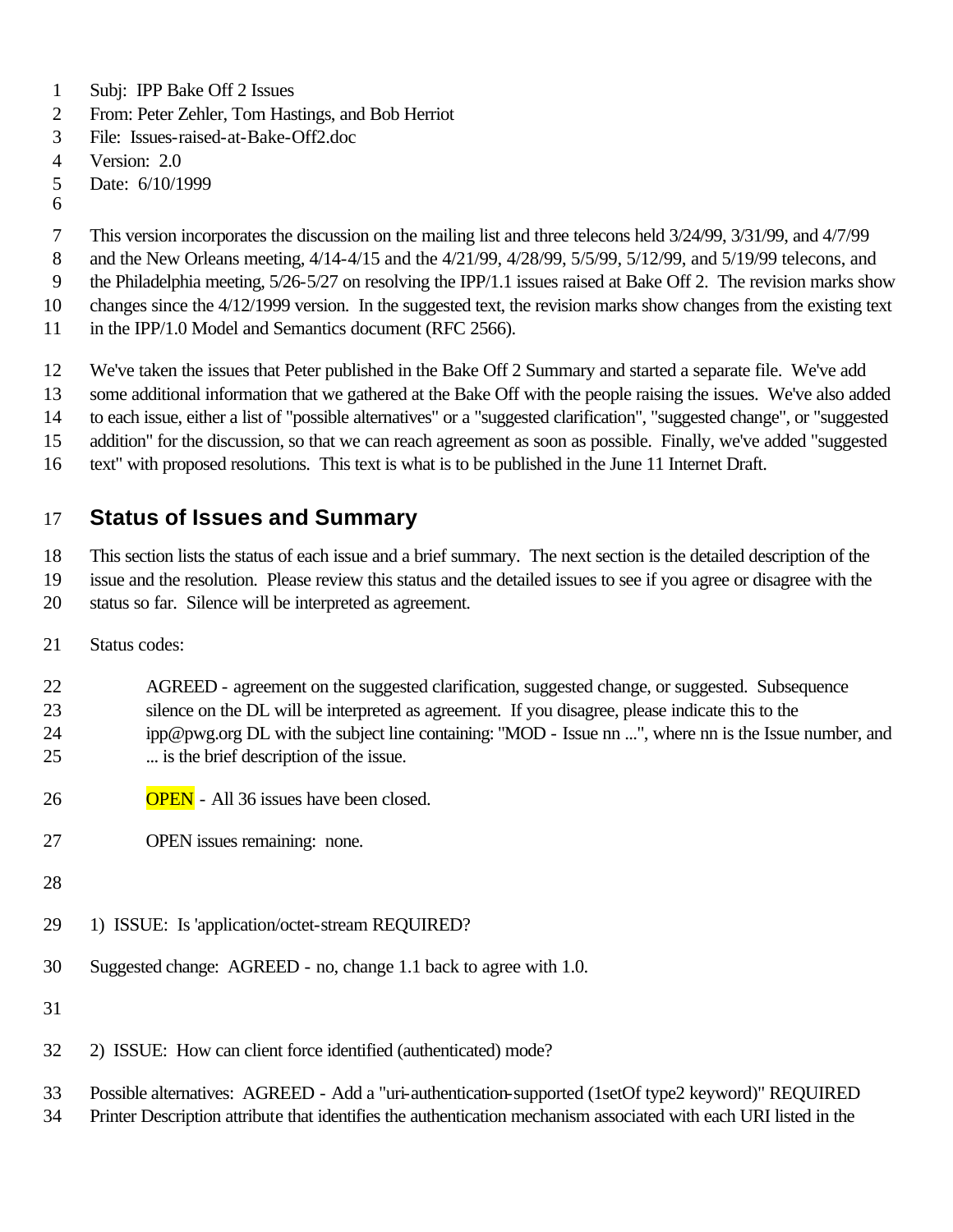- "printer-uri-supported" attribute. Also add this attribute as a RECOMMENDED directory schema attribute in the Directory Appendix E.
- IIG: Add examples that show using suffixes to the URL to make multiple URLs, when distinct URLs are needed..

- 3) ISSUE: How reject down stream auto-sensed unsupported PDL?
- Suggested addition (similar addition for "compression" in Issue 6): AGREED add 'unsupported-document-format' and 'document-format-error' job state reasons.
- IIG: Add an example showing a PostScript Level 3 job being aborted by a PostScript Level 2 printer.

- 4) ISSUE: Client (desktop or server) closes slow channel
- Suggested clarification (same as Issues 5 and 20): AGREED that client SHOULD NOT close channel, unless the layer that initiated the submission does the close.
- IIG: Suggest that a client implementer avoid using synchronous writes, since they automatically close the channel.
- Use asynchronous writes instead, so that the lower layer doesn't time out the channel.

- 5) ISSUE: Client (desktop or server) closes stopped device
- Suggested clarification (same as Issues 4 and 20): AGREED that client SHOULD NOT close channel, unless user indicates or policy..
- IIG: Add examples.

- 6) ISSUE: What error if wrong compressed data supplied?
- Suggested addition (similar addition for document-format in Issue 3; see related Issue 28): AGREED add 'client-
- error-compression-error' status code and 'compression-error' and 'unsupported-compression' job state reasons.

- 7) ISSUE: Please implement Manufacturer make and model printer attribute and send the .INF file model name of the printer.
- AGREED Leave the description of "make" ambiguous in the Model.
- Suggested clarification for the IIG: Document what Microsoft does with "printer-make-and-model". Document what any other platform does with this or similar attributes as suggested by participants.

Zehler, Hastings, Herriot Version 1.1 page 2 of 53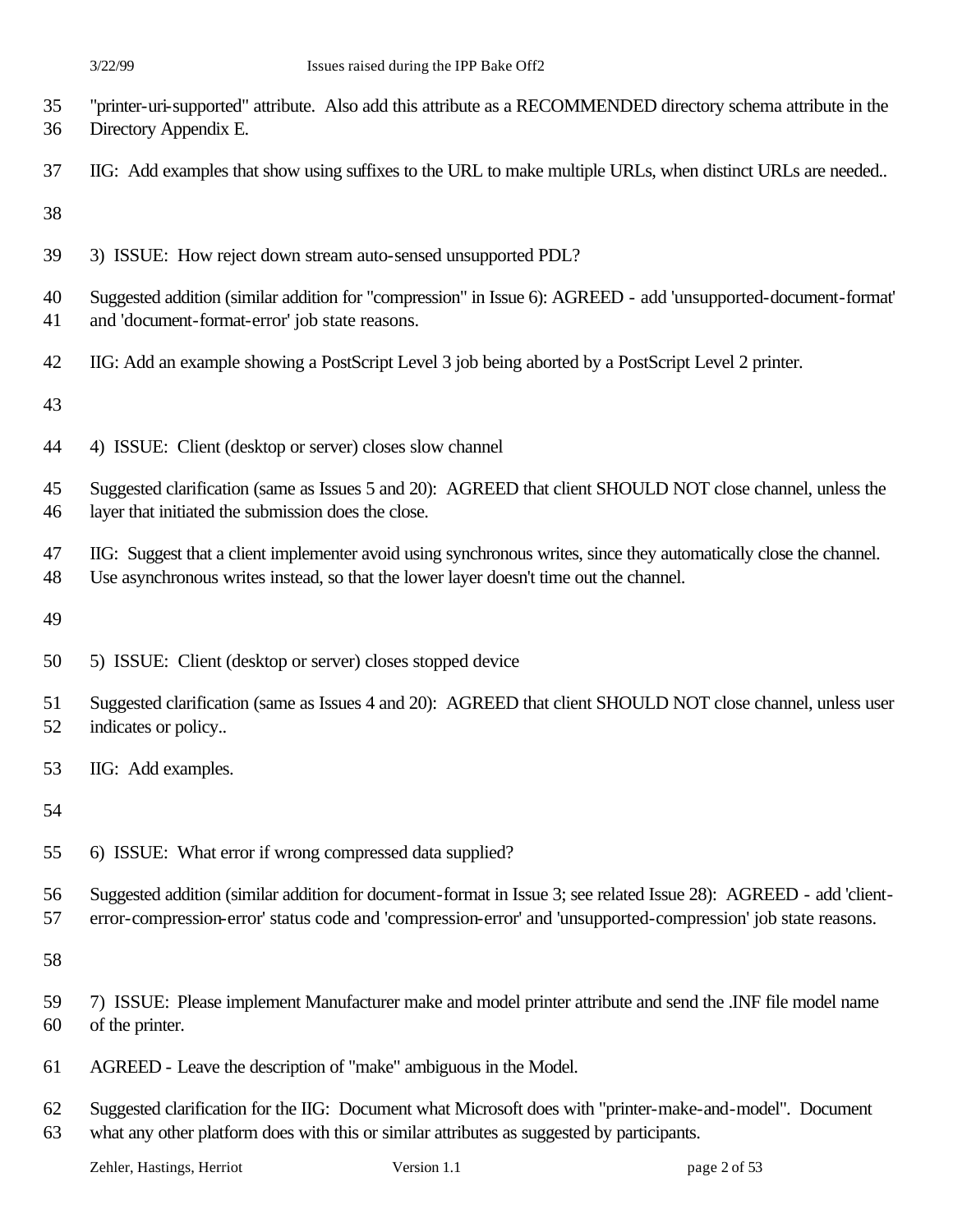- 8) ISSUE: In Model and Semantics 3.2.6.1, the definition for "limit", "which-jobs" and "my-jobs" is contradicting each other.
- Suggested clarification: AGREED clarify the "limit" limits the number so that the other two don't have to return ALL.
- 
- 9) ISSUE: Customers become very unhappy when they go to the printer to pick up their job and a ream of PostScript source code is sitting in the output bin.
- Suggested clarification: AGREED clarify that application/octet-stream (auto-sense) can happen at submit time
- and/or processing time, depending on implementation. If auto-sense detects an unsupported document format at
- submit time, it returns the 'client-error-document-format-not-supported' error status code and rejects the create
- request.

- 10) ISSUE: How distinguish between submit vs processing auto-sense?
- Suggested clarification in [ipp-mod] and [ipp-iig]: AGREED clarify in [ipp-mod] that auto-sense MAY happen
- at either submit-time and/or processing-time. In IIG explain that with compression, it is much harder to auto-sense
- at submit time, since some compression methods require processing the entire file. Do NOT add a way for the
- client to determine whether auto-sensing happens at submit time or processing time.

- 11) ISSUE: Return what attributes with 'client-error-document-format-not-supported'?
- Suggested clarification (see also Issues 18 and 23): AGREED IPP/1.1 NEED NOT return "document-
- format=xxx" in Unsupported Attribute Group even though a special error status code, to make this error consistent with the rules for unsupported attributes.

- 12) ISSUE: length fields for the "UNSUPPORTED" tag
- Suggested clarification (same as Issue 15): AGREED clarify [ipp-mod] to agree with [ipp-pro] that the length MUST be 0 and no value is returned.

13) ISSUE: What job-state value should be returned in the Create-Job response?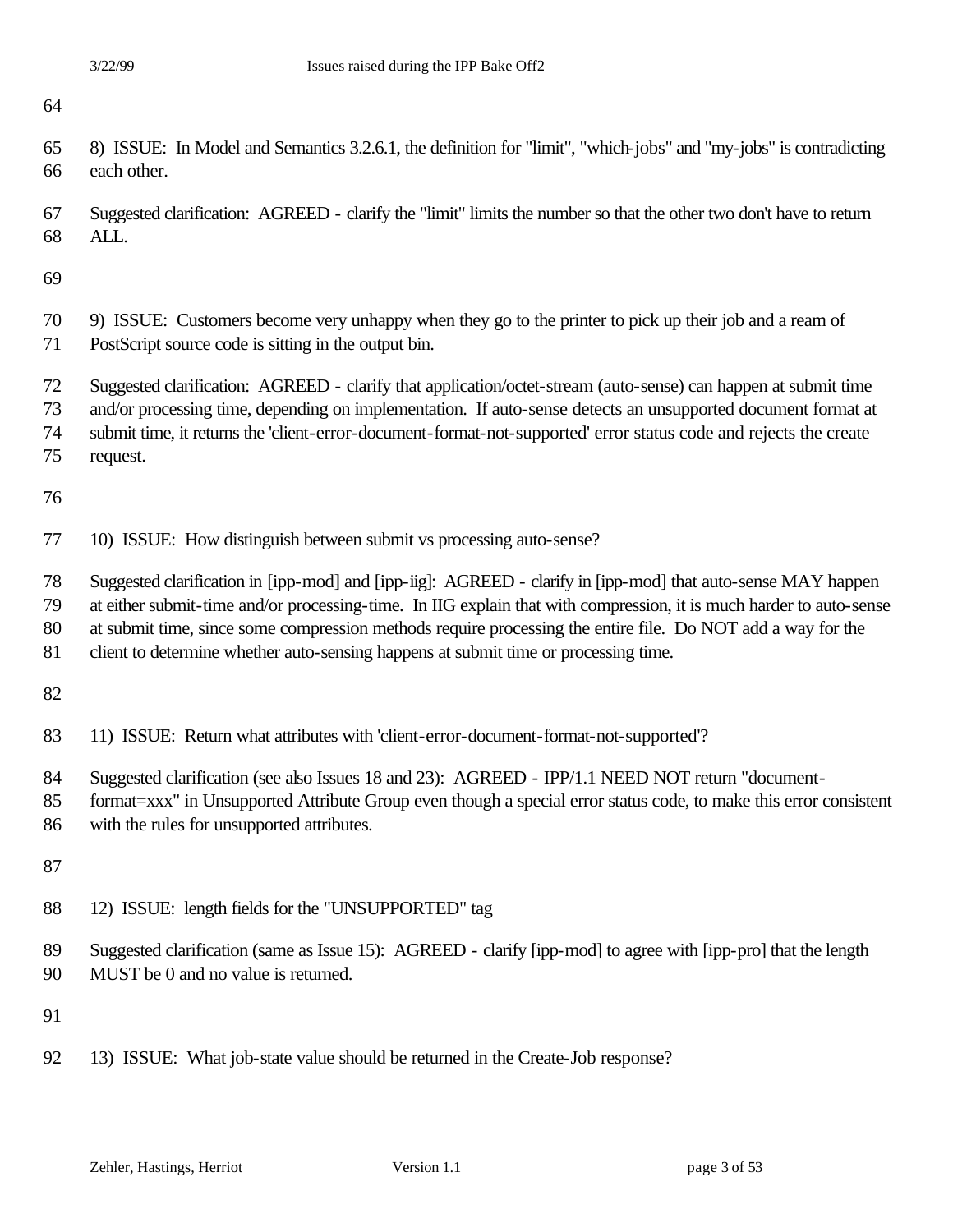- Suggested clarification: AGREED can be 'pending-held', 'pending', or 'processing' (the latter for a non-spooling printer that doesn't implement the 'pending' job state). Add 'job-data-insufficient' job-state-reason for use in any of
- the three job states if actual ripping or marking cannot begin until sufficient data has arrived.
- Suggested clarification to IIG: AGREED Explain the difference between the two job state reasons 'job-incoming' and 'job-data-insufficient', since both are likely to be meaningful for a spooling server.

- 14) ISSUE: Job-state for a forwarding server that can't get status from the device or system?
- Suggested clarified and addition: AGREED 'completed' is ok, but also add 'queued-in-device' job state reason 101 which MUST be supported.

- 15) ISSUE: 'unknown' and 'unsupported' Out of band values.
- Suggested clarification (same clarification as Issue 12): AGREED clarify [ipp-mod] to agree with [ipp-pro] that the length MUST be 0 and no value is returned.

- 16) ISSUE: Get-Printer-Attributes Polling
- Suggested clarification in the IIG: AGREED Add to IIG that clients SHOULD request only the attributes needed, rather than always asking for all.

- 17) ISSUE: Client display of absolute time for job attributes?
- Suggested change: Change "time-at-creation (integer(0:MAX))", "time-at-processing (integer(0:MAX))", and
- "time-at-processing (integer(0:MAX))" Job Description attributes range from 0:MAX to MIN:MAX so that
- negative times (or 0) MAY be used to indicate job events that happened before the most recent power-up.
- Change "time-at-created(integer(MIN:MAX))", "time-at-processing(integer(MIN:MAX))", and "time-at-
- completed(integer(MIN:MAX))" Job Description attributes from OPTIONAL to REQUIRED. Add REQUIRED
- job-printer-up-time(integer(1:MAX)) Job Description attribute. Add OPTIONAL "date-time-at-
- creation(dateTime)", "date-time-at-processing(dateTime), and "date-time-at-completed(dateTime). If a Printer
- resets its "printer-up-time" to 1 on power-up, it MUST change all persistent job time attributes to 0 or negative.
- IIG: Indicate how any network printer can get time from NTP Time server. See RFC 1305. Also DHCP option
- 32 in RFC 2132 returns the IP address of the NTP server.
- 
- 18) ISSUE: Return all Job Template errors on Print-Job fidelity=true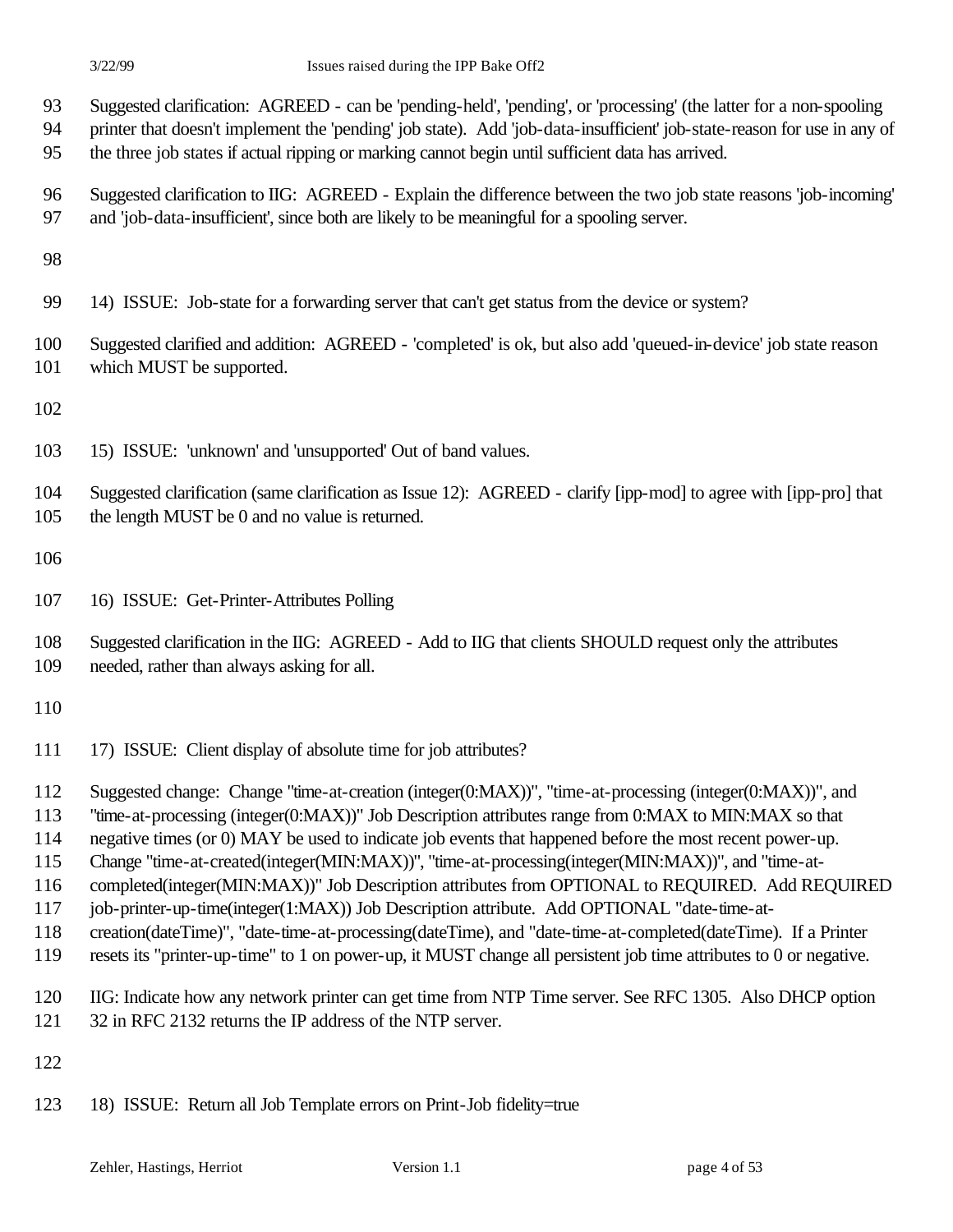- Suggested clarification (same clarification as Issue 27): AGREED all unsupported Job Template attributes
- MUST be returned, not just the first, to agree with June IPP/1.0 draft. (In the November draft this requirement
- was moved to the IIG, which seems to have been a mistake).
- 
- 19) ISSUE: User Performing the Send-Document Operation
- Suggested clarification: AGREED same user MUST do Send-Document as did Create-Job. Same security level
- or higher for subsequent operations on the job. Introduce the terms: "job owner" and "authenticated user".
- 
- 20) ISSUE: Non-spooling printers accept/reject additional jobs

Suggested clarification (same as Issues 4 and 5): AGREED that IPP object MAY accept an implementation-

- defined number of subsequent create operations, including NONE.
- IIG: Add warning to clients that an IPP Printer MAY either reject subsequent jobs and/or may accept some, but flow control them down.
- 
- 21) ISSUE: Does 'none' "uri-security-supported" mean Basic/Digest?
- Suggested clarification: AGREED "uri-security-supported" does not cover this kind of HTTP authentication.
- Also add a note to refer to [ipp-pro] for authentication since some authentication is transport-dependent. And the
- new "uri-authentication-supported" attribute covers authentication. See Issue 2.
- 
- 22) ISSUE: Status code on variable-length attributes that are 'too short'
- Suggested clarification in the IIG: AGREED clarify in IIG that no special processing is needed if a client supplied
- a keyword with 0 length, since the keyword will not match any "xxx-supported" keywords.
- 
- 23) ISSUE: There seems to be some misunderstanding about the unsupported-attributes group.
- Suggested clarification (related to Issues 11 and 18): AGREED clarify that the IPP object MUST return only requested attributes that are unsupported.
- 
- 24) ISSUE What status does Get-Jobs return when no jobs?
- Suggested clarification: AGREED MUST return 'successful-ok'.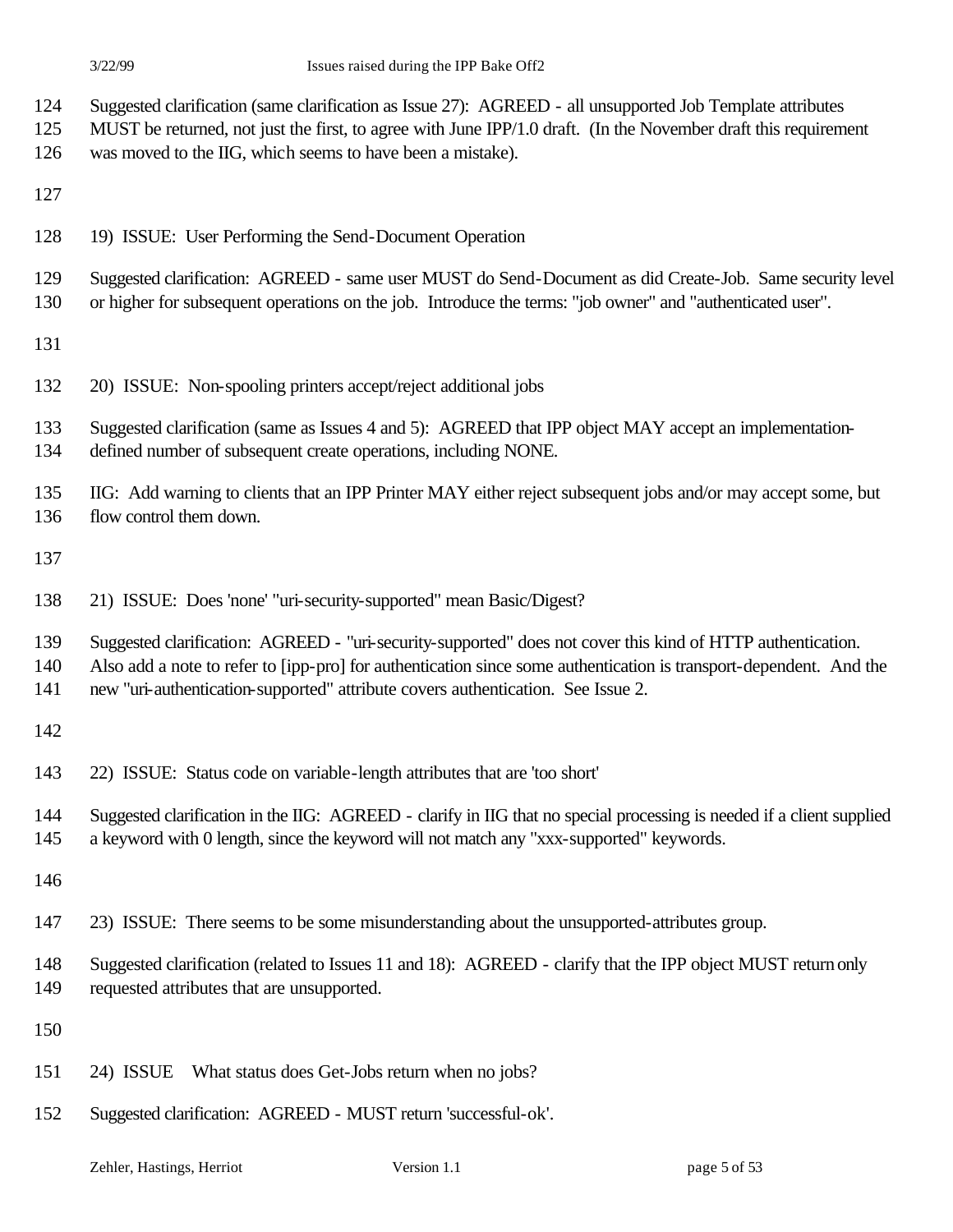| 153                                           |                                                                                                                                                                                                                                                                                                                                                                                                                                                                                                                                                                                                                                                                                                                                             |
|-----------------------------------------------|---------------------------------------------------------------------------------------------------------------------------------------------------------------------------------------------------------------------------------------------------------------------------------------------------------------------------------------------------------------------------------------------------------------------------------------------------------------------------------------------------------------------------------------------------------------------------------------------------------------------------------------------------------------------------------------------------------------------------------------------|
| 154                                           | 25) ISSUE - MAY an IPP object return more Operation attributes?                                                                                                                                                                                                                                                                                                                                                                                                                                                                                                                                                                                                                                                                             |
| 155                                           | Suggested clarification: AGREED - client MUST process or ignore additional operation attributes returned.                                                                                                                                                                                                                                                                                                                                                                                                                                                                                                                                                                                                                                   |
| 156                                           |                                                                                                                                                                                                                                                                                                                                                                                                                                                                                                                                                                                                                                                                                                                                             |
| 157                                           | 26) ISSUE: MAY an IPP object return additional groups?                                                                                                                                                                                                                                                                                                                                                                                                                                                                                                                                                                                                                                                                                      |
| 158<br>159                                    | Suggested clarification: AGREED - Yes, and a client MUST process or ignore additional attribute groups returned<br>in any order.                                                                                                                                                                                                                                                                                                                                                                                                                                                                                                                                                                                                            |
| 160                                           |                                                                                                                                                                                                                                                                                                                                                                                                                                                                                                                                                                                                                                                                                                                                             |
| 161                                           | 27) ISSUE: Return first or all unsupported Job Template attributes in Unsupported Group?                                                                                                                                                                                                                                                                                                                                                                                                                                                                                                                                                                                                                                                    |
| 162<br>163<br>164                             | Suggested clarification (same clarification as Issue 18): AGREED - all unsupported Job Template attributes<br>MUST be returned, not just the first, to agree with June IPP/1.0 draft. (In the November draft this requirement<br>was moved to the IIG, which seems to have been a mistake).                                                                                                                                                                                                                                                                                                                                                                                                                                                 |
| 165                                           |                                                                                                                                                                                                                                                                                                                                                                                                                                                                                                                                                                                                                                                                                                                                             |
| 166                                           | 28) ISSUE: What if compression is supplied but not supported?                                                                                                                                                                                                                                                                                                                                                                                                                                                                                                                                                                                                                                                                               |
| 167<br>168<br>169<br>170<br>171<br>172<br>173 | Suggested IPP/1.1 Change (related to Issues 3 and 6): AGREED - "compression" and "compression-supported"<br>is REQUIRED for IPP/1.1 (with at least the 'none' value), even though it is OPTIONAL for IPP/1.0. Add the<br>'client-error-document-format-error' for error detected at request time with a supported document format, such as<br>PostScript Level 3 not supported by a PostScript level 2 printer. Describe the priority between 'client-error-<br>document-format-not-supported', 'client-error-compression-not-supported', 'client-error-document-format-error',<br>and 'client-error-compression-error' status codes. Also add "compression-supported" to the Appendix E on<br>directory schema as a RECOMMENDED attribute. |
| 174<br>175<br>176                             | IIG only: IPP/1.0 implementations SHOULD at least check for the "compression" attribute being present and<br>reject the create request, if they don't support "compression". Not checking is a bug, since the data will be<br>unintelligible.                                                                                                                                                                                                                                                                                                                                                                                                                                                                                               |
| 177<br>178<br>179                             | It was brought up that we need to check what compression HTTP supports and whether that would allow us to<br>drop the "compression" attribute in IPP altogether (or use it only in Print-URI and Send-URI). The HTTP<br>compression would have to work on POST.                                                                                                                                                                                                                                                                                                                                                                                                                                                                             |
| 180                                           |                                                                                                                                                                                                                                                                                                                                                                                                                                                                                                                                                                                                                                                                                                                                             |
| 181                                           | 29) ISSUE: Should "queued-job-count" be REQUIRED?                                                                                                                                                                                                                                                                                                                                                                                                                                                                                                                                                                                                                                                                                           |
| 102                                           | change. ACDEED. The "ground ich count" is DEOUDED for DD01.1, it is a CHOULD in the                                                                                                                                                                                                                                                                                                                                                                                                                                                                                                                                                                                                                                                         |

 Suggested change: AGREED - The "queued-job-count" is REQUIRED for IPP/1.1; it is a SHOULD in the IPP/1.0 document.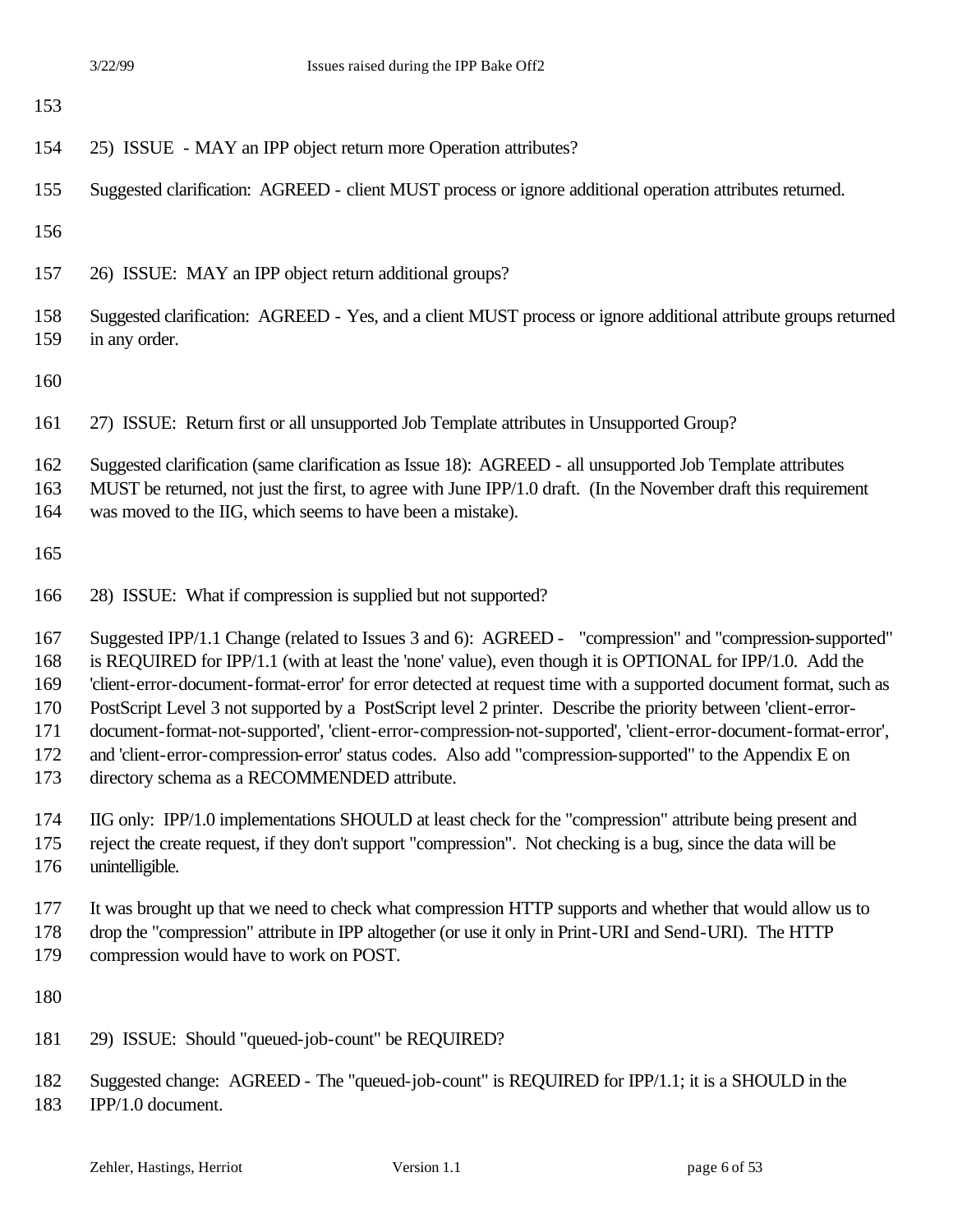30) ISSUE: Should "job-state-reasons" and "printer-state-reasons" be REQUIRED for an IPP/1.1 Printer?

- Suggested change: AGREED The "job-state-reasons" and "printer-state-reasons" will be REQUIRED for
- IPP/1.1; they are OPTIONAL in IPP/1.0.''''
- 
- 31) ISSUE: How indicate a ripped job that is waiting for the marker?

 Suggested addition: AGREED - An implementation MAY use any of the following: job stays in 'processing', job moves to 'pending', job moves to 'pending-held' job states. Any of the alternatives MAY use a new 'queued-for-

marker' job state reason to indicate that the job has been ripped but is waiting for the marker in a high end system.

The 'pending-held' state is used by systems where the Operator explicitly does a Release-Job to schedule the next

job to be marked, while the 'pending' or 'processing' state is used by systems that choose the next job to mark

- automatically. The 'processing' state is typically used by systems that tend not to have much time between ripping
- and marking.

 Also need to clarify that more than one job can be in the 'processing' state at the same time when some are being ripped while one is being marked.

| 200 | 32) ISSUE: Is Digest REQUIRED for an IPP client and an IPP Printer to support?                       |
|-----|------------------------------------------------------------------------------------------------------|
| 201 | Suggested change to Encoding and Transport document: AGREED -                                        |
| 202 | 1) Require an IPP Printer to at least implement either or both of:                                   |
| 203 | a) HTTP Basic over a TLS secured channel (implementing TLS authentication is NOT                     |
| 204 | REQUIRED), OR,                                                                                       |
| 205 | b) the client authentication part of HTTP Digest                                                     |
| 206 | 2) Require clients to implement at least both of the above.                                          |
| 207 |                                                                                                      |
| 208 | 33) ISSUE: Include the IPP/1.0 conformance requirements in the IPP/1.1 document?                     |
| 209 | Suggested change: AGREED - No. The IPP/1.1 Model and Semantics document and the IPP/1.1 Encoding and |

- Transport document will only cover IPP/1.1. They will NOT obsolete the experimental RFC that describes
- IPP/1.0.
- The IPP/1.1 documents will say that for interoperability with IPP/1.0 clients, that an IPP Printer SHOULD accept IPP/1.0 requests and respond with IPP/1.0 responses.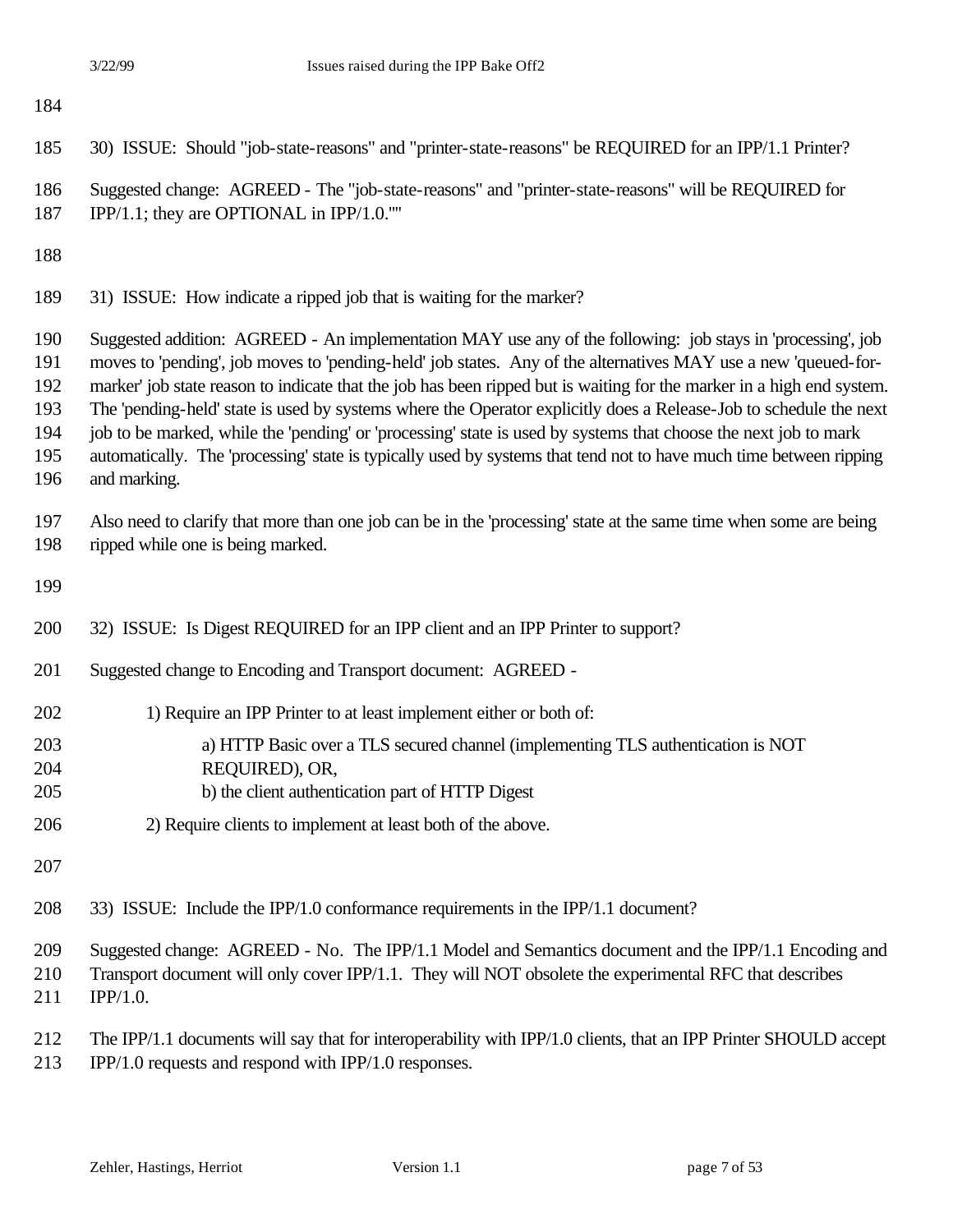- The IPP/1.1 documents will NOT describe IPP/1.0 at all. However, the IPP/1.1 documents will contain an
- appendix that summarizes each difference from IPP/1.0 by section number and a brief description (see Issue 33
- details below).
- IIG: The IIG will discuss the advantages of a Printer supporting both IPP/1.0 and IPP/1.1 to maximize
- interoperability with clients. Also discuss the advantage of a client supporting both IPP/1.0 and IPP/1.1 to
- maximize interoperability with IPP Printers.""
- 34) ISSUE: Ok to REQUIRE "multiple-document-handling if Create-Job is supported?

Suggested change: Allow Create-Job and Send-Document to be supported even when only one document jobs

are supported. Add a new "multiple-document-jobs-supported (boolean) Printer Description attribute to indicate

- whether or not multiple documents are supported.
- 35) ISSUE: What error code to return on Print-URI or Send-URI if document not accessible?
- Suggested addition: Add both a new 'client-error-document-access-error' status code and a 'document-access-
- error' value for "job-state-reasons", just like we have done for compression and document format errors for Issue 3, 6, and 28.
- 36) ISSUE: Don't require 1.0 support and add REQUIRED "version-numbers-supported" attribute
- Suggested addition: RECOMMEND, rather than REQUIRE, conforming IPP/1.1 clients and the IPP/1.1 Printers
- to support IPP/1.0 requests and responses. Therefore, add an "ipp-versions-supported" Printer Description
- attribute. Also add this attribute as RECOMMENDED in the directory schema list in the Appendix.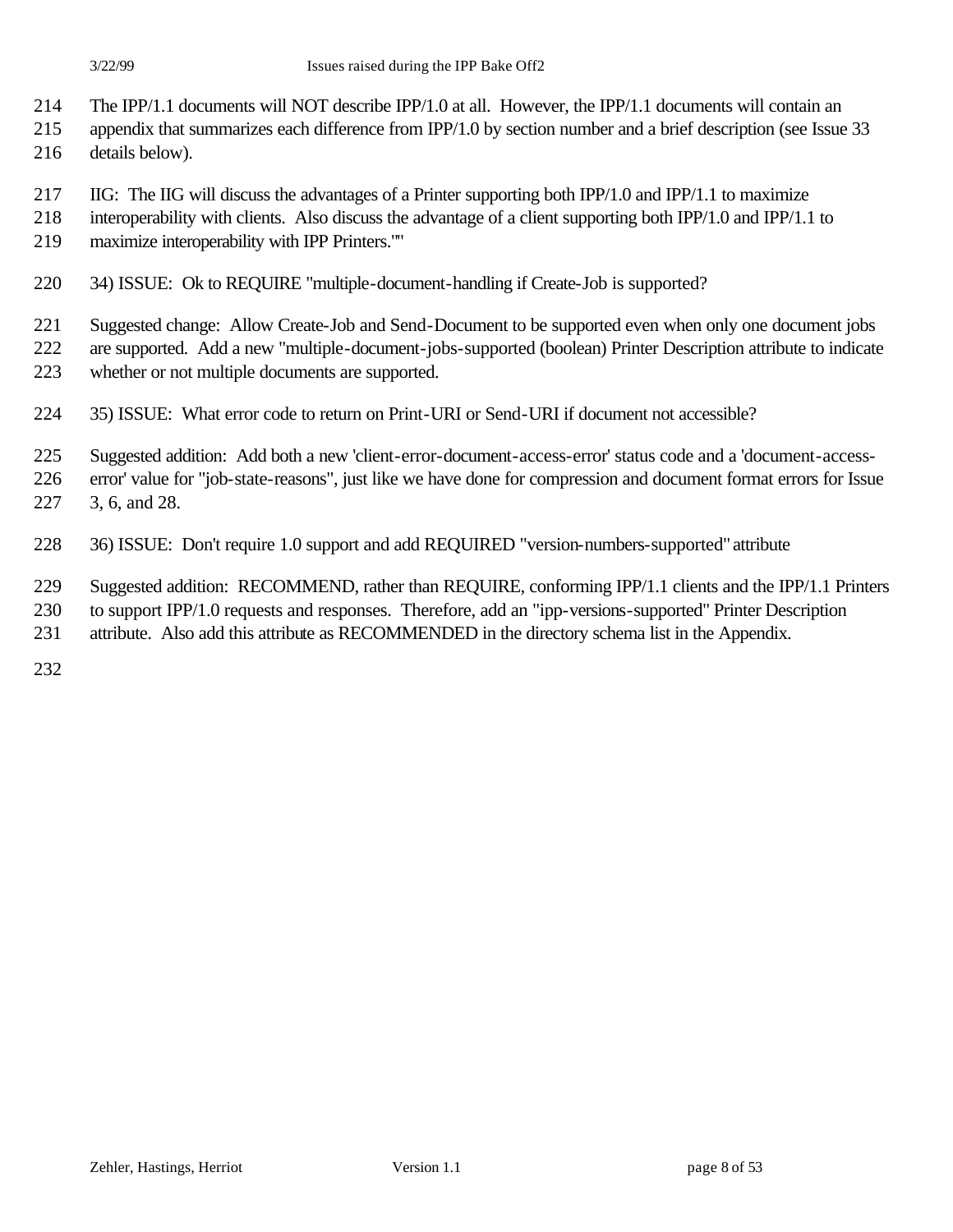# **Detailed Descriptions of Issues and Resolutions or Alternatives.**

# **1) ISSUE: Is 'application/octet-stream REQUIRED?**

Is application/octet-stream REQUIRED. IPP/1.0 appears not to require it, while IPP/1.1 indicates "REQUIRED".

#### *Suggested change:*

 Change IPP/1.1 Model and Semantics document back to agree with IPP/1.0 not to require support of the 'application/octet-stream' document format.

# **2) ISSUE: How can client force identified mode?**

If an IPP Printer supports both authenticated and unauthenticated access, there is no way for a client to force itself

to be authenticated, i.e., be in identified mode, since it is the server that forces authentication by issuing a challenge

to the client. It is very useful for a client to be able to get into identified mode as soon as possible. Today you have

to wait to be challenged by the server, which may never happen – or happens at an unpredictable time. The

 security conformance requires that the authentication for operations be the same for all operations. So for authenticated Cancel-Job, the Print-Job has to be authenticated as well. We would like to add another operation

that forces the server to generate a 401 authentication challenge which the client would submit before submitting the

print job in the first place. Unless somebody has a different solution (Microsoft)

#### *Possible alternatives:*

- 248 1. Add the operation as an OPTIONAL operation to IPP/1.0 and IPP/1.1 that forces the IPP object to issue a challenge to the client.
- 2. Use two URLs for the same IPP Printer object, one requires authentication and the IPP server always issues a challenge and the other never does. So the client that wants to be authenticated submits requests to the URL that requires authentication. ISSUE: How does the client discover which URL to use, since "uri-security-supported" is about security, not authentication?
- 3. Use two IPP Printer objects that fan-in to the same device. One IPP Printer object requires authentication and always issues the challenge and the other never does. ISSUE: How does the client discover which IPP Printer to use for authenticated access?
- 4. Request that the HTTP WG add some kind of header that allows the client to request that the HTTP server issue a challenge. ISSUE: It is unlikely that the HTTP group would do such a thing, since it is not needed for the usual use of HTTP which is to access documents on a server.
- 5. Some say that it isn't a problem that the client cannot force authentication.

#### *Suggested addition:*

Add the following REQUIRED Printer Description attribute (alternative #2 above):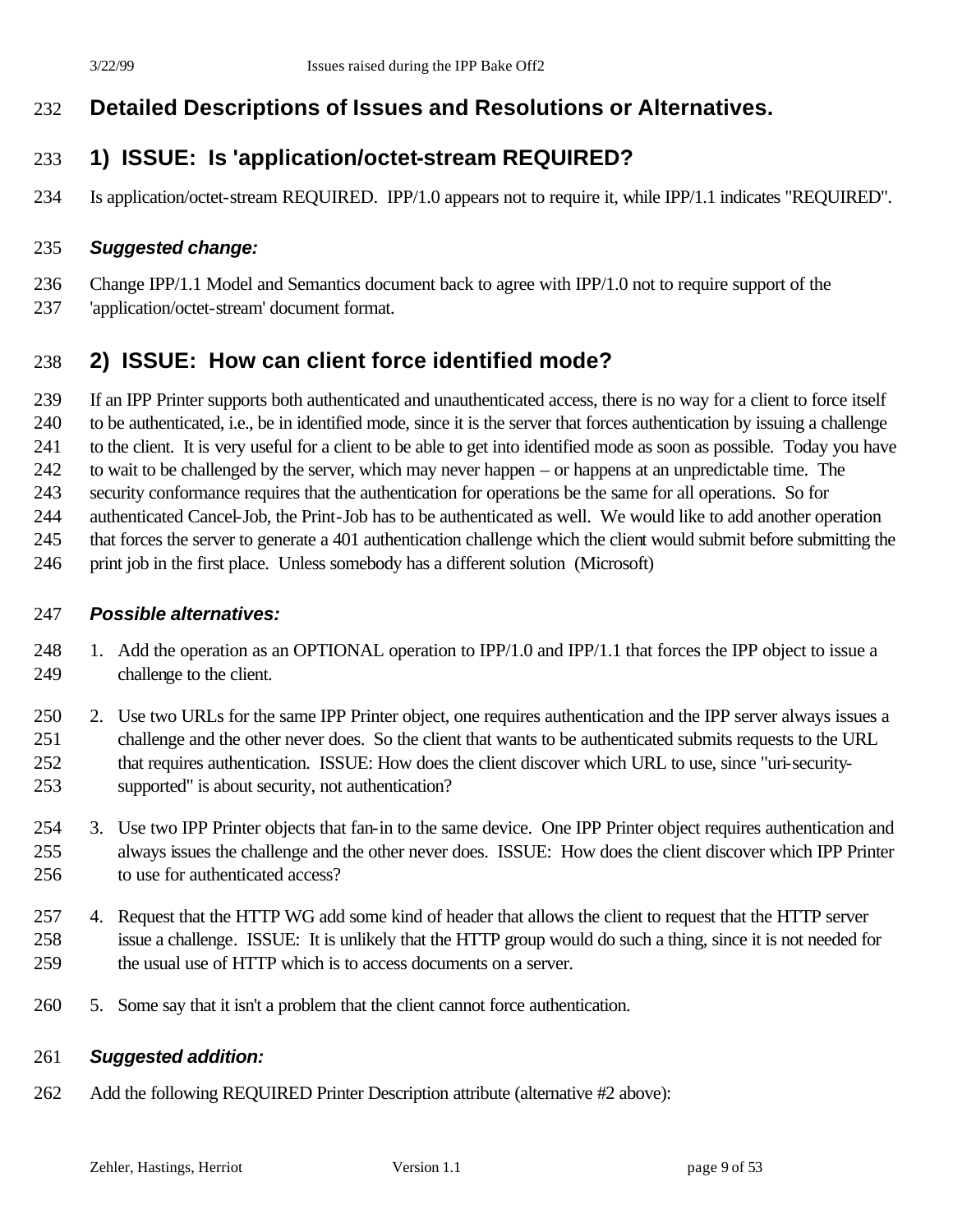- 4.4.2 uri-authentication-supported (1setOf type2 keyword)
- This REQUIRED Printer attribute MUST have the same cardinality (contain the same number of values) as the
- "printer-uri-supported" attribute. This attribute identifies the authentication mechanism associated with each URI
- listed in the "printer-uri-supported" attribute. The Printer object uses the specified mechanism to identify the
- authenticated user. The "i th" value in "uri-authentication-supported" corresponds to the "i th" value in "printer-uri-
- supported" and it describes the authentication mechanisms associated with the URI. See [IPP-PRO] for more
- details on Client Authentication.
- The following standard keyword values are defined:
- 'none': There is no authentication mechanism associated with the URI. The Printer object assumes that the authenticated user is "anonymous".
- 'requesting-user-name': When a client performs an operation whose target is the associated URI, The Printer object assumes that the authenticated user is specified by the "requesting-user-name" Operation attribute. If this attribute is absent, the Printer object assumes that the authenticated user is "anonymous".
- 'basic': When a client performs an operation whose target is the associated URI, the Printer object challenges the client with HTTP basic authentication. The Printer object assumes that the authenticated user is the name received via the basic authentication mechanism.
- 'digest': When a client performs an operation whose target is the associated URI, the Printer object challenges the client with HTTP digest authentication. The Printer object assumes that the authenticated user is the name received via the digest authentication mechanism.
- 'certificate': When a client performs an operation whose target is the associated URI, the Printer object expects the client to provide a certificate. The Printer object assumes that the authenticated user is the textual name contained within the certificate.
- 

# **3) ISSUE: How reject down stream auto-sensed unsupported PDL?**

- If auto-sensing happens AFTER the job is accepted (as opposed to auto-sensing at submit time before returning the response), what does the implementation do?
- Presumably, it is similar to encountering a mal-formed PDL. So the implementation aborts the job, puts the job in
- the 'aborted' state and sets the 'aborted-by-system' value in the job's "job-state-reasons". ""The 'aborted-by-
- system' value seems appropriate, but it would be good to have a more specific reason to indicate the reason that
- the job was aborted by the system.

### *Suggested addition (similar addition for "compression" in Issue 6):*

 Add 'unsupported-document-format' as a "job-state-reasons" value for use when the job is aborted because the document format that is auto-sensed is not a supported document format. Also add a 'document-format-error' as a "job-state-reasons" value for use when the job is aborted because any kind of PDL error is encountered while processing the document.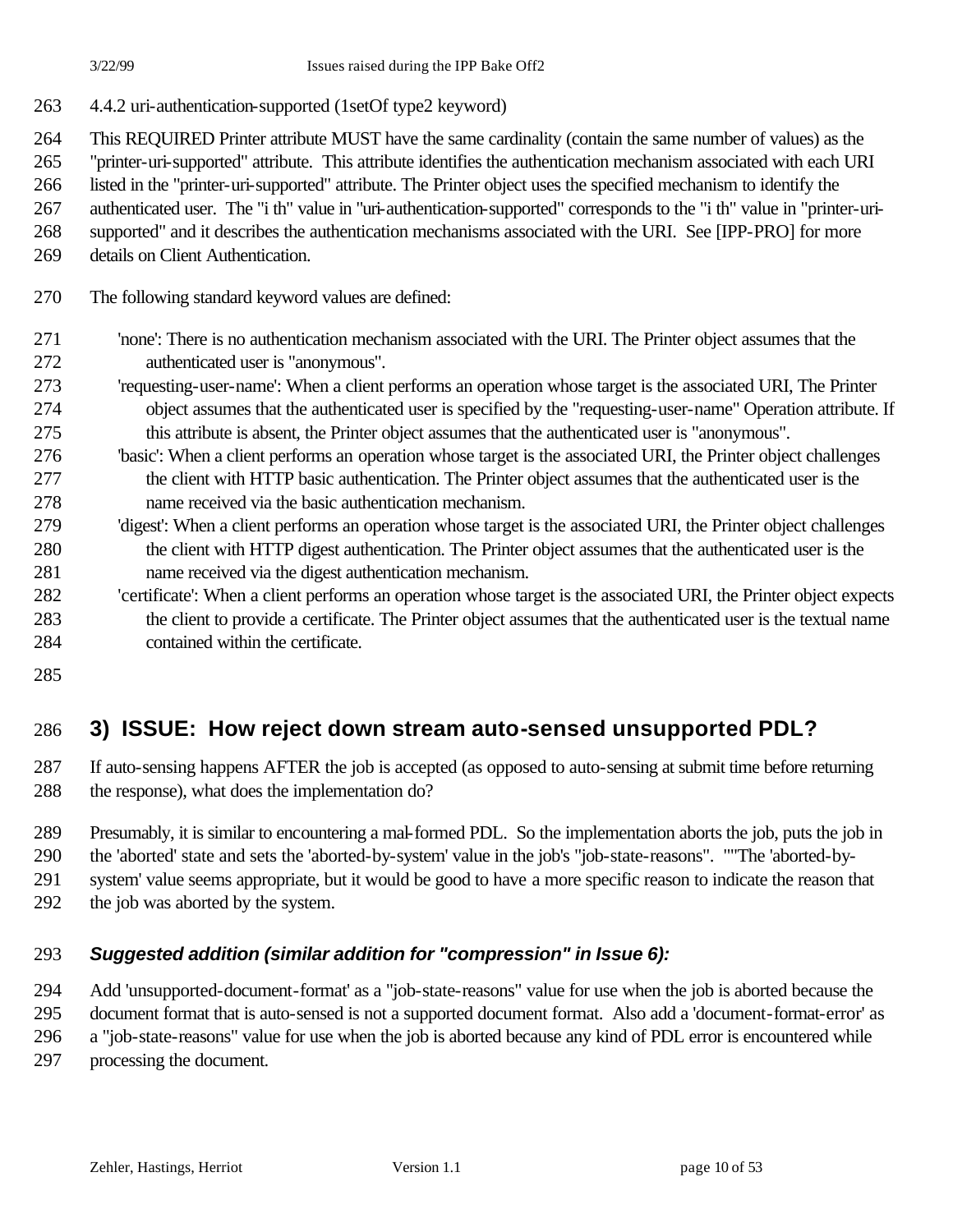#### *Suggested text:*

- 'unsupported-document-format': The job was aborted by the system because the document-data's document- format is not among those supported by the Printer. If the client specifies the document-format as 'application/octet-stream', the printer MAY abort the job and post this reason even though the format is a member of the "document-format-supported" printer attribute, but not among the auto-sensed document-formats.
- 'document-format-error': The job was aborted by the system because the Printer encountered an error in the document-data while processing it. If the Printer posts this reason, the document-data has already passed any tests that would have led to the 'unsupported-document-format' job-state-reason.

# **4) ISSUE: Client (desktop or server) closes slow channel**

 Some IPP Printer implementations, such as forwarding servers, want to accept an IPP job, even though the down stream channel is being used at the moment by another job stream that the device supports. Rejecting the job would mean that an IPP job might never get in, since these other protocols queue the request.

However, some clients close the channel when it is flowed controlled off for too long a time?

### *Suggested clarification (same as Issues 5 and 20):*

 Clarify the IPP/1.1 Model and Semantics document that Clients (desktop or server) SHOULD NOT close the channel when flowed controlled off, unless the layer that initiated the submission does the close. Clients SHOULD do Get-Printer-Attributes and determine state of the device. Alert user if the printer is stopped. Let user decide

- whether to abort the job transmission or not.
- IIG: Suggest that a client implementer avoid using synchronous writes, since they automatically close the channel. Use asynchronous writes instead, so that the lower layer doesn't time out the channel.
- Also clarify the IPP/1.1 Model and Semantics document that the following actions are conforming for non-spooling IPP Printer objects: After accepting a create job operation, a non-spooling IPP Printer MAY either:
- 1. Reject any subsequent create job operations while it is busy transferring and/or processing an accepted job request and return the 'server-error-busy (0x0507).
- 2. Accept up to some implementation-defined subsequent create job operations and flow control them to prevent buffer overflow. When the implementation-defined number of jobs is exceeded, the IPP Printer MUST return the 'server-error-busy' status code and reject the create job request as in 1 above.

Client (desktop or server) SHOULD NOT close the channel when flow controlled off, unless the layer that initiated

- the submission does the close. Clients that are rejected with a 'server-error-busy' status code MAY retry
- periodically, try another IPP Printer, and/or subscribe for a 'ready-for-job' event when we have notification specified.
- Clarify that a client may be either in a desktop under control of a user or in a server that accepts some protocol (IPP or other) and uses IPP to controls printers.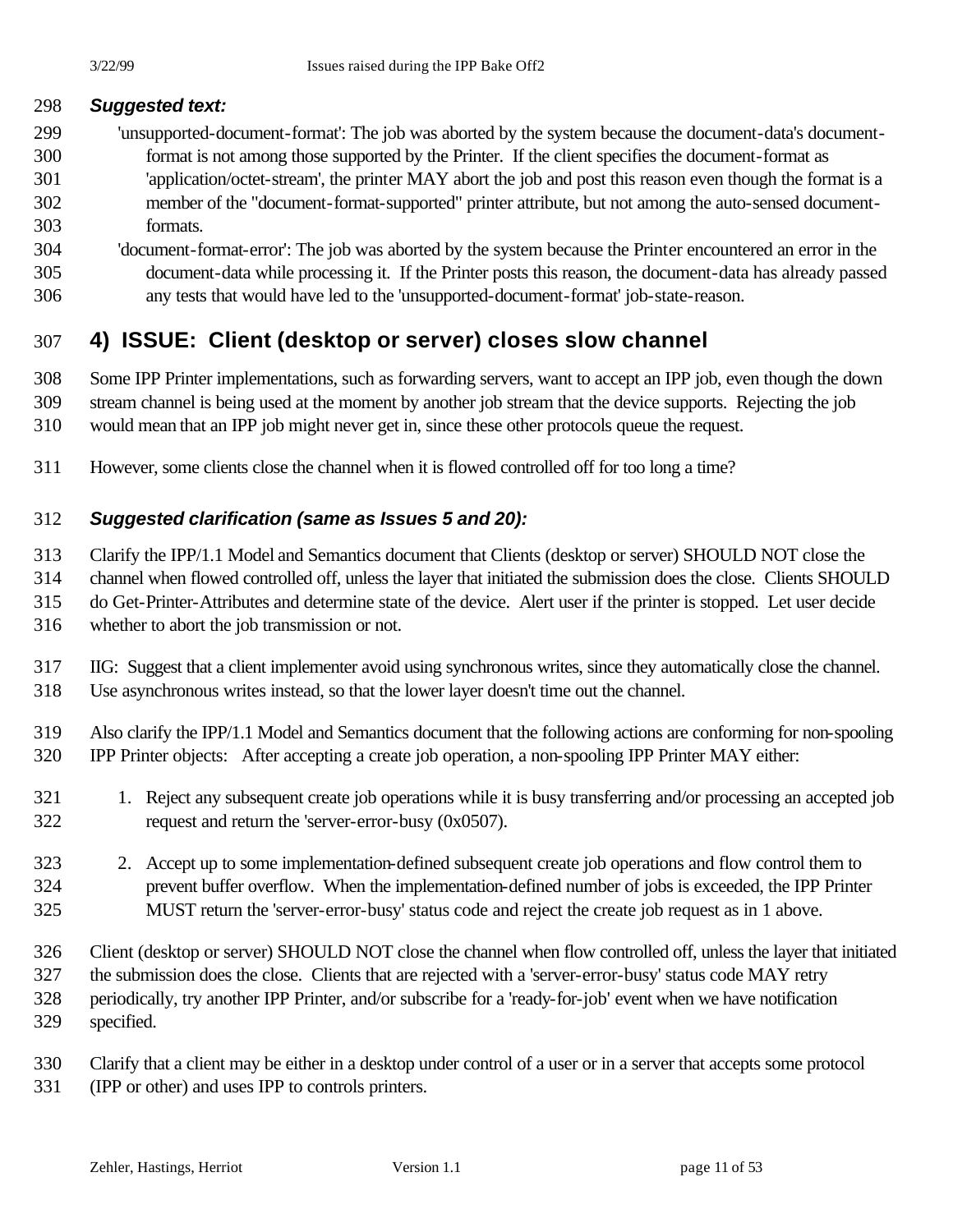### *Suggested text for section 2.1 IPP Objects:*

- In this document the term "client" refers to a software entity that sends IPP operation requests to an IPP Printer object and accepts IPP operation responses. A client MAY be:
- 1. contained within software controlled by an end user, e.g. activated by the "Print" menu item in an application or
- 2. the print server component that sends IPP requests to either an output device or another "downstream" print server.
- The term "IPP Printer" is a network entity that accepts IPP operation requests and returns IPP operation responses. As such, an IPP object MAY be:
- 341 1. an (embedded) device component that accepts IPP requests and controls the device or
- 2. a component of a print server that accepts IPP requests (where the print server controls one or more networked devices using IPP or other protocols).

### *Suggested text for section 5.1 Client Conformance Requirements:*

- This section describes the conformance requirements for a client (see section 2.1), whether it be:
- 1. contained within software controlled by an end user, e.g. activated by the "Print" menu item in an application that sends IPP requests or
- 2. the print server component that sends IPP requests to either an output device or another "downstream" print server.
- While a client is sending data to a printer, it SHOULD do its best to prevent a channel from being closed by a lower layer when the channel is blocked (i.e. flow-controlled off) for whatever reason, e.g. 'out of paper' or 'job ahead hasn't freed up enough memory'. However, the layer that launched the print submission (e.g. an end user) MAY close the channel in order to cancel the job. When a client closes a channel, a Printer MAY print all or part
- of the received portion of the document. See the "Encoding and Transport" document [IPP-PRO] for more details.

## *Suggested text for section 5.2 IPP Object Conformance Requirements:*

- This section specifies the conformance requirements for conforming implementations of IPP objects (see section 2). These requirements apply to an IPP object whether it is:
- (1) an (embedded) device component that accepts IPP requests and controls the device or
- (2) a component of a print server that accepts IPP requests (where the print server control one or more networked devices using IPP or other protocols).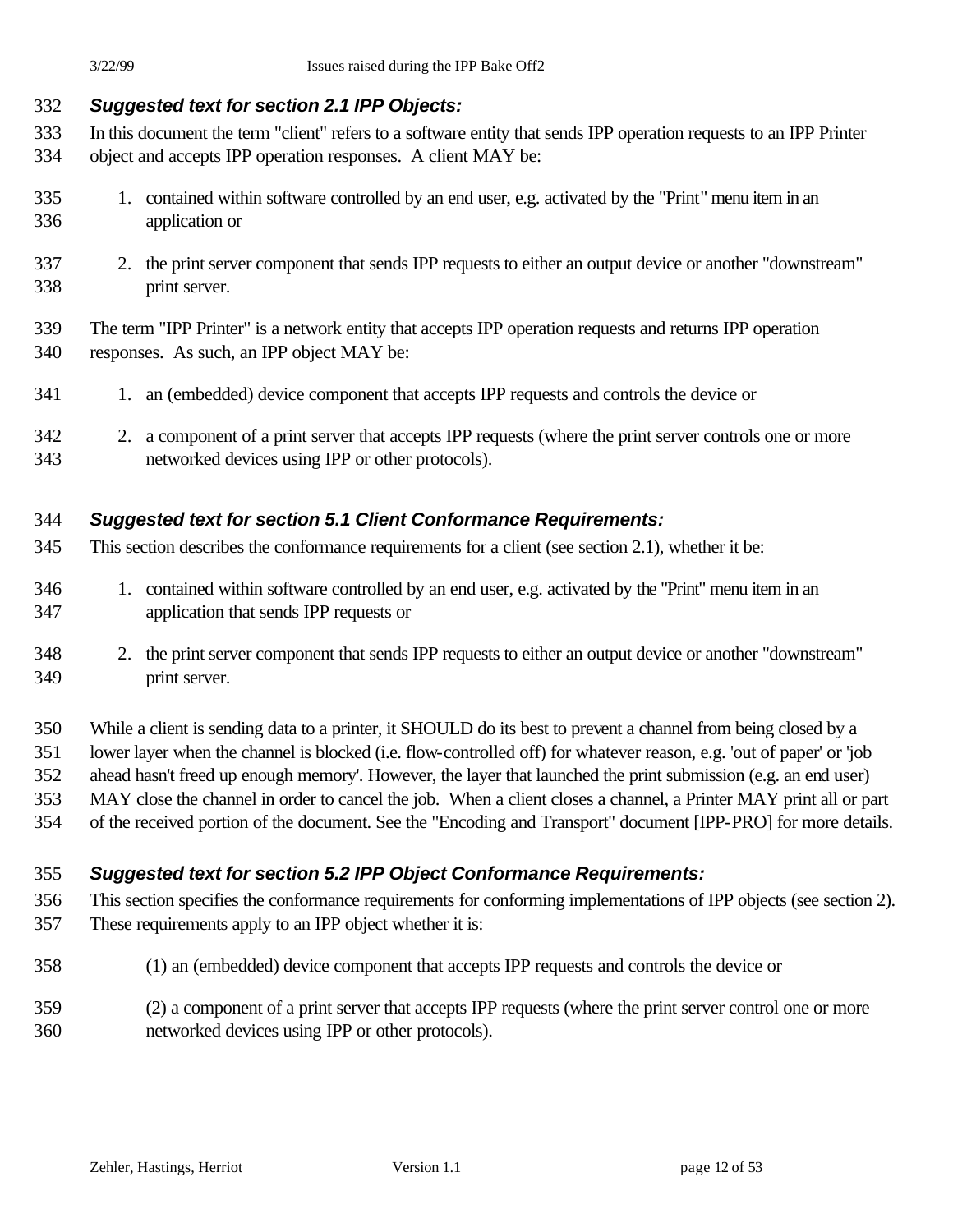# **5) ISSUE: Client (desktop or server) closes stopped device**

- When a non-spooling printer is accepting data and putting it on media and runs into a problem, such as paper out
- or paper jam, what should it do?
- Returning an error is not user friendly, if fixing the problem would allow the job to complete normally.

### *Suggested clarification (same as Issues 4 and 20):*

 Clarify the IPP/1.1 Model and Semantics document that IPP Printers MUST not return an error status code during a Print-Job operation when a device problem, such as jam or out of paper. Instead, the IPP Printer object flow controls the data off. Otherwise, only a partial job will be produced, when a whole job would be produced when the problem is attended to.

- Clients (desktop or server) SHOULD NOT close the channel when flow controlled off, unless the layer that
- initiated the submission does the close. Clients SHOULD do Get-Printer-Attributes and determine state of the
- device. Alert user if the printer is stopped. Let user decide whether to abort the job transmission or not.
- IIG: Add examples.

#### *Suggested text for section 5.1 Client Conformance Requirements:*

While a client is sending data to a printer, it SHOULD do its best to prevent a channel from being closed by a

lower layer when the channel is blocked (i.e. flow-controlled off) for whatever reason, e.g. 'out of paper' or 'job

ahead hasn't freed up enough memory'. However, the layer that launched the print submission (e.g. an end user)

 MAY close the channel in order to cancel the job. When a client closes a channel, a Printer MAY print all or part of the received portion of the document. See the "Encoding and Transport" document [IPP-PRO] for more details.

## **6) ISSUE: What error if wrong compressed data supplied?**

 Problem: IPP server supports 'deflate' and 'gzip'. If client sets "compression attribute" = 'deflate' but sends gziped data, what error does IPP server return to client? Cannot use the existing 'client-error-attributes-or-values-not- supported' (0x040B). But returning the operation attribute with the value that was sent ('deflate') would be incorrect, because 'deflate' is supported!

#### *Suggested addition (similar addition for document-format in Issue 3; see related Issue 28):*

 Add a new error status code: 'client-error-compression-error' that the IPP object can return if the compression error is detected before the create job response is returned. Also add 'compression-error' as a "job-state-reason" value for use when the job is aborted because any kind of compression error is detected while decompressing the data after the create job response has been returned to the client.

- The new 'client-error-compression-error' (0x0410) status code definition is:
- The IPP object is refusing to service the request because the document data cannot be decompressed when using
- the algorithm specified by the "compression" operation attribute. This error is returned independent of the client-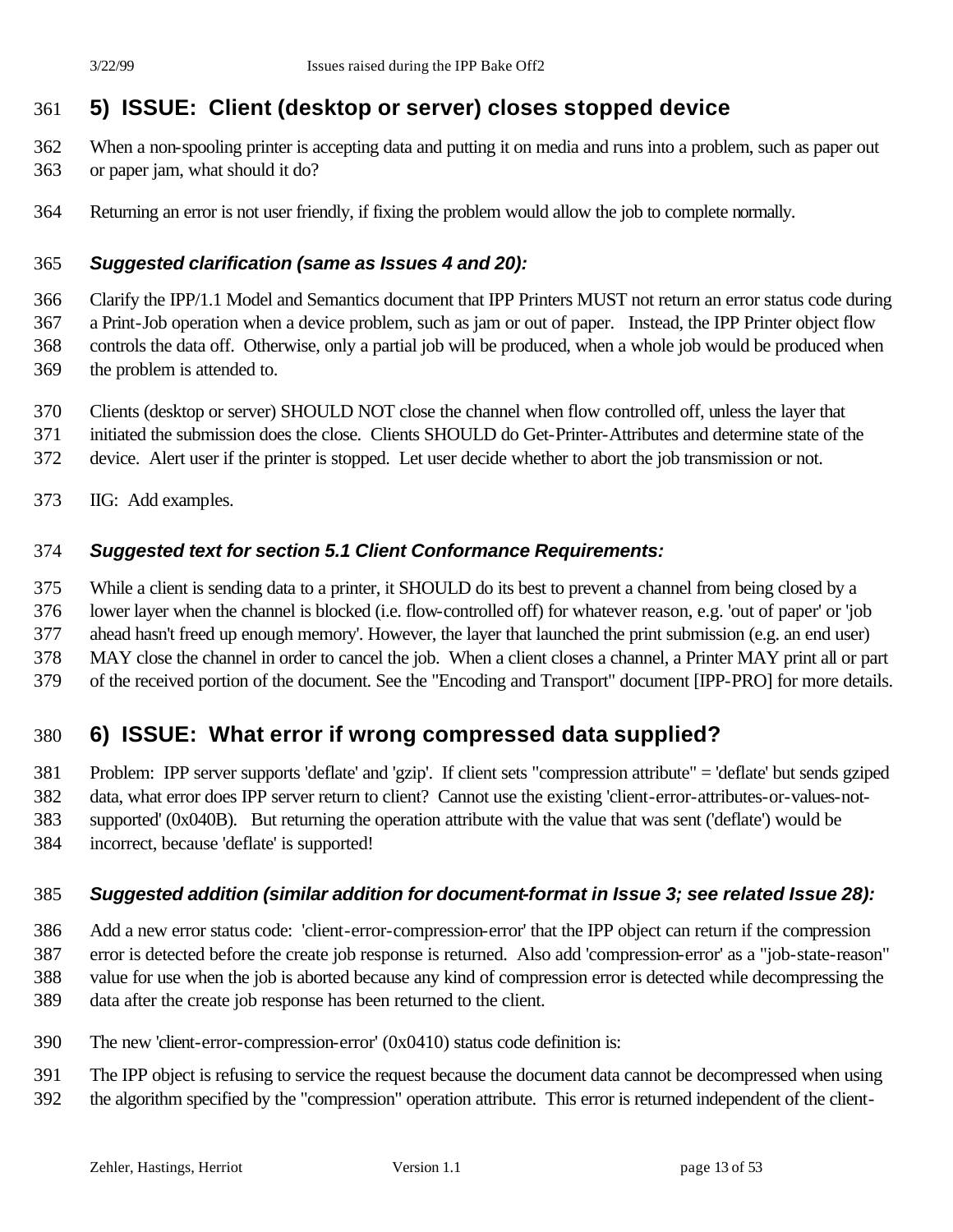- supplied "ipp-attribute-fidelity". The Printer object MUST return this status code, even if there are other attributes
- that are not supported as well, since this error is a bigger problem than with Job Template attributes.

#### *The suggested new job state reason definitions are:*

- 'unsupported-compression': The job was aborted by the system because the Printer determined while attempting to decompress the document-data's that the compression is actually not among those supported by the Printer.
- 'compression-error': The job was aborted by the system because the Printer encountered an error in the document-data while decompressing it. If the Printer posts this reason, the document-data has already passed any tests that would have led to the 'document-access-error' or 'unsupported-compression' job-state-reasons.

### **7) ISSUE: Please implement Manufacturer make and model printer attribute and send the .INF file model name of the printer.**

If you do this we will automatically install the correct driver (if we have it) (Microsoft)

#### *Suggested clarification for the IIG:*

At the front of the Implementer's Guide, indicate that implementation considerations that relate to particular

operating system and NOS will be incorporated as they become known. Add recommendation to the IPP/1.1

 Implementer's Guide that printer vendors are encouraged to configure the IPP Printer's "printer-make-and-model" attribute with the make and model name that matches the .INF file on Microsoft platforms. When so configured,

the Microsoft driver install program will skip asking the user for the make and model of the printer being installed

and use the value of the "printer-make-and-model" attribute.

""Do not attempt to clarify the "printer-make-and-model" attribute as to whether it includes a vendor name or not.

## **8) ISSUE: In IPP/1.0 Model and semantics 3.2.6.1, the definition for "limit", "which-jobs" and "my-jobs" is contradicting each other.**

 The problem is that the definition for "which-jobs" and "my-jobs" states that "all" jobs MUST be returned, while "limit" restricts the number of jobs to be returned. (Stefan Andersson Axis Communication AB)

#### *Suggested clarification:*

 Clarify IPP/1.1 Model and Semantics "which-jobs" and "my-jobs" operation attributes to indicate that the number of jobs returned is limited by the "limit" attribute if supplied by the client.

#### *Suggested text for section 3.2.6.2 Get-Jobs Response*

- In the first sentence add the phrase:
- up to the number specified by the "limit" attribute
- to give:

Zehler, Hastings, Herriot Version 1.1 page 14 of 53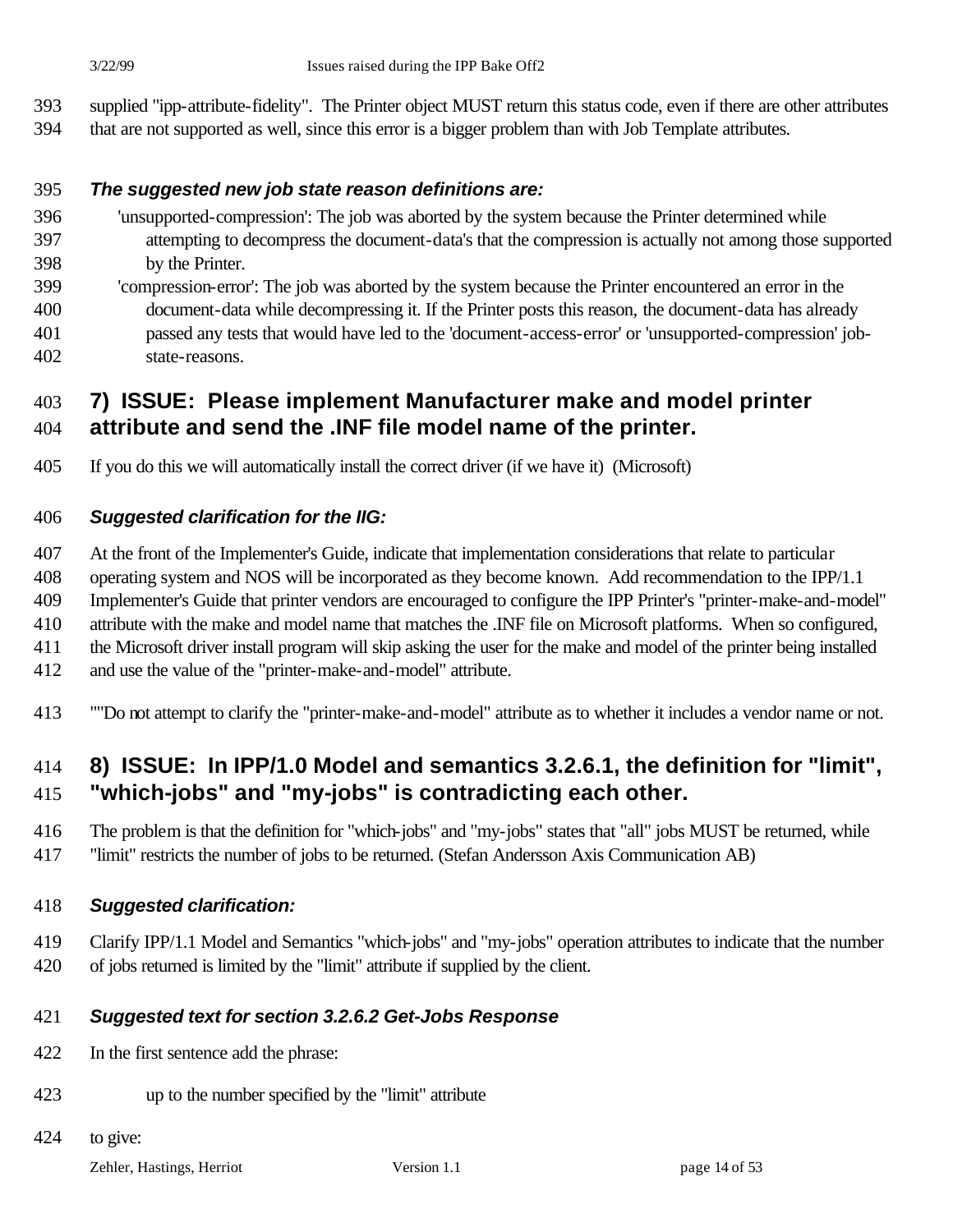The Printer object returns all of the Job objects up to the number specified by the "limit" attribute that match the criteria as defined by the attribute values supplied by the client in the request.

## **9) ISSUE: Customers become very unhappy when they go to the printer to pick up their job and a ream of PostScript source code is sitting in the**

- **output bin.**
- Cause: A PostScript datastream is accidentally sent to a PCL printer.
- IPP Issue: IPP needs to clarify the standard in section 3.2.1.1 of the Model and Semantics document. Lines 1219-1221 defining the "document-format" operation attribute state that:
- If the client does not supply the [document format] attribute, the Printer object assumes that the document data is in the format defined by the Printer object's "document-format-default" attribute.
- I would like to see the following clarification:
- If the client does not supply the [document format] attribute and the Printer object is not able to auto-sense the document format at print-job request time, the Printer object assumes that the document data is in the format defined by the Printer object's "document-format-default" attribute.
- If the Printer object senses that the document format is PostScript, then job should be rejected if it is being sent to
- a PCL-only printer. The 'application/octet-stream' mechanism discussed in section 4.1.9 does not seem to be
- helpful in this case, because it appears to assume that the auto-sensing occurs at document processing time. Until
- the document is actually "ripped", the document format remains unknown. So it seems to me that lines 2453-2476
- do not address the problem described above where the wrong document format is submitted. These lines, rather,
- seem to apply to the case of a printer that handles multiple document formats and assumes that the submitted
- document is in one of the supported formats.

### *Suggested clarification:*

 Add the suggested clarification that auto-sensing MAY be done at either job-submission time and/or job processing time to the IPP/1.1 Model and Semantics documents.

### *Suggested text for a new section 4.1.9.1 Application/octet-stream -- Auto-Sensing the document format:*

- During auto-sensing, a Printer may determine that the document-data has a format that the Printer doesn't
- recognize. If the Printer determines this problem before returning an operation response, it rejects the request and returns the 'client-error-document-format-not-supported' status code. If the Printer determines this problem after
- accepting the request and returning an operation response with one of the successful status codes, the Printer adds
- the 'unsupported-document-format' value to the job's "job-state-reasons" attribute.

# **10) ISSUE: How distinguish between submit vs processing auto-sense?**

There are two different implementations of auto-sensing: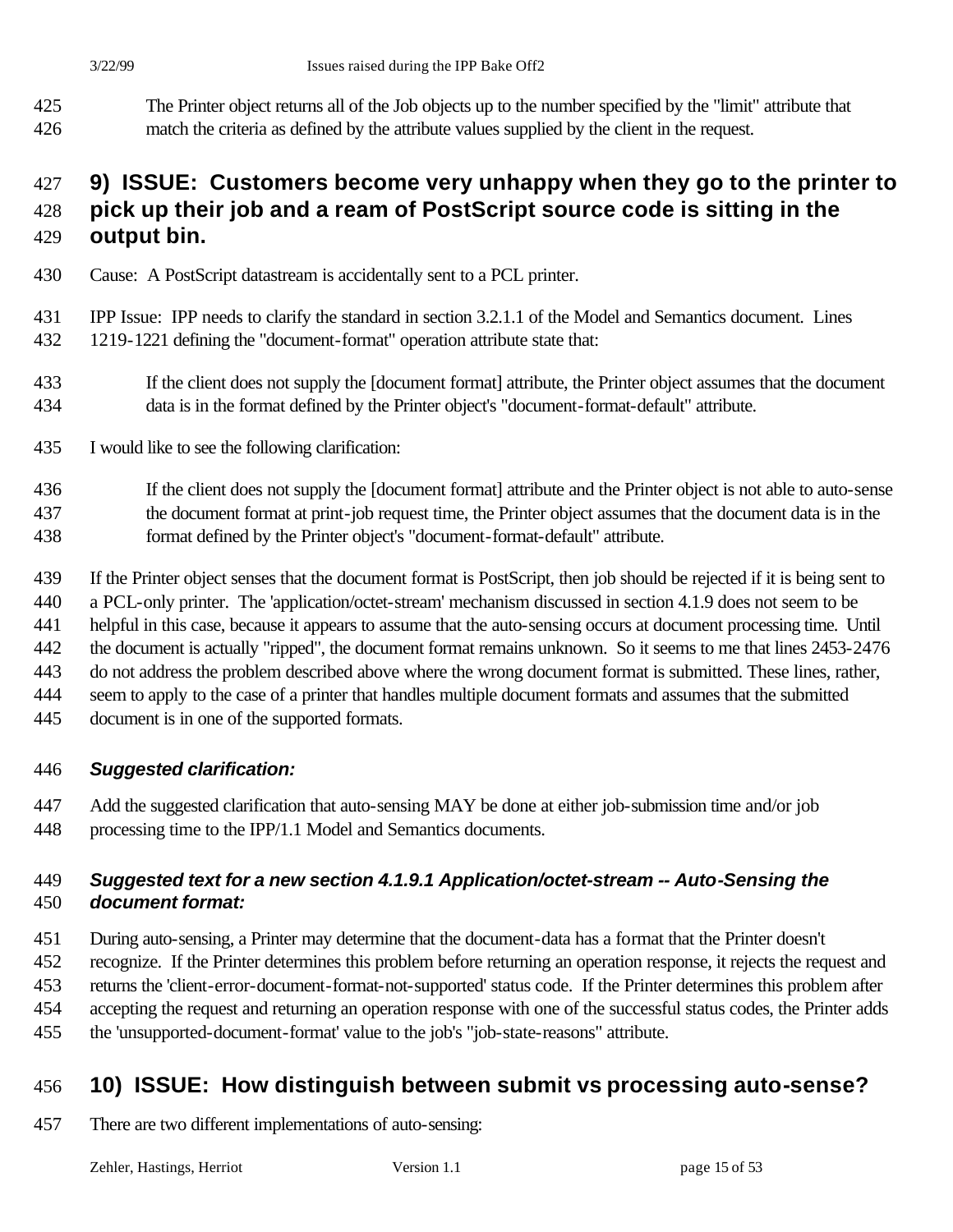- at print submit time BEFORE the Print-Job or Send-Document responds
- at document processing (ripping) time AFTER the Print-Job or Send-Document has accepted the job and returned the response.
- The description of 'application/octet-stream' doesn't clarify whether one, the other or both is meant. How can a client determine which is supported?

#### *Suggested clarification in [ipp-mod] and [ipp-iig]:*

 Clarify IPP/1.1 Model and Semantics document that 'application/octet-stream' means either auto-sensing at job submission time and/or job processing time depending on implementation. Do NOT add a way for the client to determine whether auto-sensing happens at submit time or processing time.

 Add to Implementer's Guide a discussion about the advantages of auto-sensing at job submit time, rather than waiting until job processing time, so that an IPP Printer can reject an unsupported document format instead of accepting the job and then aborting the job sometime later. Also discuss for print by reference that an IPP Printer may want to examine the file, at least the first few octets, in order to check that the document-format is supported. On the other hand, network delays may make such a strategy take too long. Alternatively, the client may want to supply the "document-format" explicitly when doing print-by-reference either using the file extension as a hint, or

actually accessing the first few octets of the data an implementing an auto-sensing in the client.

#### *Suggested text for section 4.1.9 mimeMediaType:*

One special type is 'application/octet-stream'. If the Printer object supports this value, the Printer object MUST be

 capable of auto-sensing the format of the document data, either as part of the create operation and/or at document processing time.

## **11) ISSUE: Return what attributes with document-format-not-supported?**

 If a server receives a request with a document format which is not supported, it returns the client-error-document- format-not-supported (0x040A) status code. Is it also necessary to include document format in the unsupported attribute group?

We suggest adding text which says it NEED NOT be supplied in the unsupported group.

#### *Suggested clarification (see also Issues 18 and 23):*

Clarify IPP/1.1 Model and Semantics document that when returning the 'client-error-document-format-not-

- supported' in a create response or a Send-Document response, that IPP/1.1 NEED NOT return "document-
- format=xxx" in Unsupported Attribute Group since there is a special error status code.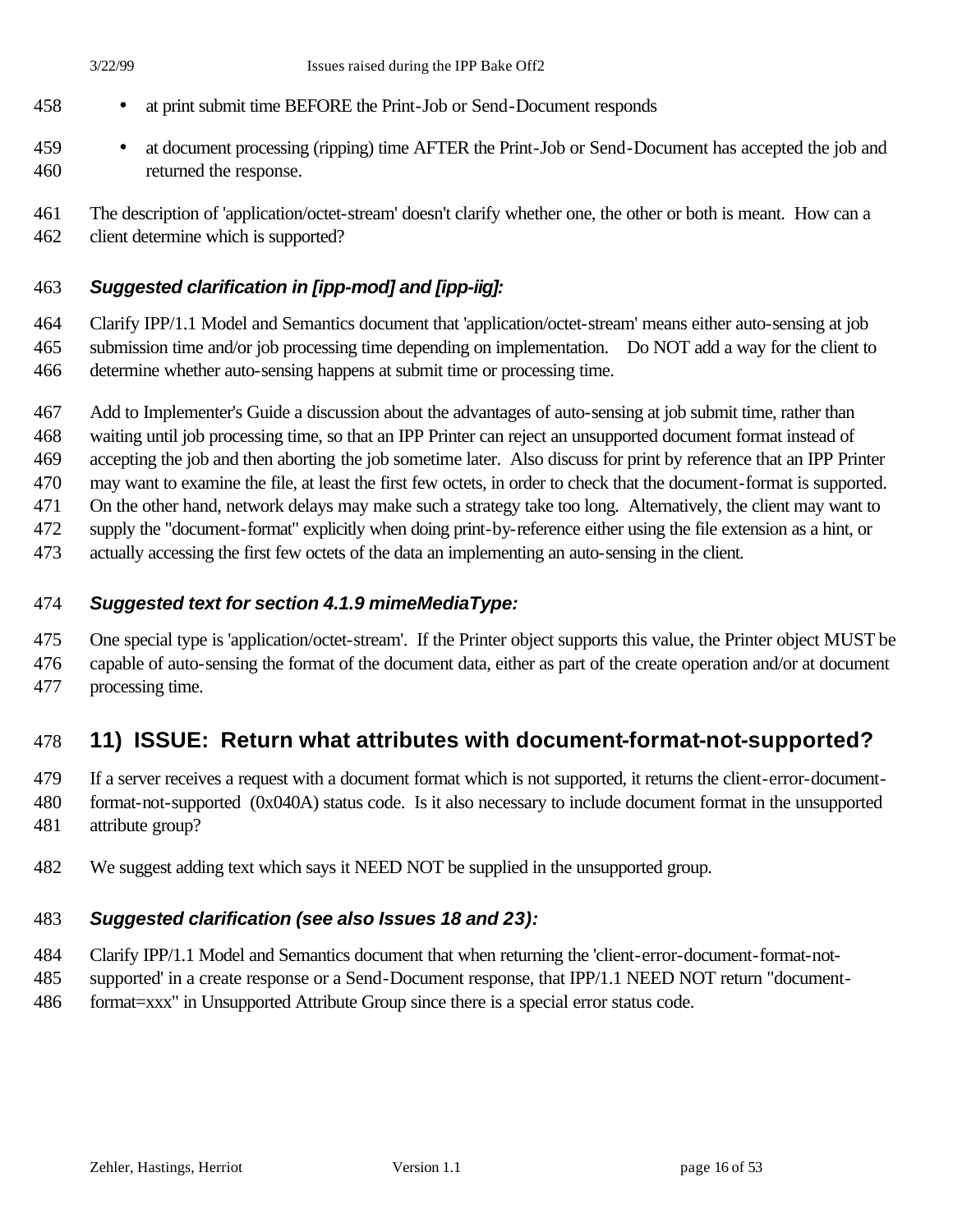#### *Suggested clarification for section 13.1.4.11 client-error-document-format-not-supported*

- 13.1.4.11 client-error-document-format-not-supported (0x040A)
- The IPP object is refusing to service the request because the document data is in a format, as specified in the
- "document-format" operation attribute, that is not supported by the Printer object. This error is returned
- independent of the client-supplied "ipp-attribute-fidelity". The Printer object MUST return this status code, even if
- there are other Job Template attributes that are not supported as well, since this error is a bigger problem than with
- 493 Job Template attributes. See section 0. **Issue 11**

# **12) ISSUE: length fields for the "UNSUPPORTED" tag**

 IPP/1.0: Model and Semantics, 16 Nov 1998, 3.2.1.2, Group 2 (unsupported attributes) -- states that in the case of an unsupported attribute name, the printer object should return a substituted out of band value of "unsupported". This impression is strengthened by the reference to section 4.1, where it gives the legal out of band values, none of

which is an empty string.

This appears to conflict with Internet Printing Protocol/1.0: Encoding and Transport, 16 Nov 1998, section 3.10,

 where it states that the value length must be 0 and the value empty. (Claudio Cordova, Wade Mergenthal Xerox Corp.)

#### *Suggested clarification (same as Issue 15):*

 Clarify the IPP/1.1 Model and Semantics document so that it does not appear to contradict the Encoding and Transport document. However, whether each of the "out-of-band" values are encoded as distinct attribute syntaxes with no value or as a single attribute syntax with a value that indicates which out-of-band value, is purely an encoding matter and cannot be indicated in the Model and Semantics document. Therefore, indicate in the IPP/1.1 Model and Semantics document that the reader is to refer to the IPP/1.1 Encoding and Transport

document for the encoding of the out-of-band values.

#### *Suggested text for section 3.1.7:*

This value's syntax type is "out-of-band" and its encoding is defined by special rules for "out-of-band" values in the

"Encoding and Transport" document [IPP-PRO]. Its value indicates no support for the attribute itself (see the

beginning of section 4.1).

#### *Suggested text for section 4.1:*

 In addition, the value of an attribute in a response (but not in a request) MAY be one of the "out-of-band" values whose special encoding rules are defined in the "Encoding and Transport" document [IPP-PRO].

## **13) ISSUE: What job-state value should be returned in the Create-Job response?**

Pending, pending-held, or either depending on implementation?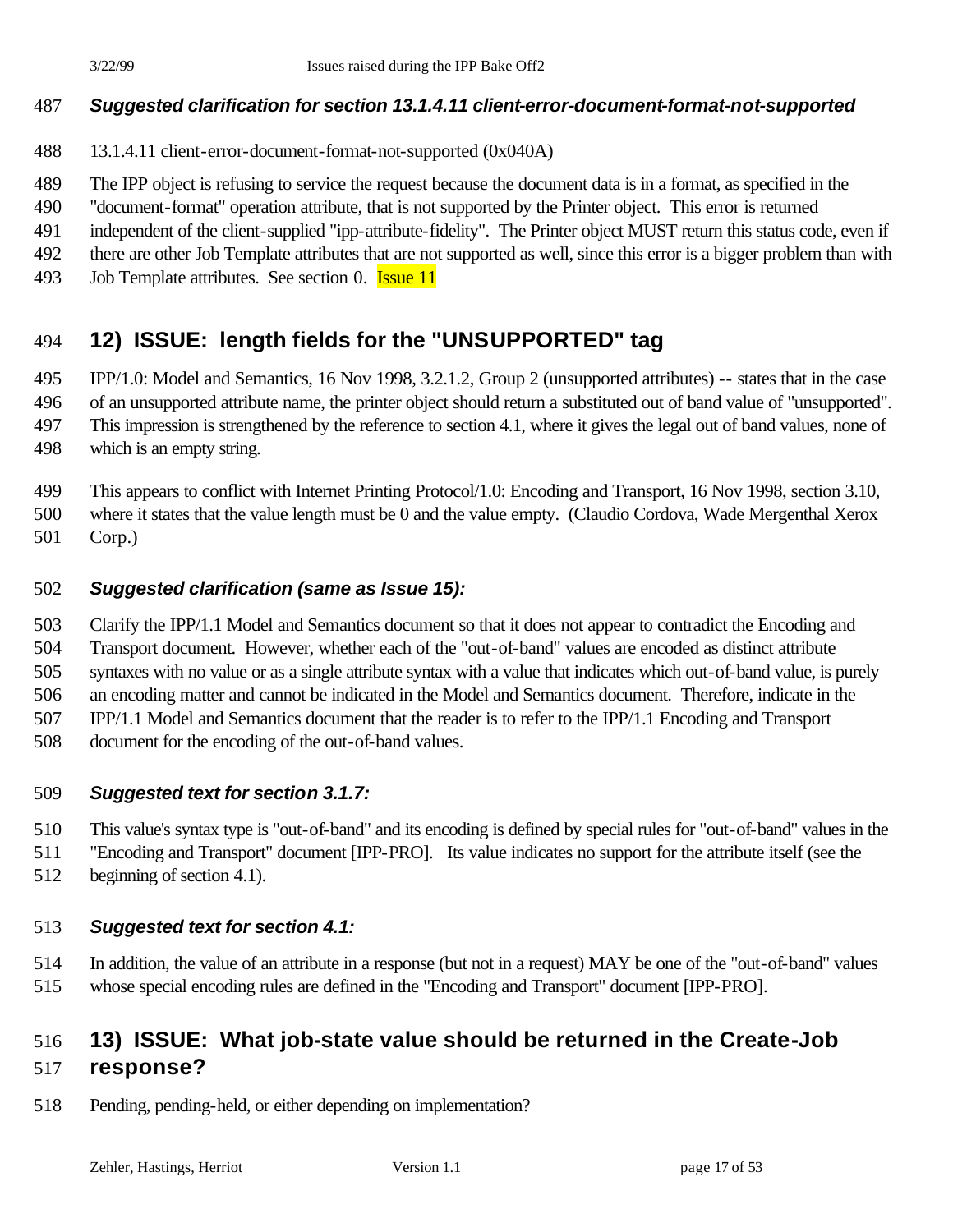- The problem with 'pending' is that the job is not a "candidate to start processing" as the definition states. The
- 'pending-held' state seems more reasonable. Its definition is:
- 'pending-held': The job is not a candidate for processing for any number of reasons but will return to the 'pending' state as soon as the reasons are no longer present. The job's "job-state-reason" attribute MUST indicate why the job is no longer a candidate for processing.
- Also there is a "job-state-reason" value 'job-incoming' which states:
- 'job-incoming': The Create-Job operation has been accepted by the Printer, but the Printer is expecting additional Send-Document and/or Send-URI operations and/or is accessing/accepting document data.

## *""Suggested clarification:*

 Clarify the IPP/1.1 Model and Semantics document that an IPP Printer MAY put the job into the 'pending', 'pending-held', or 'processing' states after a Create-Job, depending on implementation as follows:

- 'pending' if the job is a candidate for processing whether all of the document data is present or not. Add the 'waiting-for-data' "job-state-reasons" value to the job as an indication why this 'pending' job is not being processed OR
- 'pending-held' if the job is not a candidate for processing until the last Send-Document or Send-URI operation has been performed with the "last-document" set to 'true' and the document data transferred. Here the implementation SHOULD set ""the 'job-incoming' value of the "job-state-reasons" attribute until the last data has arrived. The IPP Printer removes the 'job-incoming' value when the last data has arrived, and transitions the job from the 'pending-held' to the 'pending' job state OR
- 'processing' if the IPP Printer is a non-spooling printer that does not implement the 'pending' state, i.e., it either accepts a job and processes it or rejects the job if it already processing a job. However, if a non- spooling printer does accept additional jobs while processing a job, then the additional jobs MUST NOT be put into the 'processing' state immediately. See Issue 20 resolution for non-spooling printers.

## *Suggested text addition to section 3.2.4 Create-Job operation:*

 After the Create-Job operation has completed, the value of the "job-state" attribute is similar to the "job-state" after a Print-Job, even though there is no document-data. A Printer MAY set the 'job-data-insufficient' value of the job's "job-state-reason" attribute to indicate that processing cannot begin until sufficient data has arrived and set the "job-state" to either 'pending' or 'pending-held'. A non-spooling printer that doesn't implement the 'pending' job state MAY even set the "job-state" to 'processing', even though there is not yet any data to process. See sections 4.3.7 and 4.3.8.

## *Suggested text addition to section 4.3.8 job-state-reasons:*

Add the 'job-data-insufficient' value to be used with "job-state-reasons" with the following definition:

- 'job-data-insufficient': The Create-Job operation has been accepted by the Printer, but the Printer is expecting additional document data before it can move the job into the 'processing' state. If a Printer starts
- Zehler, Hastings, Herriot Version 1.1 page 18 of 53 processing before it has received all data, the Printer removes the 'job-data-insufficient' reason, but the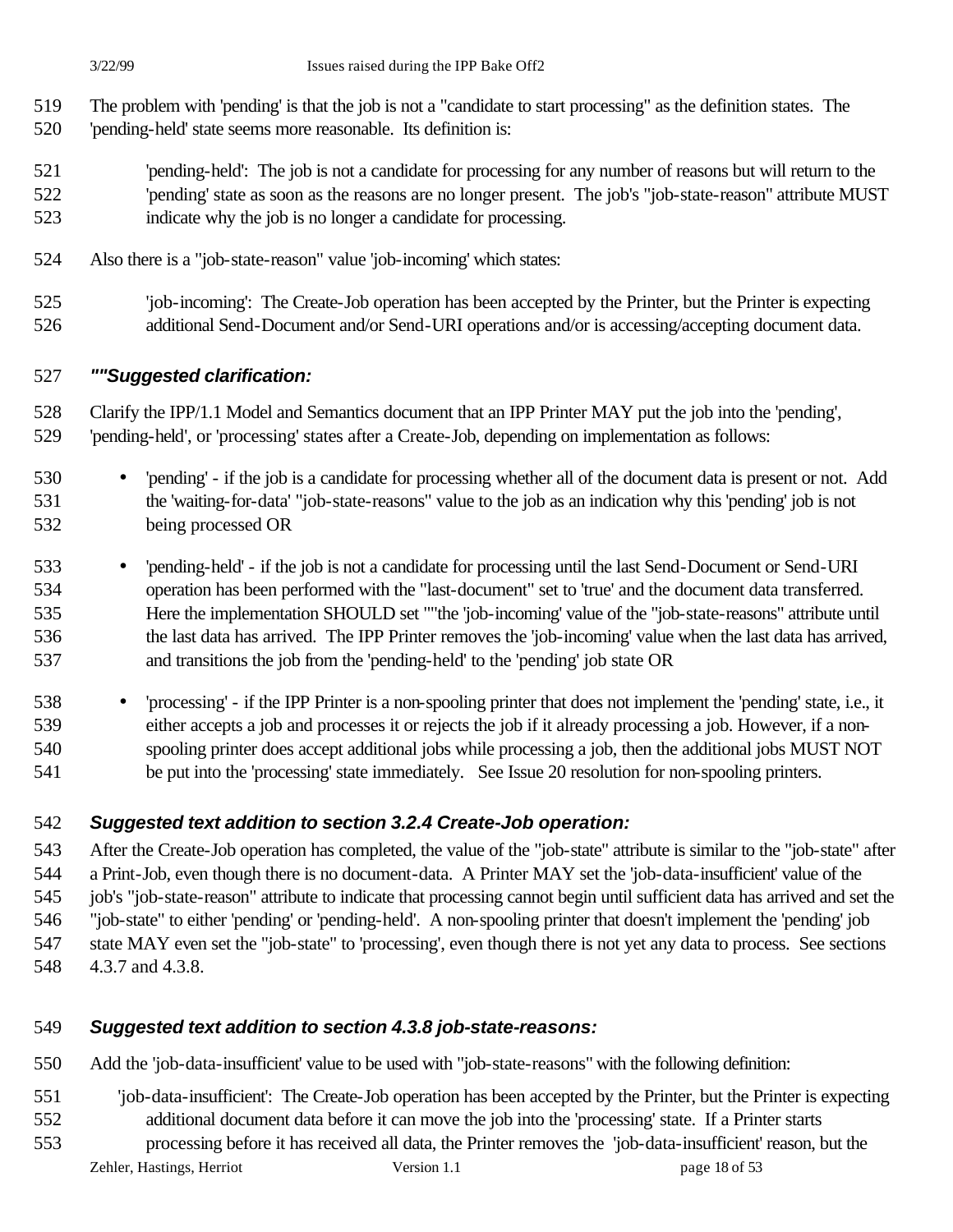- 'job-incoming' remains. If a Printer starts processing after it has received all data, the Printer removes the 'job-data-insufficient' reason and the 'job-incoming' at the same time.
- Suggested clarification to IIG: AGREED Explain the difference between the two job state reasons 'job-incoming' and 'job-data-insufficient', since both are likely to be meaningful for a spooling server.
- Note: Change the Bake Off 2 bo38.test script so that the 'pending-held', the 'pending', or 'processing' job state is
- expected after a Create-Job operation.

## **14) ISSUE: Job-state for a forwarding server?**

 What job-state value should be returned in the Print-Job response for an IPP object that forwards the data over a one-way interface, such as a parallel port or LPD? pending, processing, completed, or unknown?

- Unknown is the strict interpretation of section 4.3.7 "job-state", but it isn't very user friendly. The "job-state"
- SHOULD reflect the actual job state, but these implementations have no idea when the job actually starts or
- finishes.
- How about a new "job-state-reasons" value: 'queued-in-device' (from PWG Job Monitoring MIB)?

#### *Suggested addition:*

Add to the IPP/1.1 Model and Semantics document the 'queued-in-device' value for use with the "job-state-

reasons" attribute. REQUIRE that an IPP/1.1 implementation that forwards jobs, but does not have any means to

query the state of the down stream job, MUST support the ""the new 'queued-in-device' value of the REQUIRED

"job-state-reasons" attribute when returning the job in the 'completed' state. ""''

#### *Suggested text for section 4.3.7 job-state:*

Add the following qualification to the "job-state" description:

As with all other IPP attributes, if the implementation can not determine the correct value for this attribute, it

SHOULD respond with the out-of-band value 'unknown' (see section 4.1) rather than try to guess at some

possibly incorrect value and give the end user the wrong impression about the state of the Job object. For

example, if the implementation is just a gateway into some printing system from which it can normally get status, but

- temporarily is unable, then the implementation should return the 'unknown' value. However, if the implementation is
- a gateway to a printing system that never provides detailed status about the print job, the implementation MAY set
- the IPP Job object's state to 'completed', provided that it also sets the 'queued-in-device' value in the job's "job-
- state-reasons" attribute (see section 4.3.8).

#### *Suggested text for section 4.3.8 job-state-reasons:*

 'queued-in-device': The job has been forwarded to a device or print system that is unable to send back status. The Printer sets the job's "job-state " attribute to 'completed' and adds the 'queued-in-device' value to the job's "job-state-reasons" attribute to indicate that the Printer has no additional information about the job and never will have any better information.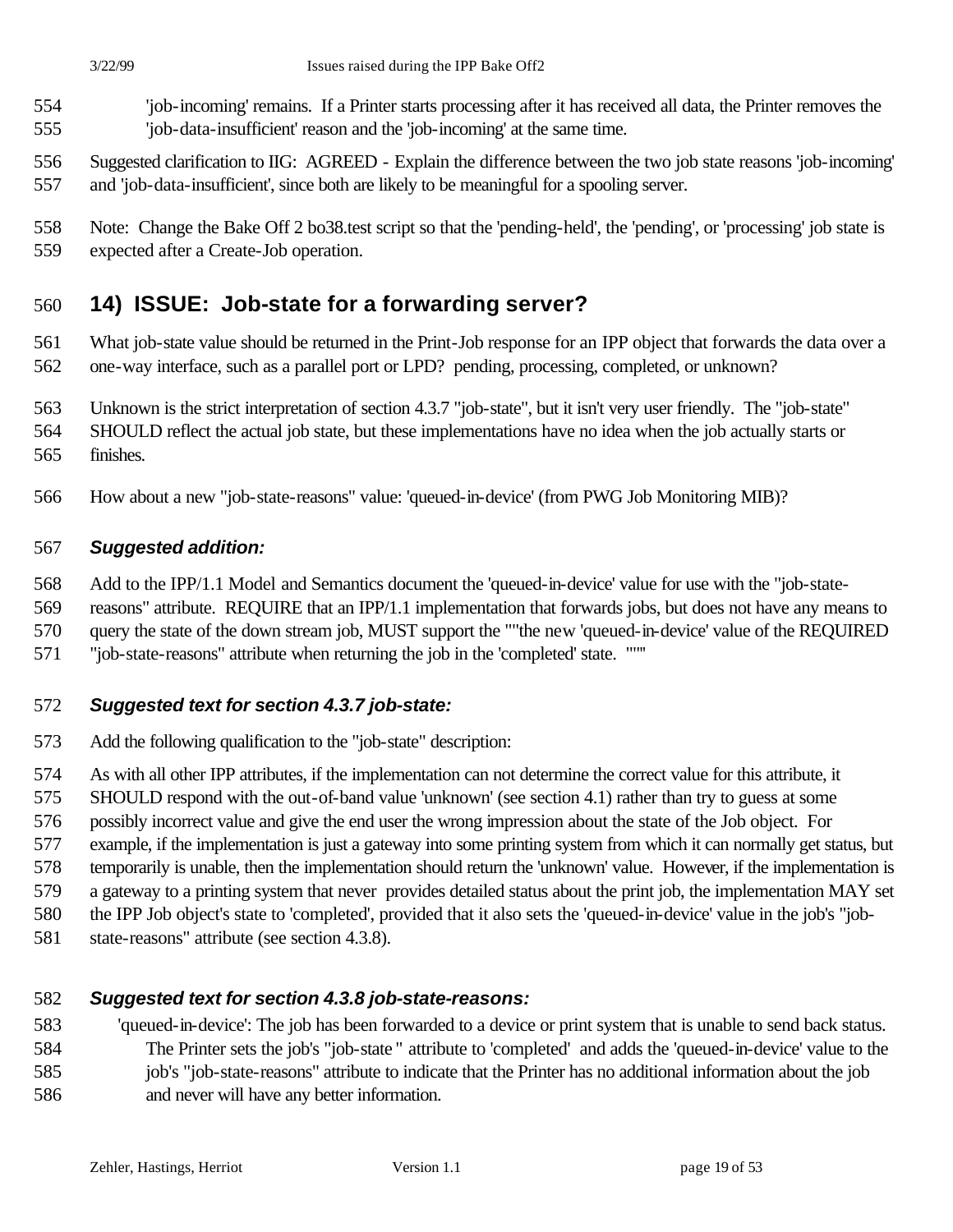# **15) ISSUE: 'unknown' and 'unsupported' Out of band values.**

- It is very unclear from the spec as to whether or not you should use the word 'unknown' (or unsupported in that case) as the value for attributes that are unknown.
- You can read it that you set the length equal to zero and set the type to 'unknown'. You can also read it as saying you set the value to the string 'unknown'.
- This is not helped by the Transport and Encoding spec saying you must set the length to zero and then telling a client what to do with a non-zero length. (Microsoft)

#### *Suggested clarification (same clarification as Issue 12):*

Clarify the IPP/1.1 Model and Semantics document so that it does not appear to contradict the Encoding and

Transport document. However, whether each of the "out-of-band" values are encoded as distinct attribute

syntaxes with no value or as a single attribute syntax with a value that indicates which out-of-band value, is purely

an encoding matter and cannot be indicated in the Model and Semantics document. Therefore, indicate in the

IPP/1.1 Model and Semantics document that the reader is to refer to the IPP/1.1 Encoding and Transport

document for the encoding of the out-of-band values.

#### *Suggested text for section 3.1.7:*

 This value's syntax type is "out-of-band" and its encoding is defined by special rules for "out-of-band" values in the "Encoding and Transport" document [IPP-PRO]. Its value indicates no support for the attribute itself (see the beginning of section 4.1).

#### *Suggested text for section 4.1:*

 In addition, the value of an attribute in a response (but not in a request) MAY be one of the "out-of-band" values whose special encoding rules are defined in the "Encoding and Transport" document [IPP-PRO].

## **16) ISSUE: Get-Printer-Attributes Polling**

 Some client polls printer periodically by Get-Printer-Attributes without specifying "requested-attributes". So printer has to reply all attributes. It consumes printer resource.

#### *Suggested clarification in the IIG:*

 RECOMMEND in the IPP/1.1 Implementer's Guide that Clients should specify "requested-attributes", if it wants to get just the printer status.

## **17) ISSUE: Client display of absolute time for job attributes?**

- What are clients doing with printers that don't support absolute time? How can client display an absolute time that a job was submitted, started processing, and completed (which is what is useful for a user)?
- Possible Solution

Zehler, Hastings, Herriot Version 1.1 page 20 of 53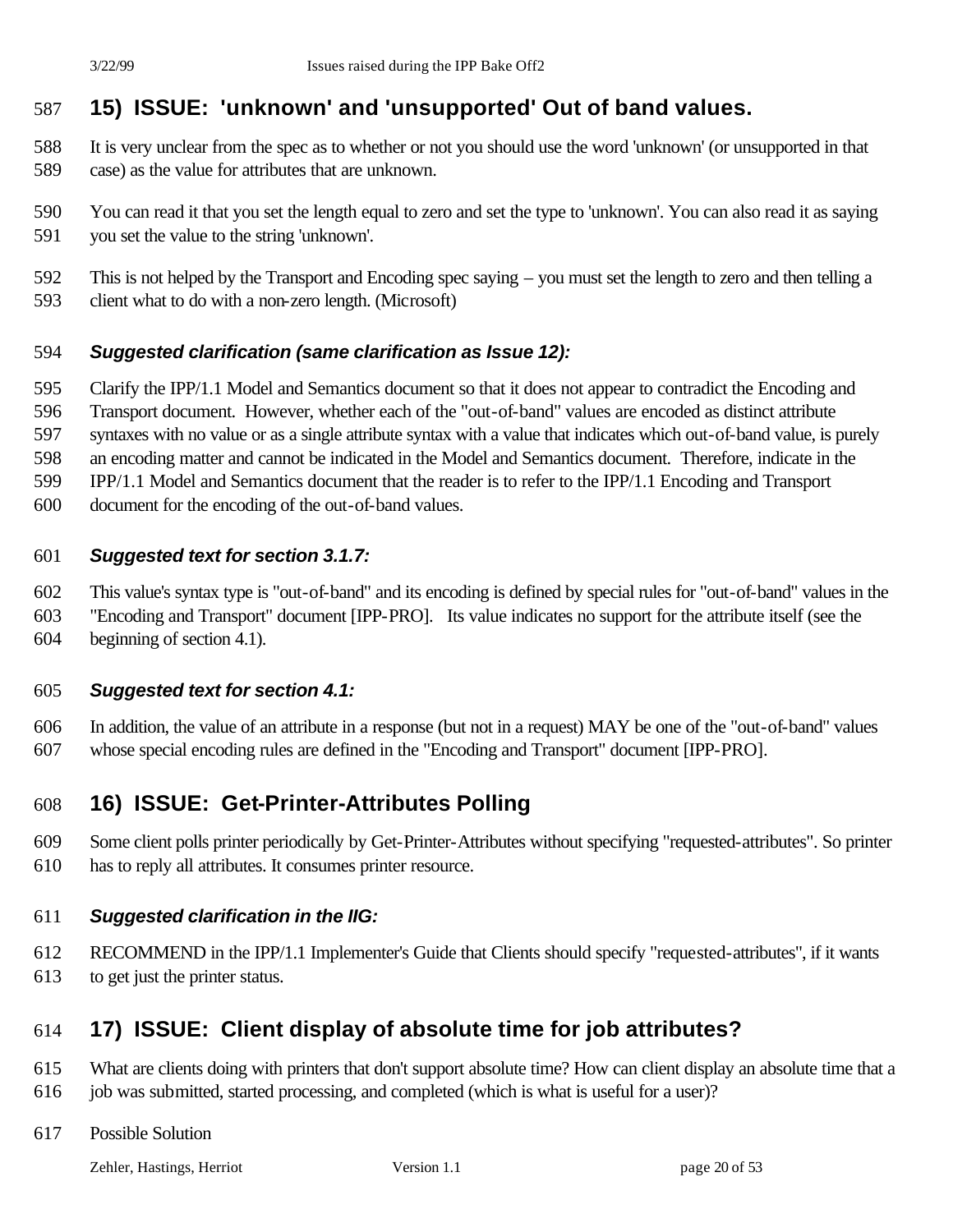- Get Uptime from printer ("printer-up-time" time system has been up in seconds)
- Get Job(s)
- Calculate Display time = job tick time ("time-at-xxx" in seconds that system has been up) uptime ("printer-up-
- time") + local client absolute date and time. The down side is that the client has to get the "printer-up-time" every time with a separate Get-Printer-Attributes operation.
- Alternatively: Add OPTIONAL job attributes: "date-time-at-creation (dateTime)", "date-time-at-processing
- (dateTime)", and "date-time-at-completion (dateTime)"
- (Microsoft)

#### *Possible alternatives:*

- One or more of the following alternatives:
- 1. Allow the "time tick" job time attributes of jobs that persist across power-ups to be negative, so that they could represent the time of an event that happened before the most recent power up: "time-at-creation (integer(MIN:MAX))", "time-at-processing (integer(MIN:MAX))", and "time-at-completion ((MIN:MAX))"
- 2. Add to the IPP/1.1 Model and Semantics document OPTIONAL job description attributes: "date-time-at-creation (dateTime)", "date-time-at-processing (dateTime)", and "date-time-at-completion (dateTime)".
- 3. Instead of adding new dateTime job attributes, just add the dateTime attribute syntax as a second choice for the existing job attributes changing them to:
- "time-at-creation (integer | dateTime)", "time-at-processing (integer | dateTime)", and "time-at-completion (integer | dateTime)"
- 4. Same as 1, but make the job attributes be REQUIRED for IPP/1.1.
- 5. Same as 2, but make the job attributes be REQUIRED for IPP/1.1, but keep support of the dateTime OPTIONAL.
- 6. Same as 3, but make the time tick job attributes be REQUIRED for IPP/1.1, and REQUIRE a Printer implementation attempt to get the dateTime from somewhere (person or the network) at startup time. The implementation MUST use the integer form when the date cannot be obtained from a person or the network at
- startup time.
- 7. Same as 3, but make support of the dateTime REQUIRED for IPP/1.1.
- 8. Add three new "delta-time-at-xxx(integer)" where the value is the number of seconds in the past that the event occurred. In other words, the server does the subtract of:
- 647 job tick time ("time-at-xxx" in seconds that system has been up) uptime ("printer-up-time")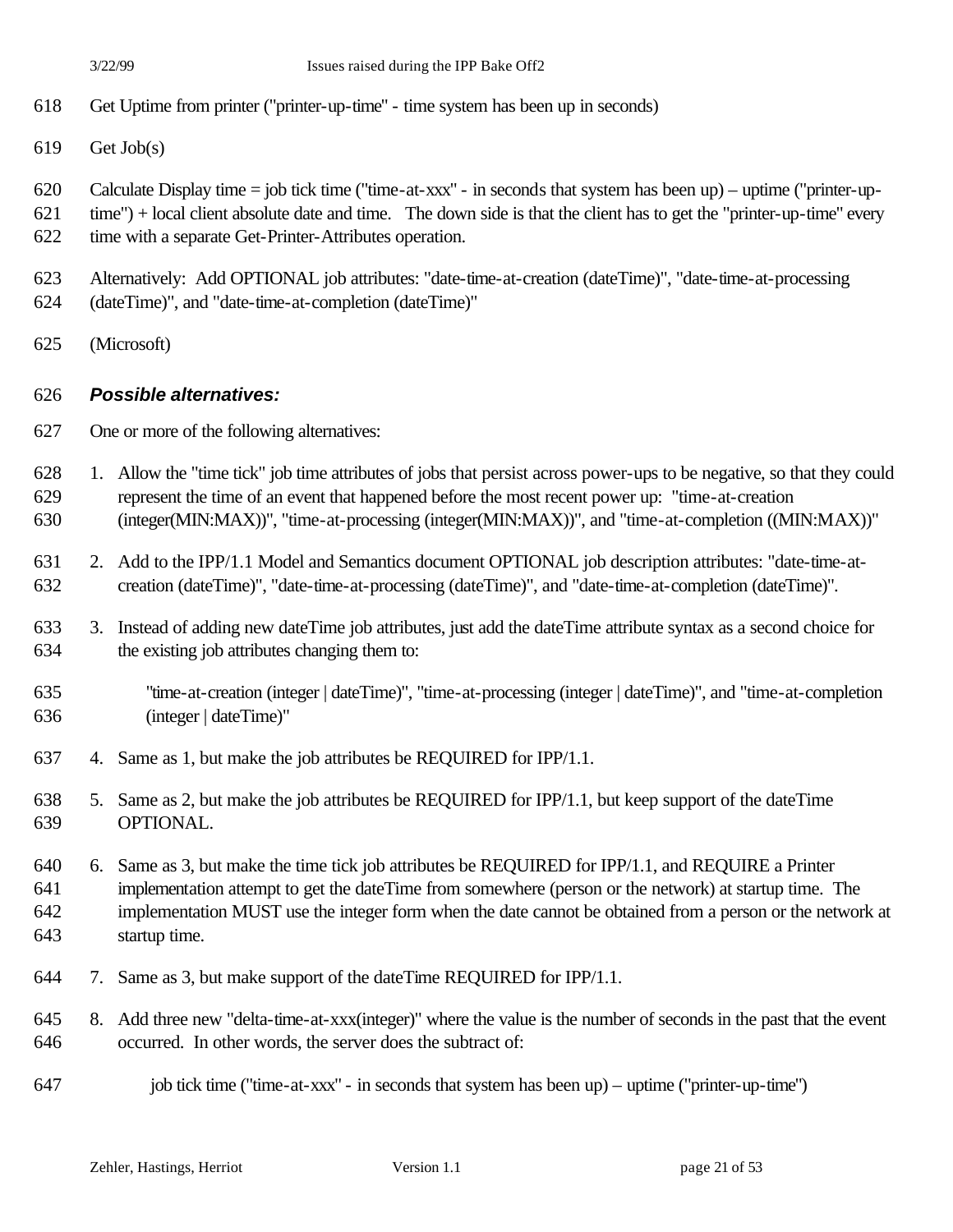- at query time, so that the client doesn't have to also query the Printer Description "printer-up-time" at all. Then the client just subtracts the value from the client's current local absolute date and time.
- 9. Return "printer-up-time" (in seconds) as an operation attribute in Get-Jobs and Get-Job-Attributes response.
- 10. Make the "printer-up-time" Printer Description attribute also be a Job Description attribute. Clients that request the "time-at-xxx" job attributes should also request the "printer-up-time" job attribute, so that they can avoid requesting it using a separate Get-Printer-Attributes request.
- 11. Add a REQUIRED "job-printer-up-time" Job Description attribute which is a copy of the IPP/1.0 REQUIRED "printer-up-time" Printer Description attribute.

#### *Suggested resolution:*

- 1. Change the range on the 3 "time-at-xxx" job time attributes from 0:MAX as it is in IPP/1.0 to MIN:MAX:
- time-at-creation(integer(MIN:MAX))
- time-at-processing(integer(MIN:MAX))
- time-at-completed(integer(MIN:MAX))

A negative value indicates an event that happened that many seconds before the most recent power-up of the

- Printer; a 0 value means that the event occurred at some unspecified time before the printer was powered up most
- recently. Describe the 0 and negative values once in the time-at-xxx section.
- 2. Clarify the current section 4.4.26 printer-up-time(integer(1:MAX)) with respect to restarts. If the IPP/1.0
- Printer resets the "printer-up-time" on power-up, it MUST reset the "time-at-xxx" Job time attributes for any

persistent jobs back to 0 to indicate that the event took place sometime before the most recent power-up or to a

negative value that represents the number of seconds before the most recent power-up that the event took place

However, retain the IPP/1.0 implementation option to keep the "printer-up-time" counting higher on restarts; then

- the job's "time-at-xxx" MUST NOT be reset.
- 3. Problem: Make it easier for clients to get clock time for job events, make it easier for clients to correlate job

events with notifications which need to use date and time (since there may not be intermediate servers to translate

relative tick time to absolute date/time), allow the Printer to not have to adjust the time attribute values of all the

persistent jobs on power-up, avoid the need for intermediate IPP servers to translate relative tick time as responses

- are cascaded back to the original client.
- Solution: add three new OPTIONAL dateTime attribute syntax Job Description attributes:
- date-time-at-creation(integer(MIN:MAX) | dateTime)
- date-time-at-processing(integer(MIN:MAX) | dateTime)
- date-time-at-completed(integer(MIN:MAX) | dateTime)

 Thus the value returned is the Printer's "printer-current-time(dateTime)" when the event occurred. Now the client simply requests whichever of these attributes and deal with which ever attributes it gets back.

 Clarify that the date and time does not have to be very accurate. The time does not have to be that precise in order to work in practice.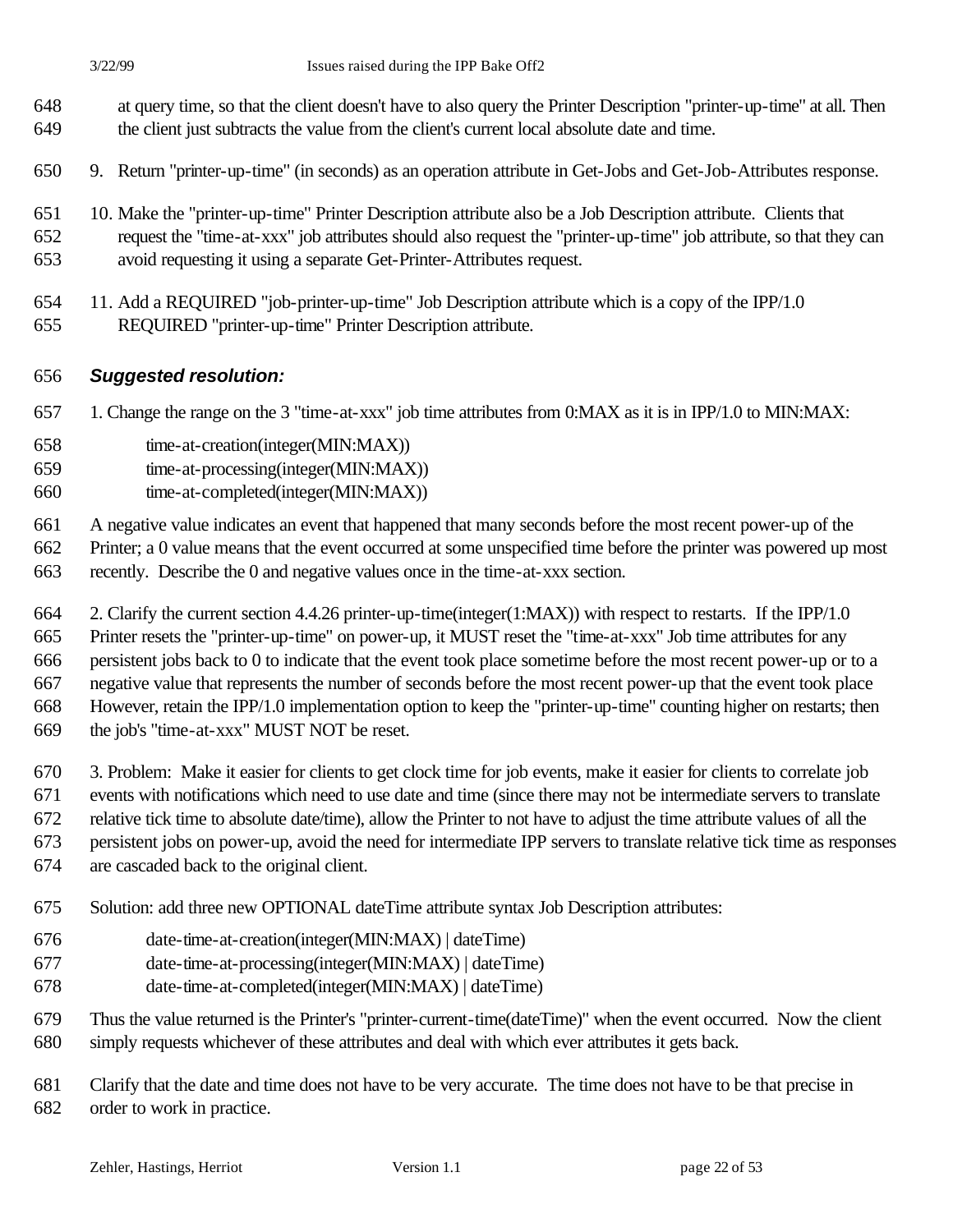- If an implementation cannot get the dateTime, then it MUST return the out-of-band 'no-value' value.
- 4. To solve the problem of the client having to make two trips to the printer when displaying jobs:
- first to get the "time-at-xxx" job attributes with Get-Jobs or Get-Job-Attributes, and
- second to get the "printer-up-time" with Get-Printer-Attributes,
- we'll add a REQUIRED job attribute:
- job-printer-up-time(integer(1:MAX))
- which is an alias for the Printer's "printer-up-time(integer(1:MAX))".

5. To help clients being able to depend on getting time tick, increase the conformance requirements: change the 3

 "time-at-xxx(integer)" job time attributes from OPTIONAL to REQUIRED. This shouldn't be a burden, since the corresponding printer attribute: "printer-up-time" is already REQUIRED in IPP/1.0. Also the draft Printer MIB

and MIB-II require that a device have a clock tick capability.

 6. Clarify that if an implementation supports the OPTIONAL "printer-current-time(dateTime)" attribute by getting the time from some source such as the network or an operator, but was unable to, that it MUST return the out-of-

band 'no-value' which means not configured (yet). See the beginning of section 4.1 in the Model.

- 7. Clarify that the time zone NEED NOT be that used by people in the vicinity of the Printer or device and that clients SHOULD convert dateTime attributes to the time zone of the client before display to the user.
- 8. Clarify that the "time-at-processing" is the first time the job begins processing after the create operation or the most recent Restart-Job operation.
- IIG: Describe some of the many ways that implementations can get the date and time:
- 1. Any network printer can get time from NTP Time server. See RFC 1305. Also DHCP option 32 in RFC 2132 returns the IP address of the NTP server.
- 2. Get the date and time at startup from a human operator
- 3. Have an operator set the date and time using a web administrative interface
- 4. Get the date and time from incoming HTTP requests, though the problems of spoofing need to be considered. Perhaps comparing several HTTP requests could reduce the chances of spoofing.
- 5. Internal date time clock battery driven.
- 6. Query "http://tycho.usno.navy.mil/cgi-bin/timer.pl"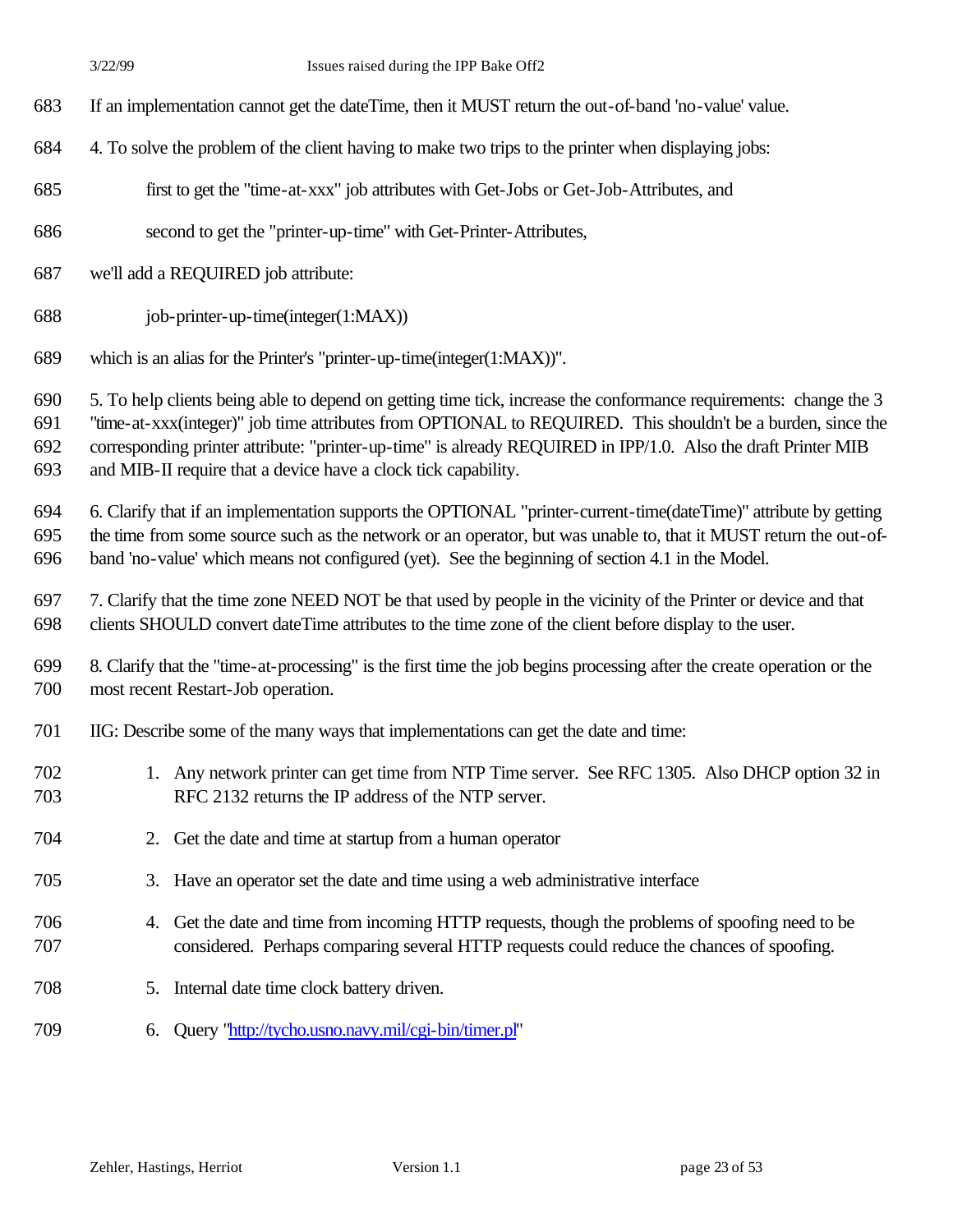#### *Suggested text for section 4.1.14 dateTime*

- 4.1.14 'dateTime'
- The 'dateTime' attribute syntax is a standard, fixed length, 11 octet representation of the "DateAndTime" syntax as
- defined in RFC 1903 [RFC1903]. RFC 1903 also identifies an 8 octet representation of a "DateAndTime" value,
- but IPP objects MUST use the 11 octet representation. A user interface will provide a mapping between protocol
- dateTime values and displayable user-friendly words or presentation values and phrases which are localized to the
- 716 natural language and date format of the user, including time zone. **Issue 17**

| $^{+}$                                                   |                              |          |
|----------------------------------------------------------|------------------------------|----------|
| time-at-creation                                         | integer (MIN:MAX)   REQUIRED |          |
| $+$<br>time-at-processing   integer (MIN:MAX)   REQUIRED |                              |          |
| time-at-completed                                        | integer (MIN:MAX)   REQUIRED |          |
| $+$<br>job-printer-up-time   integer (1:MAX)   REQUIRED  |                              |          |
| $+$<br>date-time-at-creation   dateTime                  |                              | OPTIONAL |
| $+$<br>date-time-at-processing dateTime                  |                              | OPTIONAL |
| date-time-at-completed   dateTime                        |                              | OPTIONAL |

#### *Suggested text for a new section 4.3.12 Event Time Job Description Attributes:*

 Group the three "time-at-xxx" Job Description time attributes into a single section so that the common semantics can be said once:

4.3.12 Event Time Job Description Attributes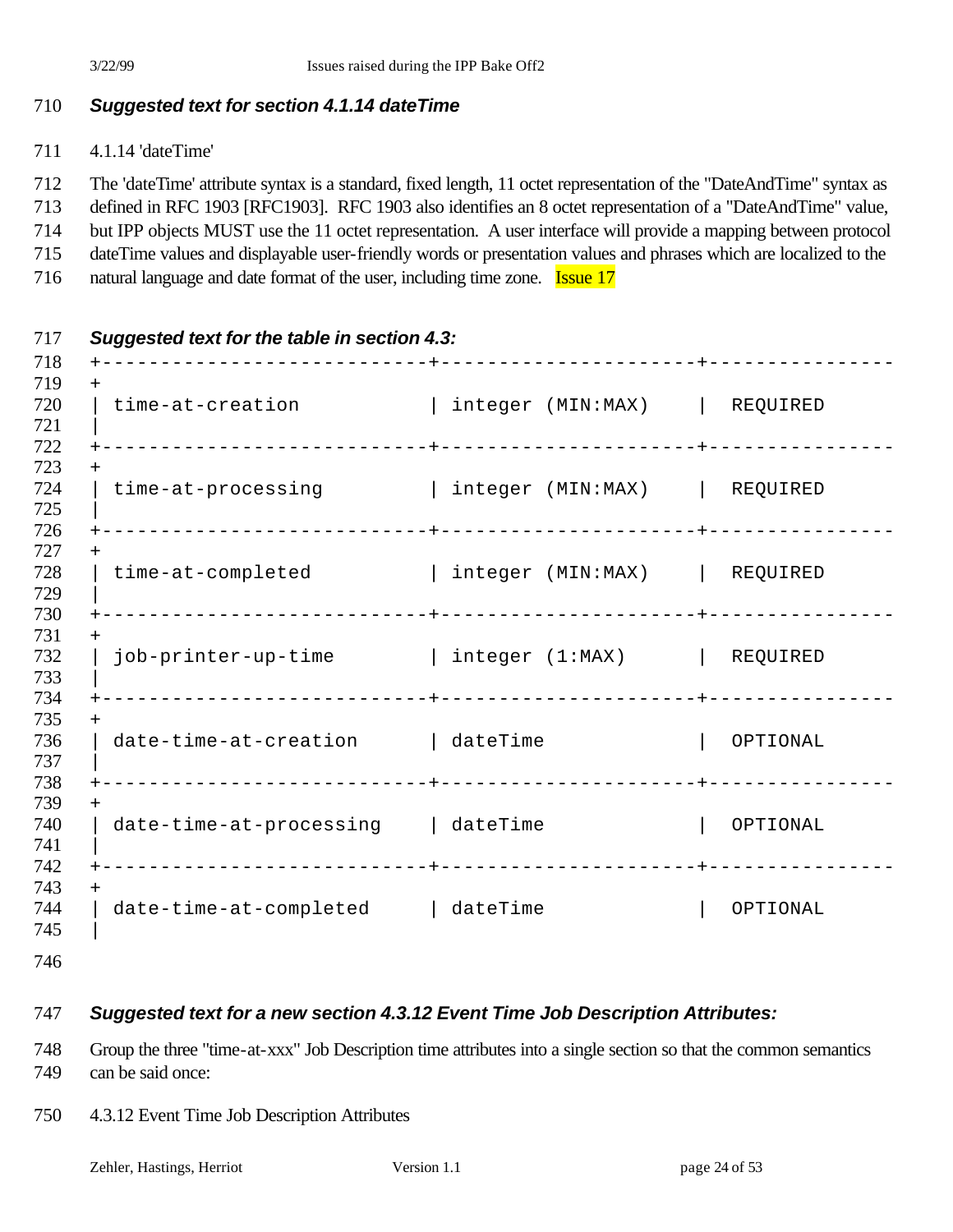This section defines the Job Description attributes that indicate the time at which certain events occur for a job. If

 the job event has not yet occurred, then the IPP object MUST return the 'no-value' out-of-band value (see the beginning of Section 4.1). The "time-at-xxx(integer)" attributes represent time as an 'integer' representing the

number of seconds since the device was powered up (informally called "time ticks"). The "date-time-at-

xxx(dateTime)" attributes represent time as 'dateTime' representing date and time (including an offset from UTC).

- In order to populate these attributes, the Printer object copies the value(s) of the following Printer Description attributes at the time the event occurs:
- 1. the value in the Printer's "printer-up-time" attribute for the "time-at-xxx(integer)" attributes
- 2. the value in the Printer's "printer-current-time" attribute for the "date-time-at-xxx(dateTime)" attributes.

 If the Printer resets its "printer-up-time" attribute to 1 on power-up (see section 4.4.29) and has persistent jobs, then it MUST change all of the jobs' "time-at-xxx(integer)" (time tick) job attributes whose events have occurred either to:

- 1. 0 to indicate that the event happened before the most recent power up OR
- 2. the negative of the number of seconds before the most recent power-up that the event took place, though the negative number NEED NOT reflect the exact number of seconds.
- Note: A Printer does not change the values of any "date-time-at-xxx(dateTime)" job attributes on power-up.
- 4.3.12.1 time-at-creation (integer(MIN:MAX))
- This REQUIRED attribute indicates the time at which the Job object was created.
- 4.3.12.2 time-at-processing (integer(MIN:MAX))
- This REQUIRED attribute indicates the time at which the Job object first began processing after the create
- operation or the most recent Restart-Job operation. The out-of-band 'no-value' value is returned if the job has not
- yet been in the 'processing' state (see the beginning of Section 4.1).
- 4.3.12.3 time-at-completed (integer(MIN:MAX))
- This REQUIRED attribute indicates the time at which the Job object completed (or was cancelled or aborted).
- The out-of-band 'no-value' value is returned if the job has not yet completed, been canceled, or aborted (see the
- beginning of Section 4.1).
- 4.3.12.4 job-printer-up-time(integer(1:MAX))
- This REQUIRED Job Description attribute indicates the amount of time (in seconds) that the Printer
- implementation has been up and running. This attribute is an alias for the "printer-up-time" Printer Description attribute (see Section 4.4.27).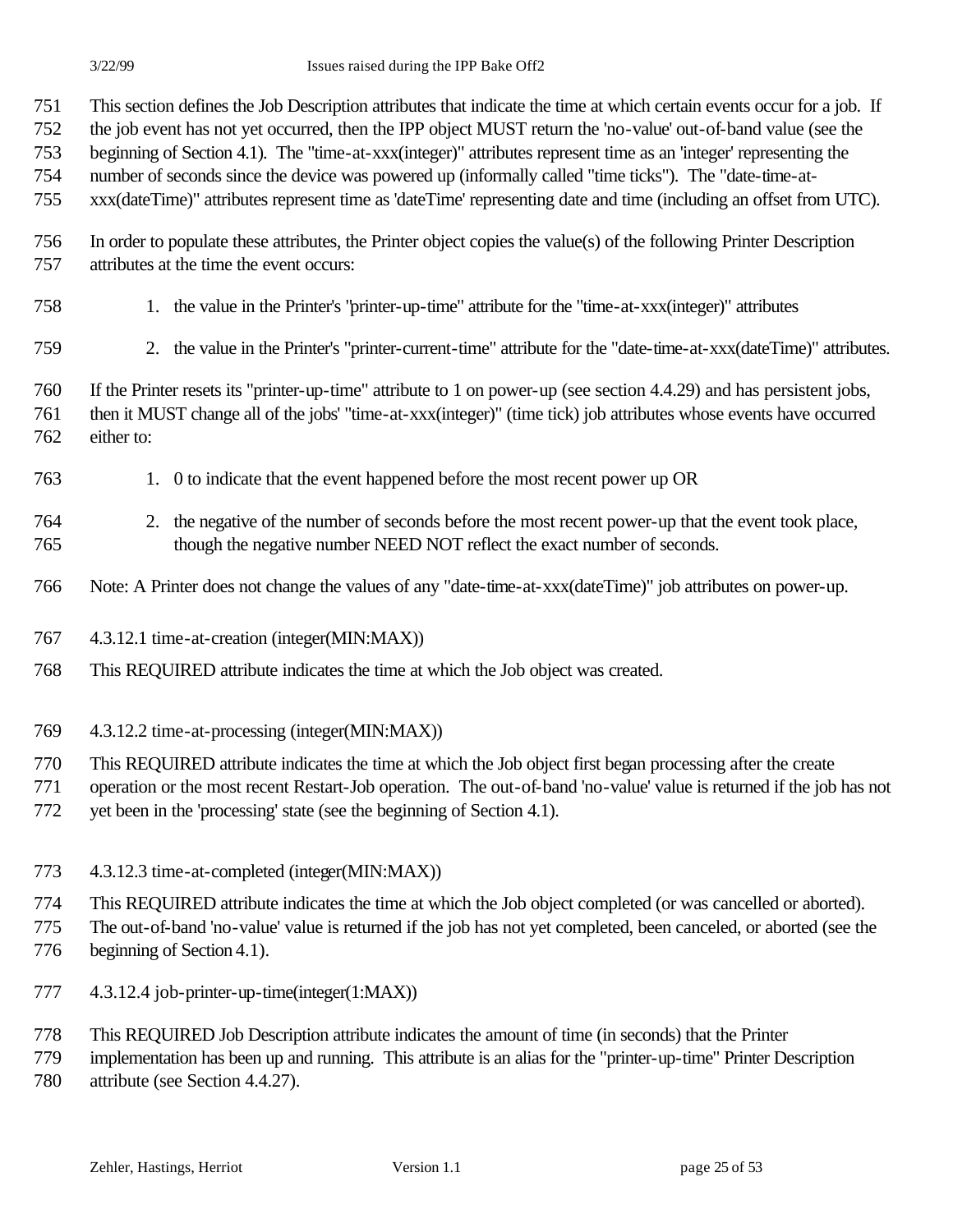A client MAY request this attribute in a Get-Job-Attributes or Get-Jobs request and use the value returned in

combination with other requested Event Time Job Description Attributes in order to display time attributes to a

- user. The difference between this attribute and the 'integer' value of a "time-at-xxx" attribute is the number of
- seconds ago that the "time-at-xxx" event occurred. A client can compute the wall-clock time at which the "time-at-
- xxx" event occurred by subtracting this difference from the client's wall-clock time.
- 4.3.12.5 date-time-at-creation (dateTime)
- This attribute indicates the date and time at which the Job object was created.
- 4.3.12.6 date-time-at-processing (dateTime)

This attribute indicates the date and time at which the Job object first began processing after the create operation or

- the most recent Restart-Job operation.
- 4.3.12.7 date-time-at-completed (dateTime)
- This attribute indicates the date and time at which the Job object completed (or was cancelled or aborted).

## *Suggested text for section 4.4.27 printer-up-time*

4.4.29 printer-up-time (integer(1:MAX))

This REQUIRED Printer attribute indicates the amount of time (in seconds) that this Printer instance has been up

and running. The value is a monotonically increasing value starting from 1 when the Printer object is started-up

(initialized, booted, etc.). This value is used to populate the Event Time Job Description Job attributes "time-at-

creation", "time-at-processing", and "time-at-completed" (see Section 4.3.12).

If the Printer object goes down at some value 'n', and comes back up, the implementation MAY:

1. Know how long it has been down, and resume at some value greater than 'n', or

 2. Restart from 1. In other words, if the device or devices that the Printer object is representing are restarted or 802 power cycled, the Printer object MAY continue counting this value or MAY reset this value to 1 depending on implementation. However, if the Printer object software ceases running, and restarts without knowing the last value for "printer-up-time", the implementation MUST reset this value to 1. If this value is reset and the Printer has persistent jobs, the Printer MUST reset the "time-at-xxx(integer) Event Time Job Description attributes according 806 to Section 4.3.12. **Issue 17** An implementation MAY use both implementation alternatives, depending on warm versus cold start, respectively.

## *Suggested text for section 4.4.28 printer-current-time:*

4.4.30 printer-current-time (dateTime)

 This Printer attribute indicates the current date and time. This value is used to populate the Event Time Job 811 Description attributes: "time-at-creation", "time-at-processing", and "time-at-completed" (see Section 4.3.12).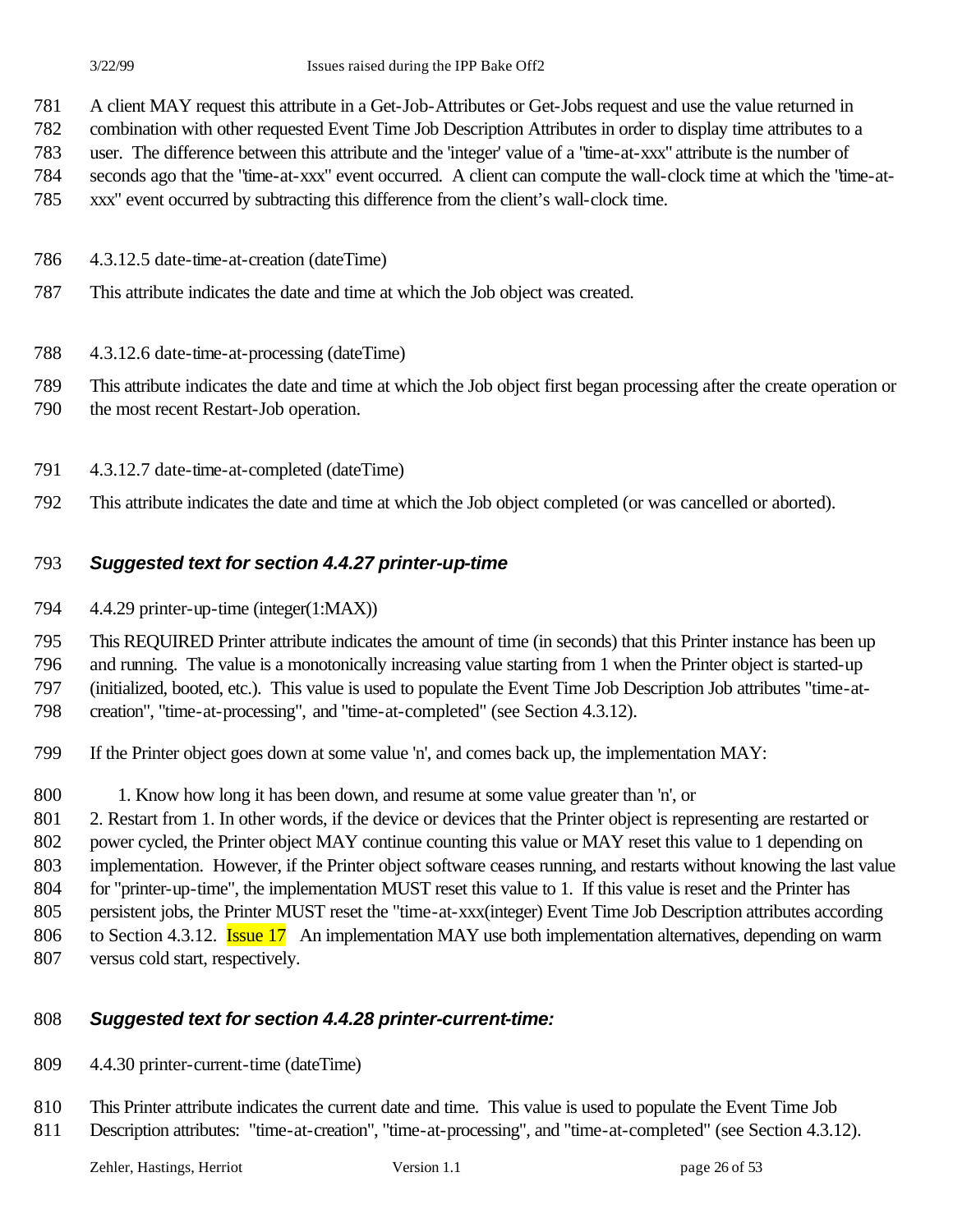- The date and time is obtained on a "best efforts basis" and does not have to be that precise in order to work in
- practice. A Printer implementation sets the value of this attribute by obtaining the date and time via some
- implementation-dependent means, such as getting the value from a network time server, initialization at time of
- manufacture, or setting by an administrator. See [IPP-IIG] for examples. If an implementation supports this
- attribute and the implementation knows that it has not yet been set , then the implementation MUST return the value
- of this attribute using the out-of-band 'no-value' meaning not configured. See the beginning of section 4.1.
- The time zone of this attribute NEED NOT be the time zone used by people located near the Printer object or
- device. The client MUST NOT expect that the time zone of any received 'dateTime' value to be in the time zone of
- the client or in the time zone of the people located near the printer.
- The client SHOULD display any dateTime attributes to the user in client local time by converting the 'dateTime'
- 822 value returned by the server to the time zone of the client, rather than using the time zone returned by the Printer in
- attributes that use the 'dateTime' attribute syntax.

# **18) ISSUE: Return all Job Template errors on Print-Job fidelity=true**

If ipp-attributes-fidelity=true, MUST all Job Template attributes that are not supported, be returned, or can just the

first error be returned? Section 16.3 and 16.4 of the Model and Semantics document was moved to the

 Implementer's Guide when creating the November 1998 draft from the June 1998 draft. The following note was contained in section 16.4 that was moved:

Note: whether the request is accepted or rejected is determined by the value of the "ipp-attribute-fidelity" attribute

in a subsequent step, so that all Job Template attribute supplied are examined and all unsupported attributes and/or

values are copied to the Unsupported Attributes response group.

#### *Suggested clarification (same clarification as Issue 27):*

Clarify in the IPP/1.1 Model and Semantics document that all operation attributes and all Job Template attributes

MUST be returned in the Unsupported Attributes group, unless there is a specific error status for the unsupported

operation attribute, such as: server-error-version-not-supported, server-error-operation-not-supported, client-

error-charset-not-supported, client-error-compression-not-supported, client-error-document-format-not-

supported, and client-error-uri-scheme-not-supported''.

### *Suggested text for section 3.1.6 Status Codes and a new section 3.1.7:*

- If the Printer performs an operation with no errors and it encounters no problems, it MUST return the status code 'successful-ok' in the response. See section 14.
- 841 If the client supplies unsupported values for the following parameters or Operation attributes, the Printer object
- 842 MUST reject the operation, NEED NOT return the unsupported attribute value in the Unsupported Attributes
- group, and MUST return the indicated status code:

| Parameter/Attribute | Status code                          |
|---------------------|--------------------------------------|
| version-number      | server-error-version-not-supported   |
| operation-id        | server-error-operation-not-supported |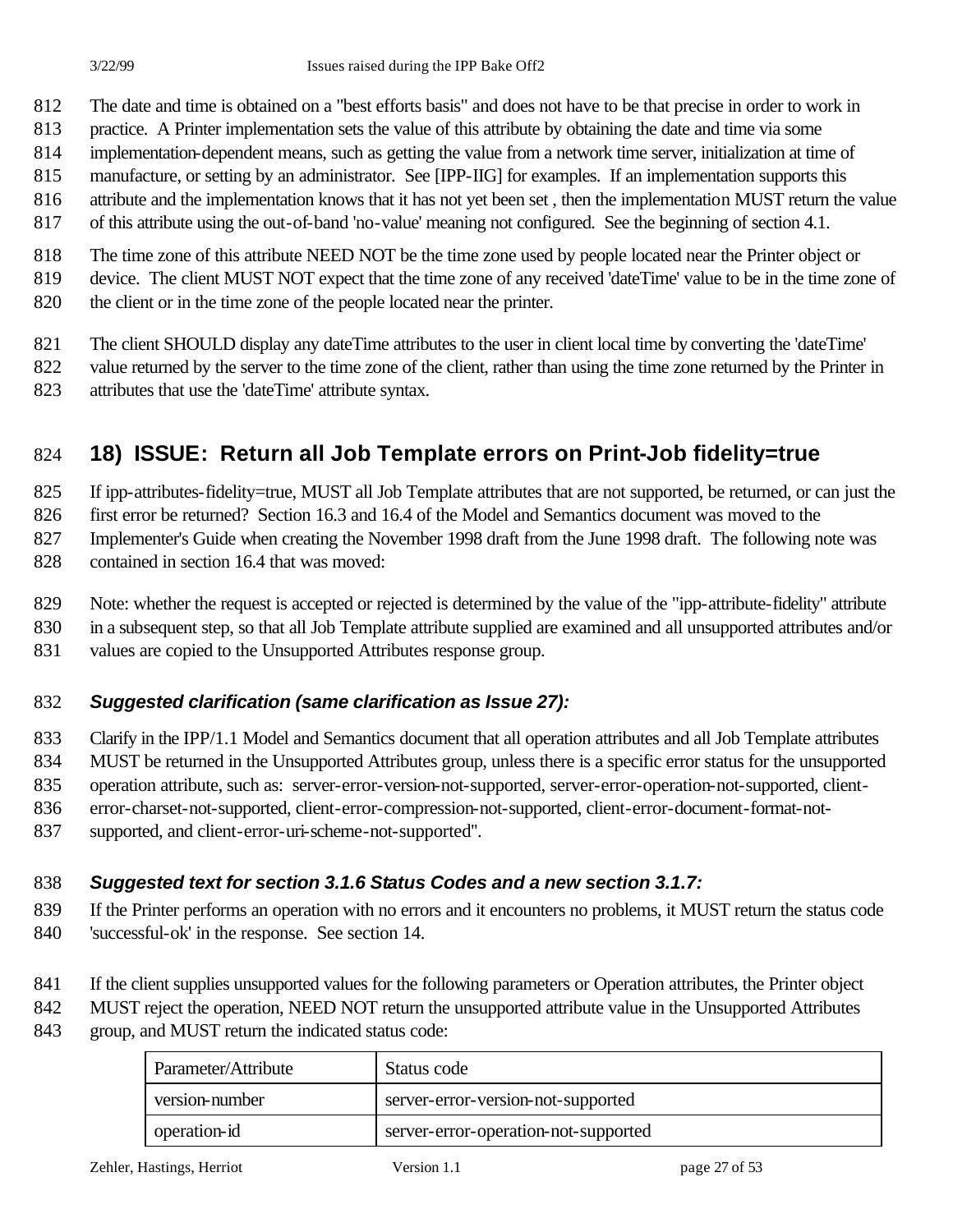| attributes-charset | client-error-charset-not-supported                                            |  |
|--------------------|-------------------------------------------------------------------------------|--|
| compression        | client-error-compression-not-supported                                        |  |
| document-format    | client-error-document-format-not-supported                                    |  |
| document-uri       | client-error-uri-scheme-not-supported, client-error-document-<br>access-error |  |

844 If the client supplies unsupported values for other attributes, or unsupported attributes, the Printer returns the status 845 code defined in section 3.1.7 on Unsupported Attributes.

- 
- 3.1.7 Unsupported Attributes
- 847 The Unsupported Attributes group contains attributes that are not supported by the operation. This group is primarily for the job creation operations, but all operations can return this group.

A Printer object MUST include an Unsupported Attributes group in a response if the status code is one of the

following: 'successful-ok-ignored-or-substituted-attributes', 'successful-ok-conflicting-attributes', 'client-error-

attributes-or-values-not-supported' or 'client-error-conflicting-attributes'.

 If the status code is one of the four specified in the preceding paragraph, the Unsupported Attributes group MUST contain all of those attributes and only those attributes that are:

- a) an Operation or Job Template attribute supplied in the request, and
- b) unsupported by the printer. See below for details on the three categories "unsupported" attributes.

# **19) ISSUE: User Performing the Send-Document Operation**

- The Send-Document and Send-URI commands need the following clarification with regard to the user performing the operation. In the requesting-user-name section of Send-Document add:
- The user performing the Send-Document operation must be the same as for the Create- Job operation that created the job. The printer determines the user performing the operation from the requesting-user-name or the underlying authentication mechanism as described in Section 8.3 of the model document.
- The wording in the Send-URI section would imply that the above change applies to Send-URI as well.

#### *Suggested clarification:*

 Add the suggested clarification to the IPP/1.1 Model and Semantics document. Introduce the terms: "job owner" and "authenticated user". The new text for section 8.3 is: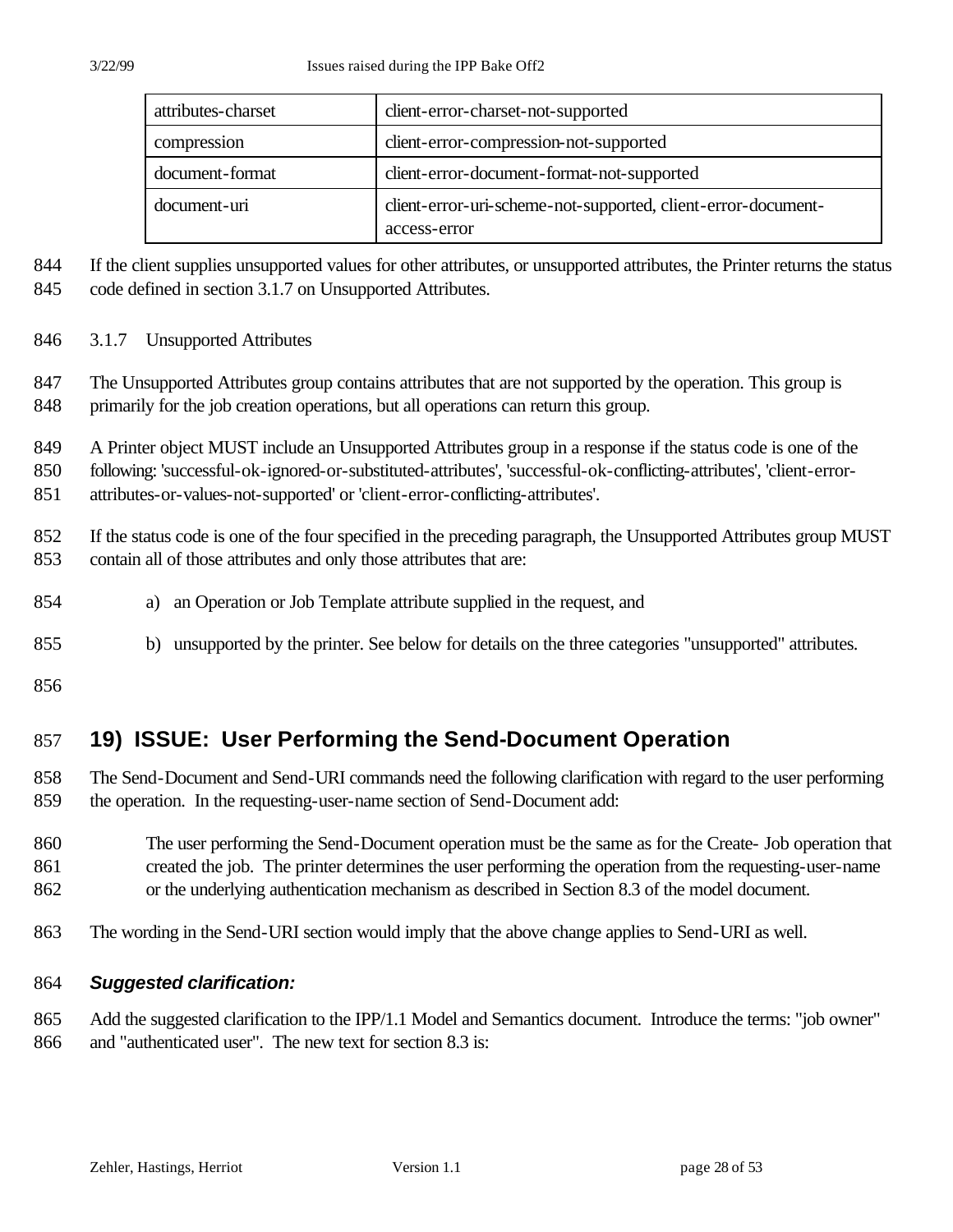#### *8.3 URIs for each authentication mechanisms*

- Each URI has an authentication mechanism associated with it. If the URI is the ith element of "printer-uri- supported", then authentication mechanism is the "i th" element of "uri-authentication-supported". For a list of possible authentication mechanisms, see section 4.4.2.
- The Printer object uses an authentication mechanism to determine the name of the user performing an operation.
- This user is called the "authenticated user". The credibility of authentication depends on the mechanism that the
- Printer uses to obtain the user's name. When the authentication mechanism is 'none', all authenticated users are
- "anonymous".
- During job creation operations, the Printer initializes the value of the "job-originating-user-name" attribute (see
- section 4.3.6) to be the authenticated user. The authenticated user is this case is called the "job-owner".
- If an implementation can be configured to support more than one authentication mechanism, then it MUST
- implement rules for determining equality of authenticated user names which have been authenticated via different
- authentication mechanisms. One possible policy is that identical names that are authenticated via different
- mechanism are different. For example, a user can cancel his job only if he uses the same authentication mechanism
- for both Cancel-Job and Print-Job. Another policy is that identical names that are authenticated via different
- mechanism are the same if the authentication mechanism for the later operation is not less strong than the
- authentication mechanism for the earlier job creation operation. For example, a user can cancel his job only if he
- uses the same or stronger authentication mechanism for Cancel-Job and Print-Job. With this second policy a job submitted via 'requesting-user-name' authentication could be cancelled via 'digest' authentication. With the first
- 886 policy, the job could not be cancelled in this way.
- A client is able to determine the authentication mechanism used to create a job. It is the ith value of the Printer's "uri-authentication-supported" attribute (see section 4.4.2), where i is the index of the element of the Printer's "uri-printer-supported" attribute (see section 4.4.1) equal to the job's "job-printer-uri" attribute (see section 4.3.3).
- *which replaces the following text:*

## *8.3 The "requesting-user-name" (name(MAX)) Operation attribute*

- Each operation MUST specify the user who is performing the operation in both of the following two ways:
- 893 1) via the REQUIRED "requesting-user-name" operation attribute that a client SHOULD supply in all operations. The client MUST obtain the value for this attribute from an environmental or network login name for the user, rather than allowing the user to supply any value. If the client does not supply a value for "requesting-user-name", the printer MUST assume that the client is supplying some anonymous name, such as "anonymous".
- 2) via an authentication mechanism of the underlying transport which may be configured to give no authentication information.
- 

901 There are six cases to consider:

- a) the authentication mechanism gives no information, and the client doesn't specify "requesting-user-name".
- b) the authentication mechanism gives no information, but the client specifies "requesting-user-name".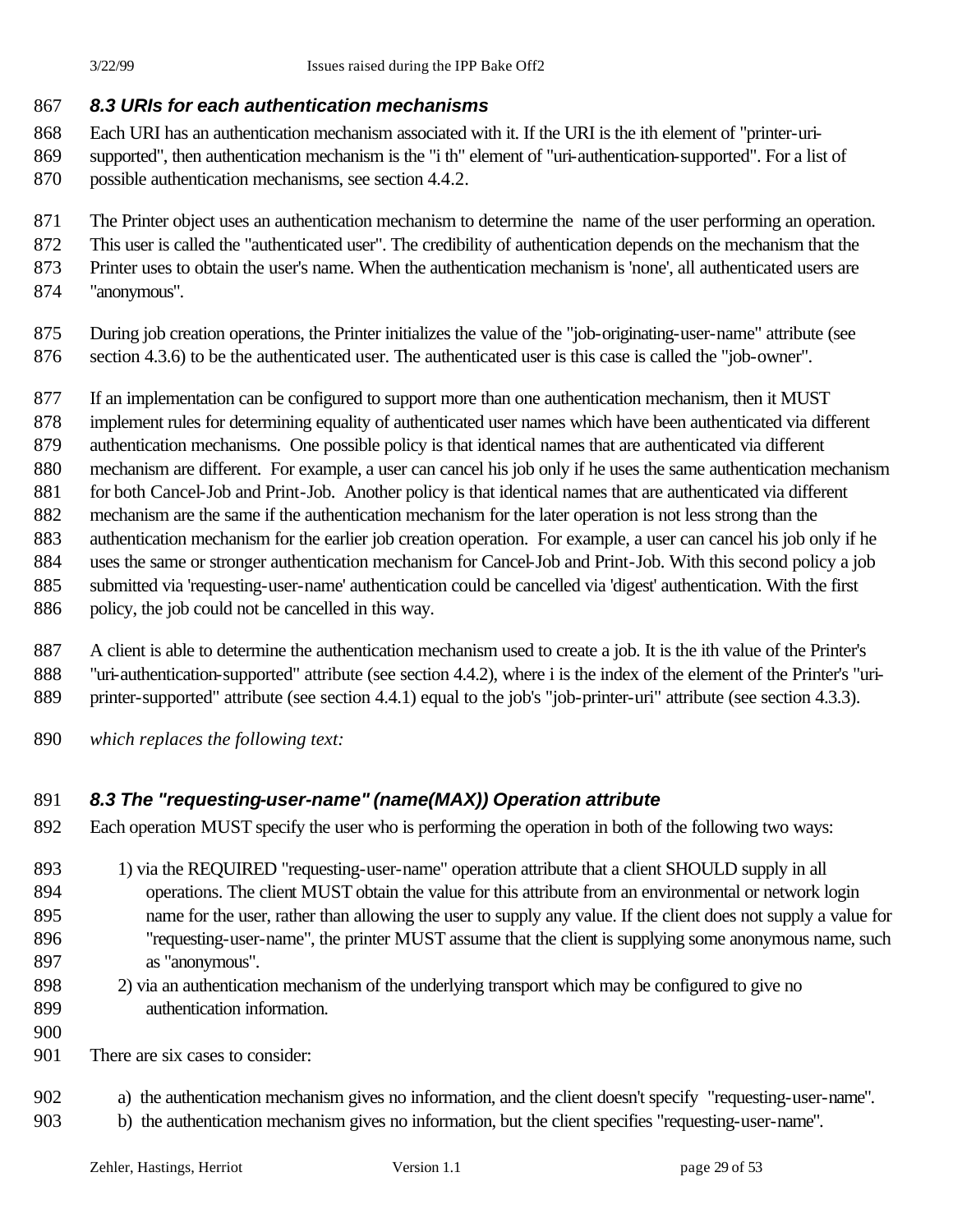- c) the authentication mechanism specifies a user which has no human readable representation, and the client doesn't specify "requesting-user-name".
- d) the authentication mechanism specifies a user which has no human readable representation, but the client specifies "requesting-user-name".
- e) the authentication mechanism specifies a user which has a human readable representation. The Printer object ignores the "requesting-user-name".
- f) the authentication mechanism specifies a user who is trusted and whose name means that the value of the "requesting-user-name", which MUST be present, is treated as the authenticated name.
- 

 Note: Case "f" is intended for a tightly coupled gateway and server to work together so that the "user" name is able to be that of the gateway client and not that of the gateway. Because most, if not all, system vendors will initially implement IPP via a gateway into their existing print system, this mechanism is necessary unless the authentication mechanism allows a gateway (client) to act on behalf of some other client.

- The user-name has two forms:
- 918 one that is human readable: it is held in the REQUIRED "job-originating-user-name" Job Description attribute which is set during the job creation operations. It is used for presentation only, such as returning in queries or printing on start sheets
- one for authorization: it is held in an undefined (by IPP) Job object attribute which is set by the job creation operation. It is used to authorize other operations, such as Send-Document, Send-URI, Cancel-Job, to determine the user when the "my-jobs" attribute is specified with Get-Jobs, and to limit what attributes and values to return with Get-Job-Attributes and Get-Jobs.
- The human readable user name:
- is the value of the "requesting-user-name" for cases b, d and f.
- comes from the authentication mechanism for case e
- 929 is some anonymous name, such as "anonymous" for cases a and c.
- 

The user name used for authorization:

- 932 is the value of the "requesting-user-name" for cases b and f.
- comes from the authentication mechanism for cases c, d and e
- is some anonymous name, such as "anonymous" for case a.
- 

 The essence of these rules for resolving conflicting sources of user-names is that a printer implementation is free to pick either source as long as it achieves consistent results. That is, if a user uses the same path for a series of requests, the requests MUST appear to come from the same user from the standpoint of both the human-readable user name and the user name for authorization. This rule MUST continue to apply even if a request could be authenticated by two or more mechanisms. It doesn't matter which of several authentication mechanisms a Printer uses as long as it achieves consistent results. If a client uses more than one authentication mechanism, it is recommended that an administrator make all credentials resolve to the same user and user-name as much as

possible.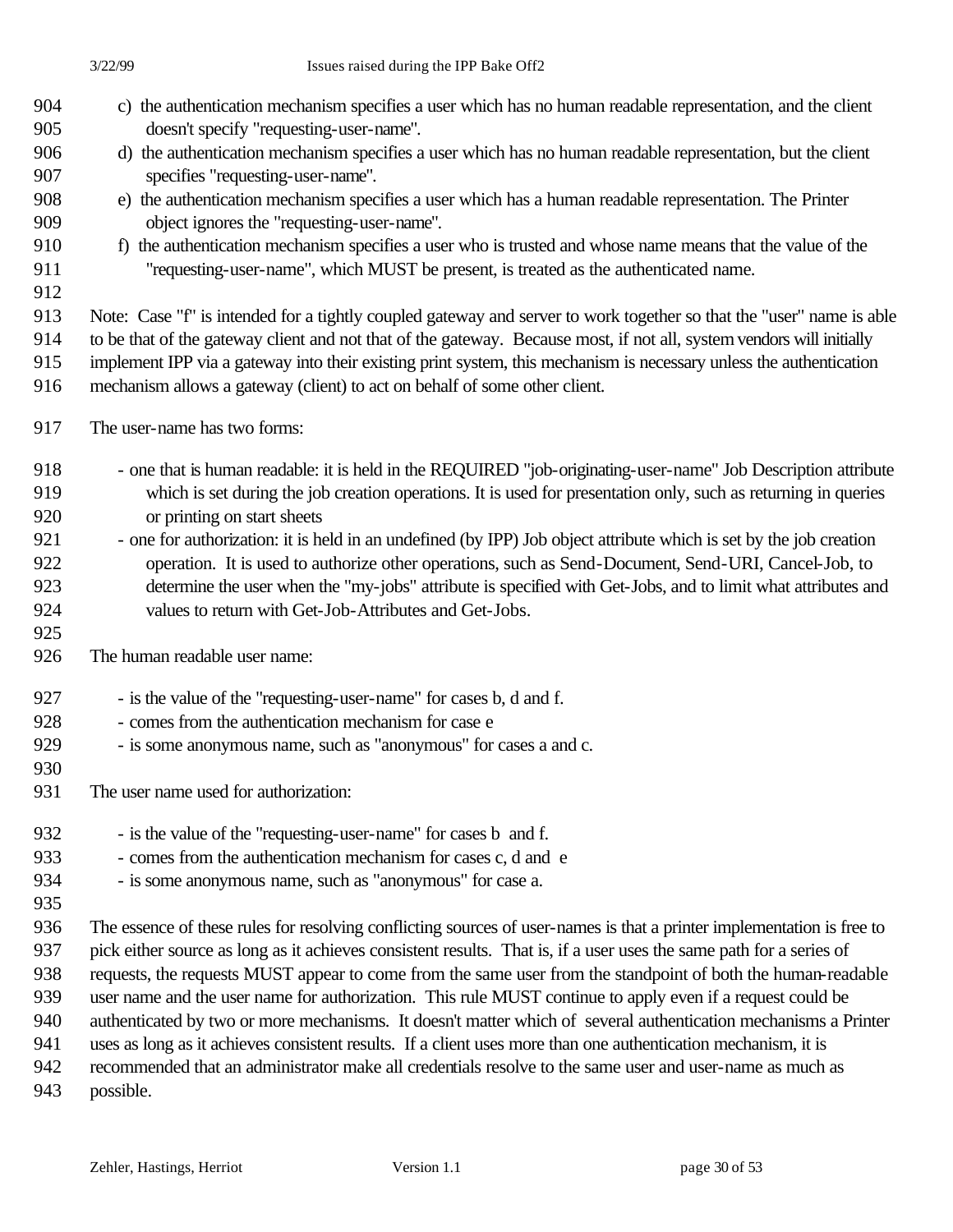# **20) ISSUE: Non-spooling printers accept/reject additional jobs**

Some IPP Printer implementations reject a second Print-Job (or Create-Job) while they are processing a Print-

Job. Other IPP Printer implementations, such as forwarding servers and non-spooling printers, accept some

number of subsequent jobs, but flow control them off until the first job is finished.

#### *Suggested clarification (same as Issues 4 and 5):*

 Also clarify the IPP/1.1 Model and Semantics document that the following actions are conforming for non-spooling IPP Printer objects: After accepting a create job operation, a non-spooling IPP Printer MAY either:

- Reject any subsequent create job operations while it is busy transferring and/or processing an accepted job request and return the 'server-error-busy (0x0507).
- Accept up to some implementation-defined subsequent create job operations and flow control them to prevent buffer overflow. When the implementation-defined number of jobs is exceeded, the IPP Printer MUST return the 'server-error-busy' status code and reject the create job request as in 1 above.

Client (desktop or server) SHOULD NOT close the channel when flow controlled off, unless the layer that initiated

 the submission does the close. Clients that are rejected with a 'server-error-busy' status code MAY retry periodically, try another IPP Printer, and/or subscribe for a 'ready-for-job' event when we have notification

specified.

IIG: Suggest that a client implementer avoid using synchronous writes, since they automatically close the channel.

Use asynchronous writes instead, so that the lower layer doesn't time out the channel.

#### *Suggested text for section 3.1.9 Job Creation Operations:*

 At job submission time, a Printer object, especially a non-spooling Printer, MAY accept jobs that it does not have enough space for. In such a situation, a Printer object MAY stop reading data from a client for an indefinite period of time. A client MUST be prepared for a write operation to block for an indefinite period of time (see section 5.1 on client conformance).

When a Printer object has too little space for starting a new job, it MAY reject a new create request. In this case,

a Printer object MUST return a response (in reply to the rejected request) with a status-code of 'server-error-

busy' (See section 14.1.5.8) and it MAY close the connection before receiving all bytes of the operation. A

970 Printer SHOULD indicate that it is temporarily unable to accept jobs by setting the 'spool-space-full' value in its

"printer-state-reasons" attribute and removing the value when it can accept another job (see section 4.4.12).

When receiving a 'server-error-busy' status-code in an operation response, a client MUST be prepared for the

Printer object to close the connection before the client has sent all of the data (especially for the Print-Job

operation). A client MUST be prepared to keep submitting a create request until the IPP Printer object accepts

the create request.

#### *Suggested text for clarification of 'spool-area-full' value of "printer-state-reasons":*

 'spool-area-full': The limit of persistent storage allocated for spooling has been reached. The Printer is temporarily unable to accept more jobs. The Printer will remove this value when it is able to accept more

Zehler, Hastings, Herriot Version 1.1 page 31 of 53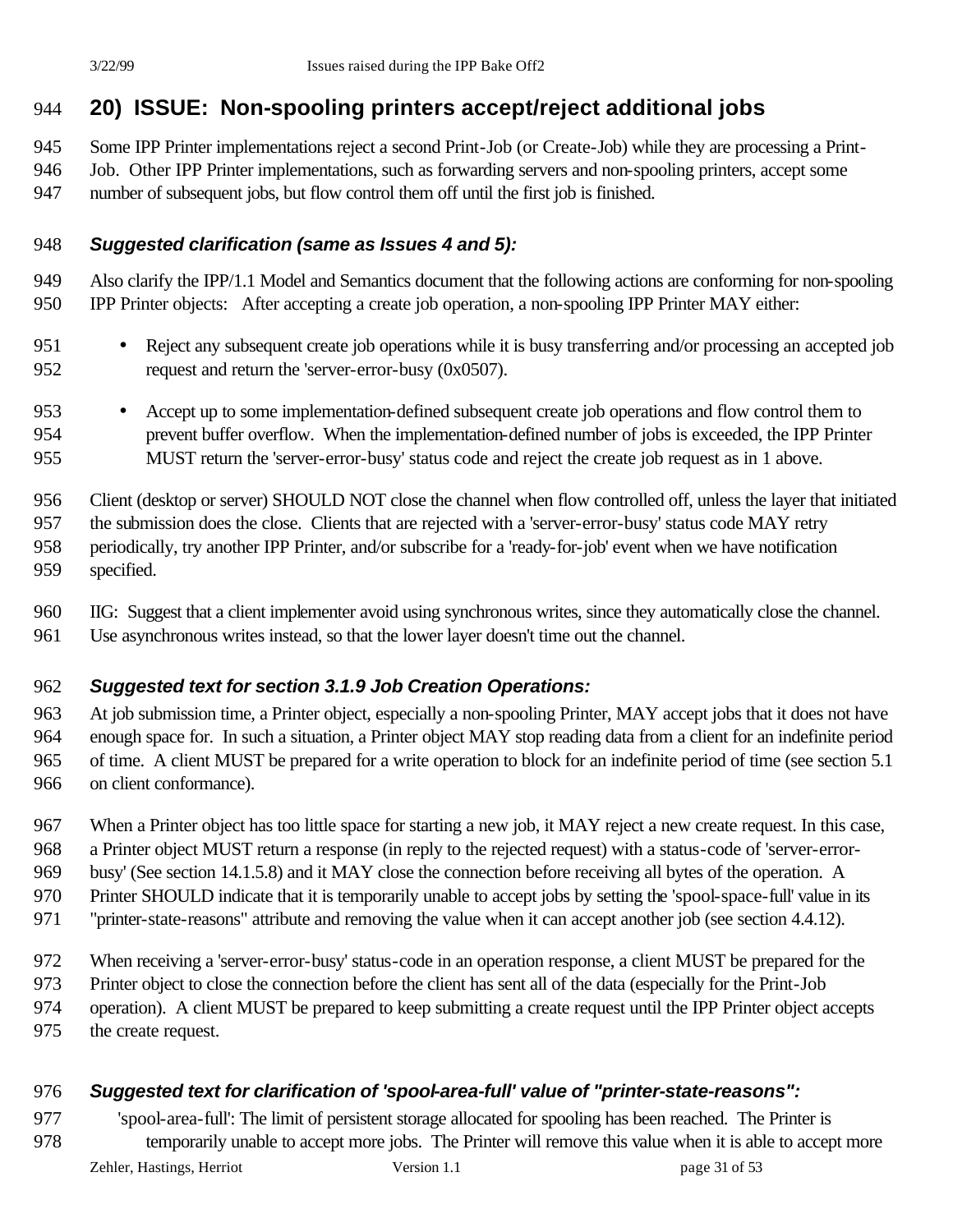jobs. This value SHOULD be used by a non-spooling Printer that only accepts one or a small number jobs at a time or a spooling Printer that has filled the spool space.

#### *Suggested text for section 5.1 Client Conformance Requirements:*

- While a client is sending data to a printer, it SHOULD do its best to prevent a channel from being closed by a
- lower layer when the channel is blocked (i.e. flow-controlled off) for whatever reason, e.g. 'out of paper' or 'job
- ahead hasn't freed up enough memory'. However, the layer that launched the print submission (e.g. an end user)
- MAY close the channel in order to cancel the job. When a client closes a channel, a Printer MAY print all or part
- 986 of the received portion of the document. See the "Encoding and Transport" document [IPP-PRO] for more details.

# **21) ISSUE: Does 'none' "uri-security-supported" mean Basic/Digest?**

- Section 4.4.2 "uri-security-supported" 'none' values says:
- 'none': There are no secure communication channel protocols in use for the given URI.
- Should be clarified that the REQUIRED Basic and Digest are intended for the 'none' value. (Hugo Parra)

#### *Suggested clarification:*

- Instead, clarify that the "uri-security-supported" is only referring to the privacy part of security, not the
- authentication part, such as HTTP Basic and Digest authentication. Add a note to both the "uri-security-
- supported" attribute and Section 5.4 on Security Conformance Requirements in the IPP/1.1 Model and Semantics
- that authentication conformance requirements are specific to a transport, such as HTTP Basic and Digest, and are
- specified in the Encoding and Transport [ipp-pro] document.

#### *Suggested text for (new) section 4.4.2 "uri-authentication-supported":*

 'basic': When a client performs an operation whose target is the associated URI, the Printer object challenges the client with HTTP basic authentication. The Printer object assumes that the authenticated user is the name received via the basic authentication mechanism. This authentication mechanism SHOULD be used with a secure channel, that is, the corresponding value of "uri-security-supported" SHOULD NOT be 'none'.

#### *Suggested text for section 4.4.3 "uri-security-supported":*

 This attribute is orthogonal to the specification of a client authentication mechanism. Specifically, 'none' does not exclude client authentication. See section 4.4.2.

## **22) ISSUE: Status code on variable-length attributes that are 'too short'**

- IPP defines a status code 'client-error-request-value-too-long' for a variable-length attribute that exceeds the
- maximum length allowed by the attribute. However, it is not clear what status code to use in the opposite case, i.e.
- the supplied attribute value is shorter than the requirement. In the current spec, this problem will arise when a 0-
- length value is supplied in 'keyword' attributes. In this case, should the request be rejected with status code 'client-
- error-request-value-too-long' or 'client-error-bad-request' ?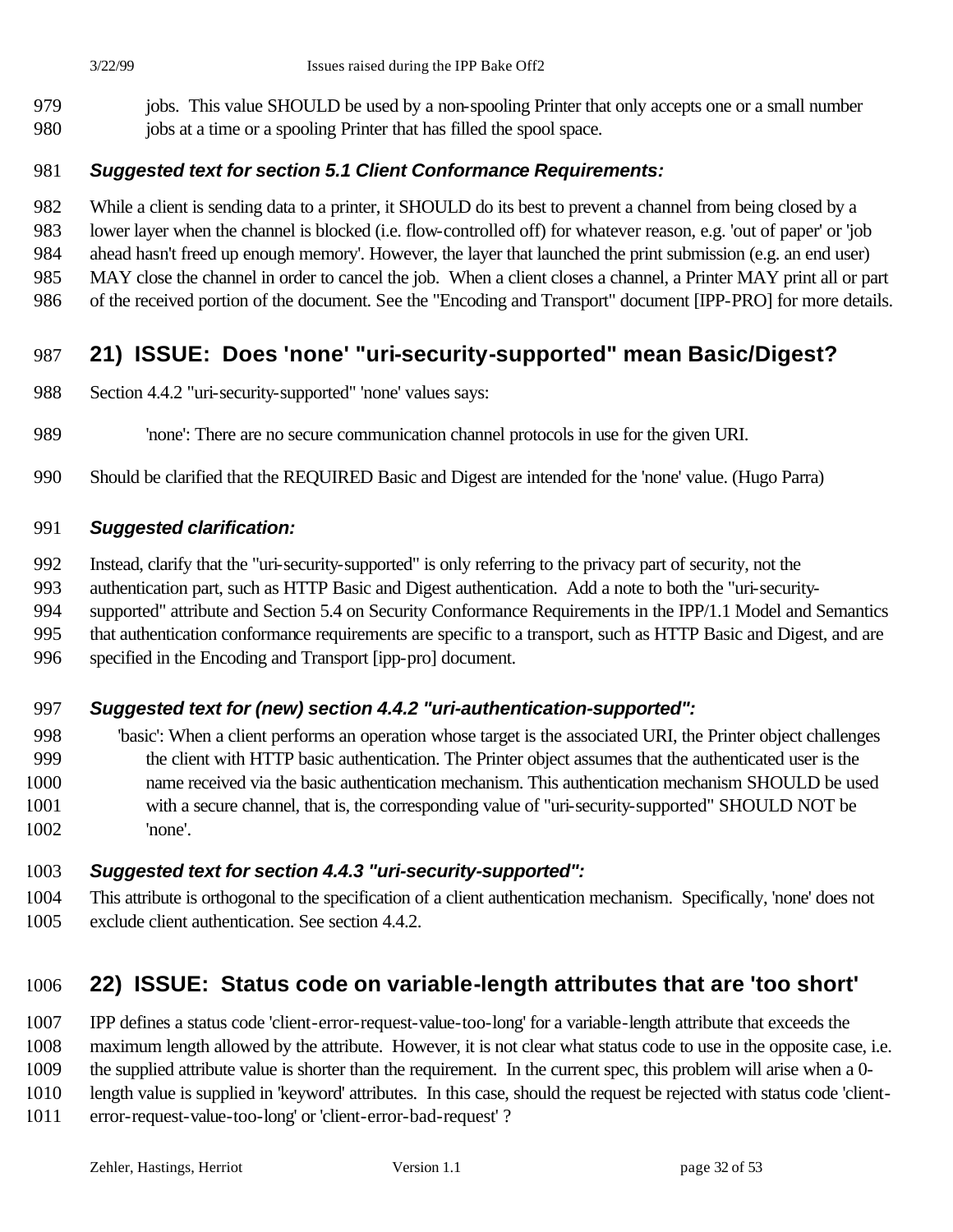Furthermore, if "ipp-attribute-fidelity" is 'false', should the request be rejected at all? (Jason Chien-Hung Chen)

#### *Suggested clarification in the IIG:*

- No special status code is needed and no special action is needed by the IPP object. Since this is a keyword, its
- value needs to be compared with the supported values. Assuming that the printer doesn't have any values in its
- corresponding "xxx-supported" attribute that are keywords of zero length, the comparison will fail. Then the
- request will be accepted or rejected depending on the value of "ipp-attributes-fidelity" being 'false' or 'true',
- respectively. No change to the [ipp-mod]. Indicate this handling of too short keywords in the IIG. All other
- variable length attribute syntaxes have a minimum greater than 0.

# **23) ISSUE: There seems to be some misunderstanding about the unsupported-attributes group.**

- Some implementations return all the attributes that are in the spec that their implementation does not support in the
- Unsupported Attributes group on a get-attributes operation, independent of the attributes that were actually
- requested. The unsupported-attributes presumably contains all the attributes the implementation knows about but
- does not support. I do not believe this is the proper use of the unsupported-attributes group. Do we need a
- clarification in the document.

### *Suggested clarification (related to Issues 11 and 18):*

- Clarify IPP/1.1 Model and Semantics document that only attributes (operation, Job Template, ...) supplied in the
- request by the client that the IPP object does not support are returned in the Unsupported Attributes group, not all attributes that the implementation doesn't support.

### *Suggested text for section 3.1.3 Attributes:*

 The Unsupported Attribute group is defined for all operation responses for returning unsupported attributes that the client supplied in the request.

#### *Suggested text for (new) section 3.1.7 Unsupported Attributes:*

See Issue 18.

# **24) ISSUE What status does Get-Jobs return when no jobs?**

 Should Get-Jobs return 'successful-ok' when there are no jobs to be returned? The client can see that the Jobs group contains no jobs from the response. Returning an error may confuse the client. Some implementations

returned 'client-error-not-found' error code.

#### *Suggested clarification:*

 Clarify IPP/1.1 Model and Semantics document that the IPP Printer MUST return 'successful-ok' even when there are no jobs to return. The operation is successful and the client will see that there are no returned jobs.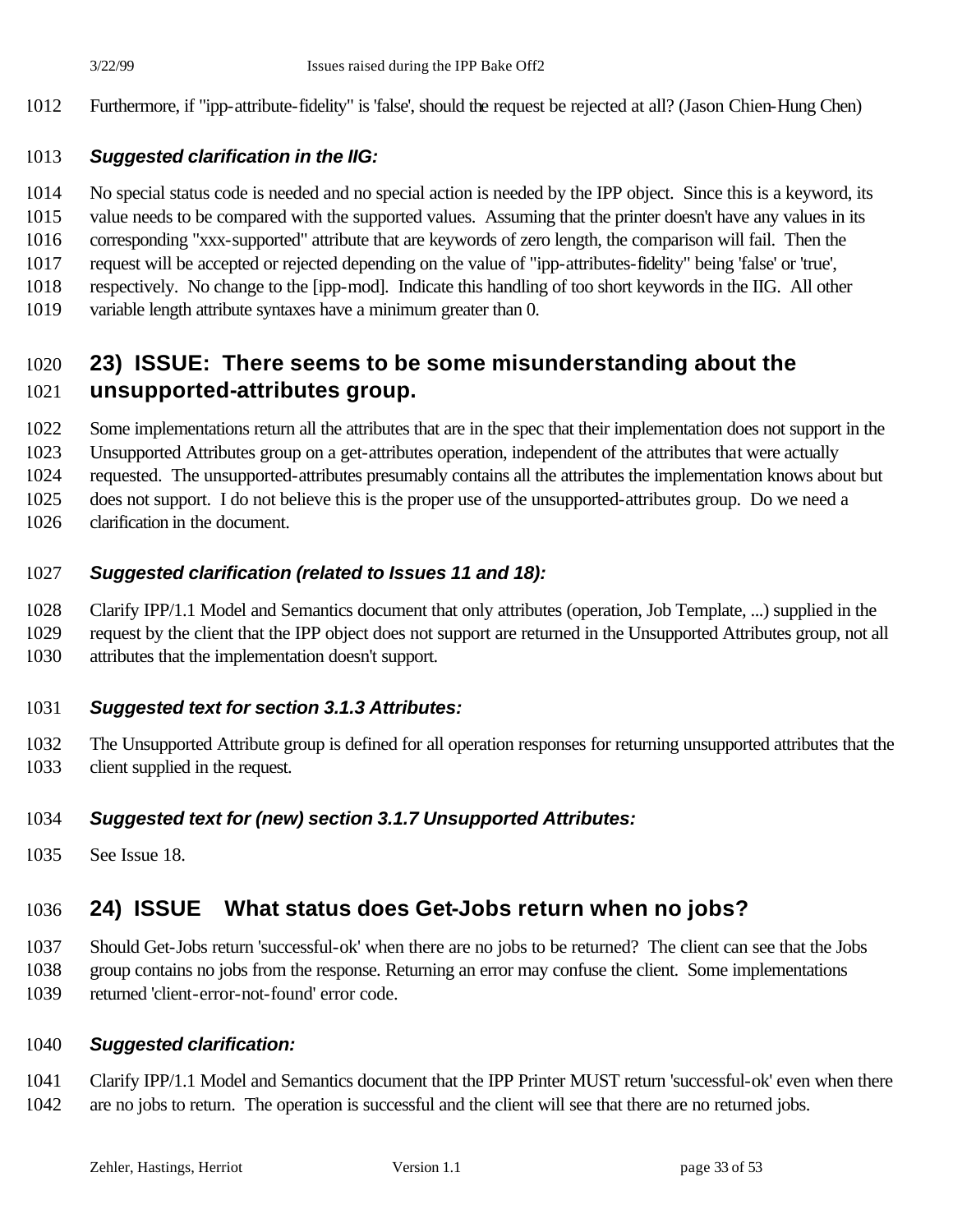### *Suggested text for section 3.2.6.2 Get-Jobs Response:*

 It is not an error for the Printer to return 0 jobs. If the response returns 0 jobs because there are no jobs matching the criteria, and the request would have returned 1 or more jobs with a status code of 'successful-ok' if there had been jobs matching the criteria, then the status code for 0 jobs MUST be 'successful-ok'.

# **25) ISSUE - MAY an IPP object return more Operation attributes?**

 Is it ok for an IPP object to return additional operation attributes in a response (as an extension to the standard)? If so, then the client MUST ignore or do something with them. (Hugo Parra)

### *Suggested clarification:*

 Clarify IPP/1.1 Model and Semantics document that the client MUST ignore or do something with additional operation attributes returned than are in the IPP/1.1 Model and Semantics document.

## *Suggested text for section 5.1 Client Conformance:*

- **A response MAY contain attribute groups, attributes, and values that the**
- **client does not expect. Therefore, a client implementation MUST gracefully**
- **handle such responses and not refuse to inter-operate with a conforming**
- **Printer that is returning registered or private extensions, including**
- **attribute groups, attributes, attribute syntaxes, and attribute values that**
- **conform to Section 6. Clients may choose to ignore any parameters,**
- **attributes, or values that they do not understand.26) ISSUE: MAY an IPP**
- **object return additional groups?**

 It is ok for an IPP object to return additional groups of attributes in a response (as an extension to the standard)? For example, returning the "job-state" and "job-state-reasons" in a Hold-Job, Release-Job, and/or Cancel-Job operation. What about newly registered groups of attributes. If so, then the client MUST ignore or do something with them. (Hugo Parra)

### *Suggested clarification:*

 Clarify IPP/1.1 Model and Semantics document that the client MUST ignore or do something with additional attribute groups returned than are in the IPP/1.1 Model and Semantics document. Also clarify that these additional groups MAY occur in any position.

## *Suggested text for section 5.2.2 Operations:*

 Conforming IPP objects MAY return operation responses that contain attributes groups, attributes names, attribute syntaxes, and attribute values that are extensions to this standard. The additional attribute groups MAY occur in any order.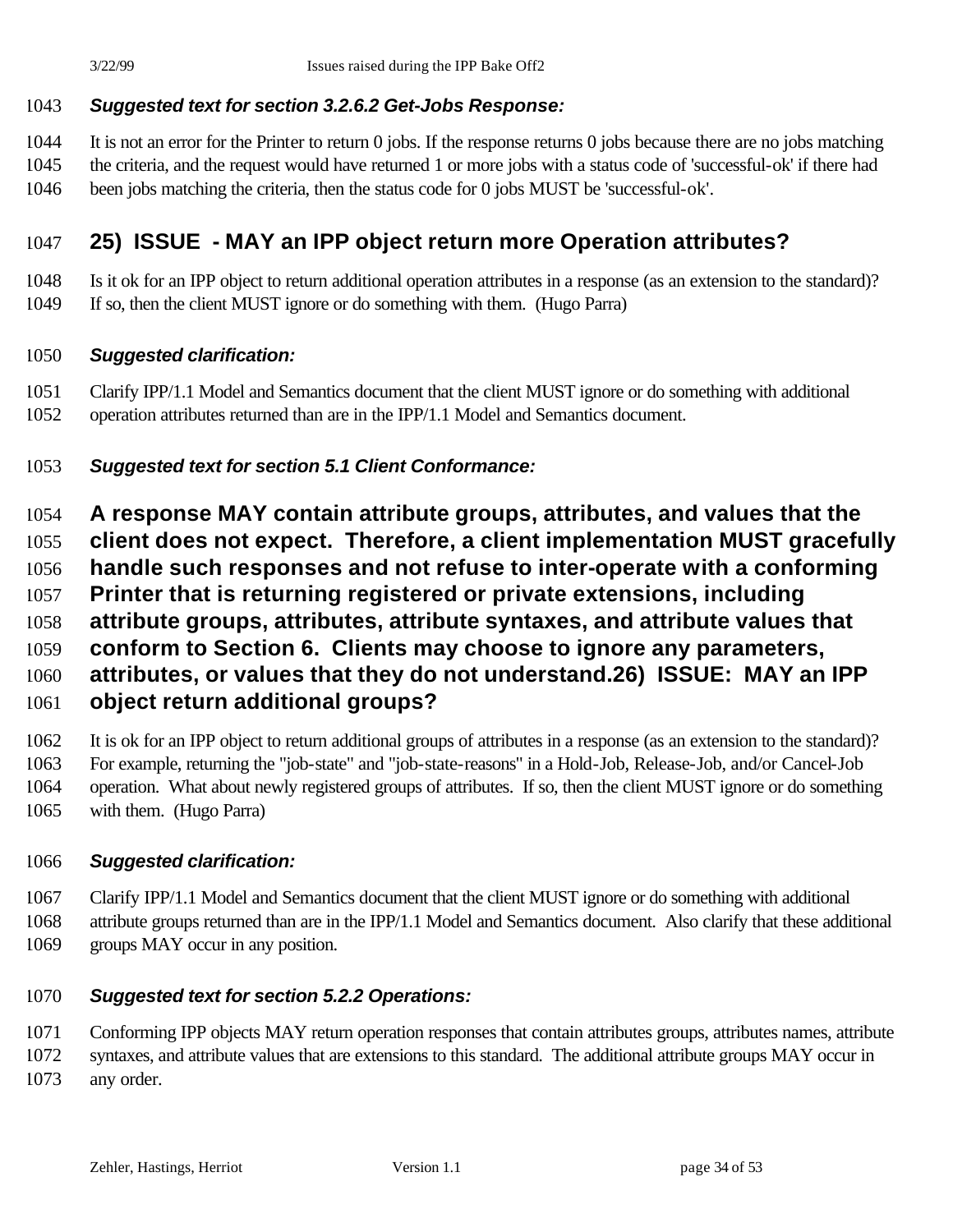# **27) ISSUE: Return first or all unsupported attributes in Unsupported Group?**

- Section 16.3 and 16.4 of the Model and Semantics document was moved to the Implementer's Guide when creating the November 1998 draft from the June 1998 draft. The following note was contained in section 16.4 that was moved:
- Note: whether the request is accepted or rejected is determined by the value of the "ipp-attribute-fidelity" attribute in a subsequent step, so that all Job Template attribute supplied are examined and all unsupported attributes and/or values are copied to the Unsupported Attributes response group.

### *Suggested clarification (same clarification as Issue 18):*

Clarify in the IPP/1.1 Model and Semantics document that all operation attributes and all Job Template attributes

MUST be returned in the Unsupported Attributes group, unless there is a specific error status for the unsupported

- operation attribute, such as: server-error-version-not-supported, server-error-operation-not-supported, client-
- error-charset-not-supported, client-error-compression-not-supported, client-error-document-format-not-
- supported, and client-error-uri-scheme-not-supported.
- *Suggested text:*
- See Issue 18.

# **28) ISSUE: What if compression is supplied but not supported?**

The "compression" operation attribute is an OPTIONAL attribute for a Printer object to support in a create

operation. However, if a client supplies the "compression" attribute, but the IPP object doesn't support the

attribute at all, the Printer might attempt to print data it doesn't understand, because it is compressed. In order to

prevent this error, the "compression" operation attribute should have been REQUIRED.

## *Possible Alternatives (related to Issues 3 and 6):*

- 1. Clarify that an IPP object MUST reject a request that supplies a "compression" operation attribute, if the IPP object does not support the "compression" attribute at all. As with any such error, the IPP object copies the "compression" attribute to the Unsupported Attribute Group setting the value to the out-of-band 'unsupported' value and returns the "client-error-attributes-or-values-not-supported" status code. The IPP object MAY
- reject the request, even if the client supplies the 'none' value, since the IPP Printer does not have a
- corresponding "compression-supported" attribute.
- 2. Add a 'client-error-compression-not-supported' error status code. Require IPP Printer's to support this error code if they do not support the "compression" operation attribute.
- 3. Change IPP/1.1 Model and Semantics conformance requirement for the "compression" and "compression-supported" attributes from OPTIONAL to REQUIRED.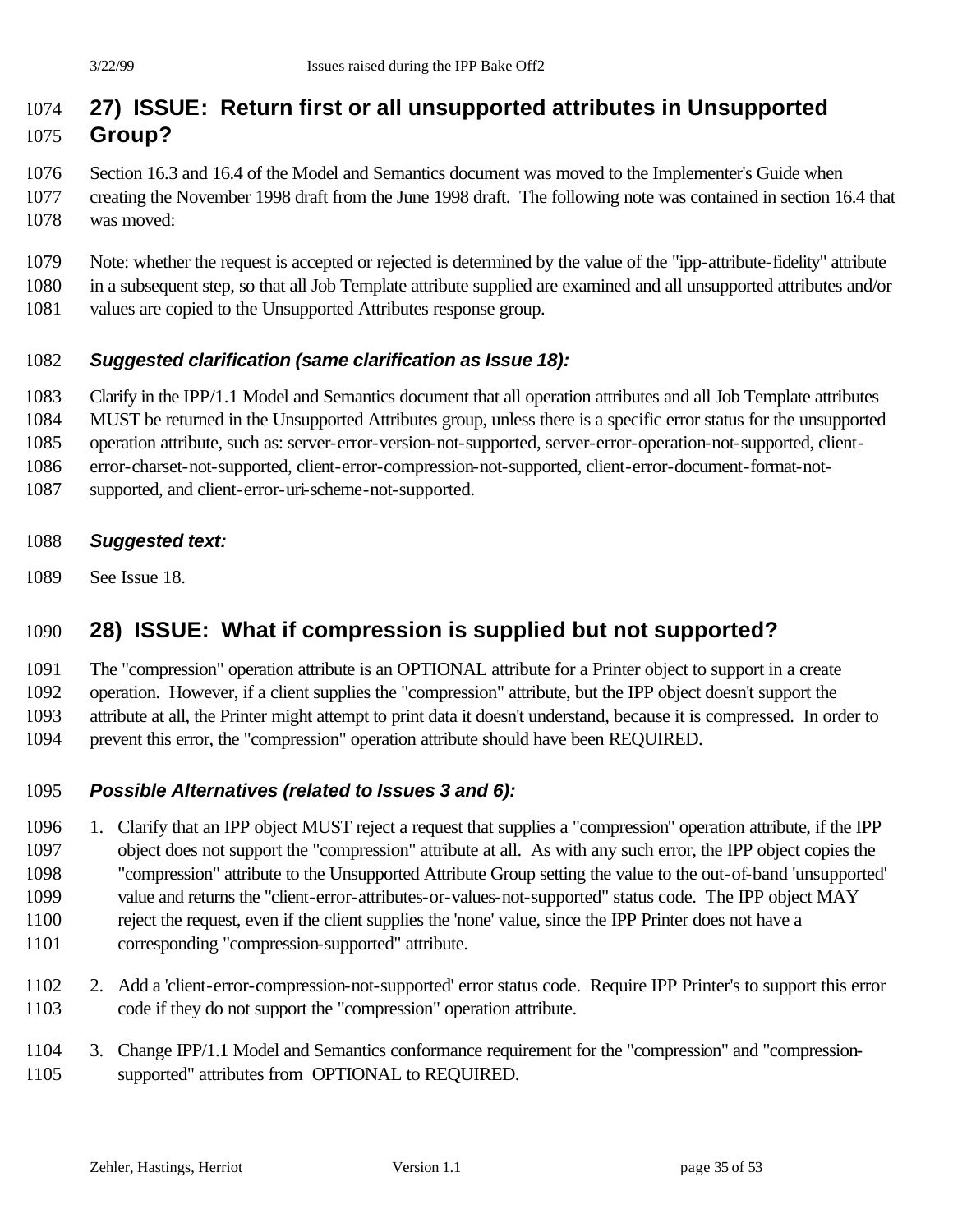### *Suggested change:*

- Suggested IPP/1.1 Change (related to Issues 3 and 6): REQUIRE that IPP/1.1 implementations MUST support
- "compression" and "compression-supported" (with at least the 'none' value), even though it is OPTIONAL for IPP/1.0.
- Add the 'client-error-document-format-error' for error detected at request time with a supported document format,
- such as PostScript Level 3 not supported by a PostScript level 2 printer. Describe the priority between 'client-
- error-document-format-not-supported', 'client-error-compression-not-supported', 'client-error-document-format-
- error', and 'client-error-compression-error' status codes.
- Also add "compression-supported" to the Appendix E on directory schema as a RECOMMENDED attribute.
- Add to IIG for IPP/1.0: IPP/1.0 SHOULD at least check for the "compression" attribute being present and reject
- the create request, if they don't support "compression". Not checking is a bug, since the data will be unintelligible.

### *Suggested text for "compression" operation attribute:*

- "compression" (type3 keyword)
- The client OPTIONALLY supplies this attribute. The Printer object MUST support this attribute and the "compression-supported" attribute (see section 4.4.30). The client supplied "compression" operation attribute identifies the compression algorithm used on the document data. The following cases exist:
- a) If the client omits this attribute, the Printer object MUST assume that the data is not compressed (i.e. the Printer follows the rules below as if the client supplied the "compression" **attribute with a value of 'none').**
- 1125 b) If the client supplies this attribute, but the value is not supported by the Printer object, i.e., the value is not one of the values of the Printer object's "compression-supported" attribute, the Printer object MUST reject the request, and return the 'client-error-compression-not-supported' status code. See section 3.2.1.2 for returning unsupported attributes and values.
- c) If the client supplies the attribute and the Printer object supports the attribute value, the Printer object uses the corresponding decompression algorithm on the document data.
- d) If the decompression algorithm fails before the Printer returns an operation response, the Printer object MUST reject the request and return the 'client-error-compression-error' status code.
- e) If the decompression algorithm fails after the Printer returns an operation response, the Printer object MUST abort the job and add the 'compression-error' value to the job's "job-state-reasons".
- 1137 f) If the decompression algorithm succeeds, the document data MUST then have the format specified by the job's "document-format" attribute, if supplied (see "document-format" operation attribute definition below).

## *Suggested text for a new section 13.1.4.16 client-error-compression-not-supported*

- 13.1.4.16 client-error-compression-not-supported (0x040F)
- The IPP object is refusing to service the request because the document data, as specified in the "compression"
- operation attribute, is compressed in a way that is not supported by the Printer object. This error is returned
- Zehler, Hastings, Herriot Version 1.1 page 36 of 53 independent of the client-supplied "ipp-attribute-fidelity". The Printer object MUST return this status code, even if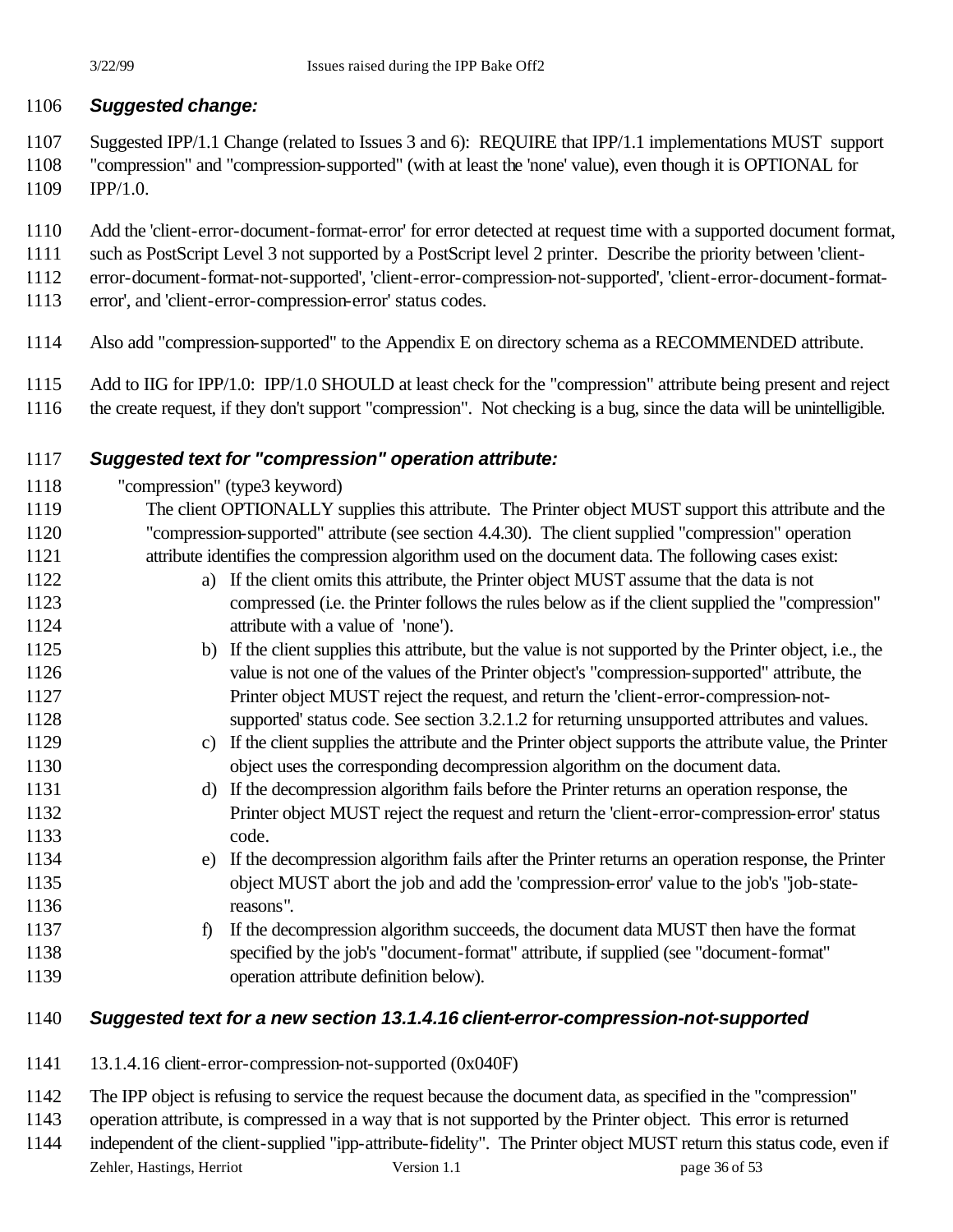- there are other Job Template attributes that are not supported as well, since this error is a bigger problem than with
- Job Template attributes. See section 0.

# **29) ISSUE: Should "queued-job-count" be REQUIRED?**

- The "queued-job-count" Printer Description attribute is an OPTIONAL attribute for a Printer object to support.
- Since some clients may want a quick way to determine the load on an IPP Printer, querying the "Printer's "queued-
- job-count" should always be possible, but an implementation might not support it.

#### *Suggested change:*

 Change IPP/1.1 Model and Semantics so that the "queued-job-count" changes from RECOMMENDED to REQUIRED.

## **30) ISSUE: Should "job-state-reasons" and "printer-state-reasons" be REQUIRED in IPP/1.1?**

Considering that we tend to put more and more information into the currently OPTIONAL 'job-state-reason' and

'printer-state-reason' attributes, should we make them a MUST for the IPP/1.1 version? (Discussion in 990324

phone conference).

#### *Suggested change:*

Change IPP/1.1 document "job-state-reasons" and "printer-state-reasons" from OPTIONAL to REQUIRED for

IPP/1.1. All references to "If the "job-state-reasons" attribute is supported, need to be removed.

#### *Suggested changed to the "job-state-reasons" description in Print-Job response:*

- "job-state-reasons":
- The Printer object MUST return the Job object's REQUIRED "job-state-reasons" attribute.
- *Suggested text for addition to section 4.3.8 "job-state-reasons":*
- These values MAY be used with any job state or states for which the reason makes sense. Some of these value defintions indicate conformance requirements; the rest are OPTIONAL.

#### *The following state reasons have the indicated conformance requirements added to reflect conformance requirements already stated elsewhere in the document. All of the other values are OPTIONAL:*

- 'none': There are no reasons for the job's current state. This state reason is semantically equivalent to "job- state-reasons" without any value and MUST be used when there is no other value, since the 1setOf attribute syntax requires at least one value.
- 'document-access-error': After accepting a Print-URI or Send-URI request, the Printer could not access one or more documents passed by reference. This reason is intended to cover any file access problem, including file does not exist and access denied because of an access control problem. Whether the Printer
- aborts the job and moves the job to the 'aborted' job state or prints all documents that are accessible and
- moves the job to the 'completed' job state and adds the 'completed-with-errors' value in the job's "job-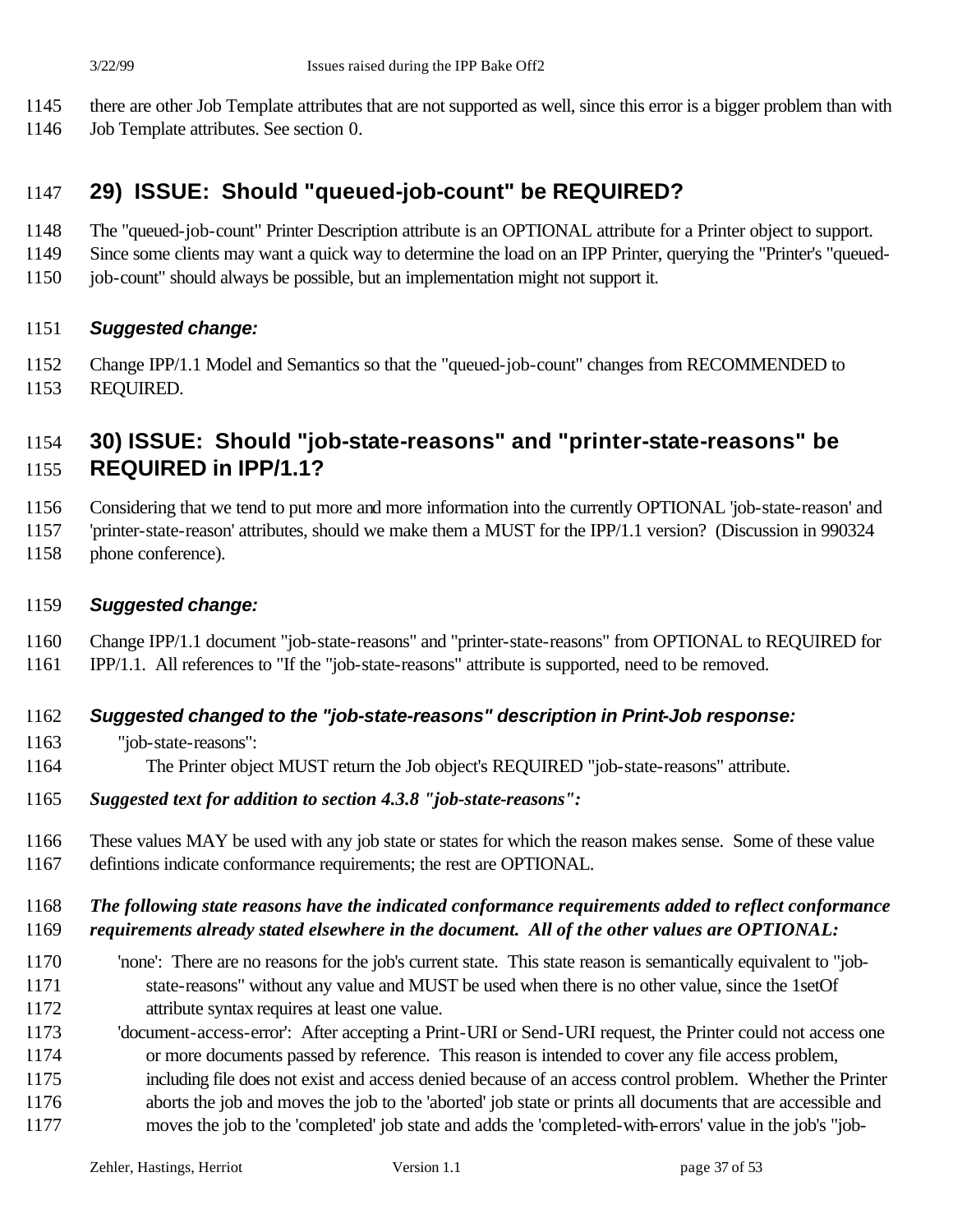- state-reasons" attribute depends on implementation and/or site policy. This value SHOULD be supported 1179 if the Print-URI or Send-URI operations are supported. **Issue 30 and Issue 35**
- 'job-hold-until-specified': The value of the job's "job-hold-until" attribute was specified with a time period that is still in the future. The job MUST NOT be a candidate for processing until this reason is removed and there are no other reasons to hold the job. This value SHOULD be supported if the "job-hold-until" Job Template attribute is supported.
- 'job-canceled-by-user': The job was canceled by the owner of the job using the Cancel-Job request, i.e., by a user whose authenticated identity is the same as the value of the originating user that created the Job object, or by some other authorized end-user, such as a member of the job owner's security group. This value 1187 SHOULD be supported.
- 'job-canceled-by-operator': The job was canceled by the operator using the Cancel-Job request, i.e., by a user who has been authenticated as having operator privileges (whether local or remote). If the security policy is to allow anyone to cancel anyone's job, then this value may be used when the job is canceled by other than the owner of the job. For such a security policy, in effect, everyone is an operator as far as canceling jobs with IPP is concerned. This value SHOULD be supported if the implementation permits canceling by other than the owner of the job.
- 'job-canceled-at-device': The job was canceled by an unidentified local user, i.e., a user at a console at the device. This value SHOULD be supported if the implementation supports canceling jobs at the console. 'aborted-by-system': The job (1) is in the process of being aborted, (2) has been aborted by the system and
- placed in the 'aborted' state, or (3) has been aborted by the system and placed in the 'pending-held' state, so that a user or operator can manually try the job again. This value SHOULD be supported. 'processing-to-stop-point': The requester has issued a Cancel-Job operation or the Printer object has aborted
- the job, but is still performing some actions on the job until a specified stop point occurs or job termination/cleanup is completed.
- If the implementation requires some measurable time to cancel the job in the 'processing' or 'processing- stopped' job states, the IPP object MUST use this value to indicate that the Printer object is still performing some actions on the job while the job remains in the 'processing' or 'processing-stopped' state. After all the job's job description attributes have stopped incrementing, the Printer object moves the job from the 'processing' state to the 'canceled' or 'aborted' job states.
- 
- 'job-completed-successfully': The job completed successfully. This value SHOULD be supported.
- 'job-completed-with-warnings': The job completed with warnings. This value SHOULD be supported if the implementation detects warnings.
- 'job-completed-with-errors': The job completed with errors (and possibly warnings too). This value SHOULD be supported if the implementation detects errors.
- 'job-restartable' This job is retained (see section 4.3..7.1 and is currently able to be restarted using the Restart-Job operation (see section 3.3.7)). If 'job-restartable' is a value of the job's 'job-state-reasons' attribute, then the IPP object MUST accept a Restart-Job operation for that job. This value SHOULD be supported if the Restart-Job operation is supported.
- 

#### *Suggested text for addition to section 4.4.12 "printer-state-reasons":*

- 
- Some of the these value definitions indicate conformance requirements; the rest are OPTIONAL.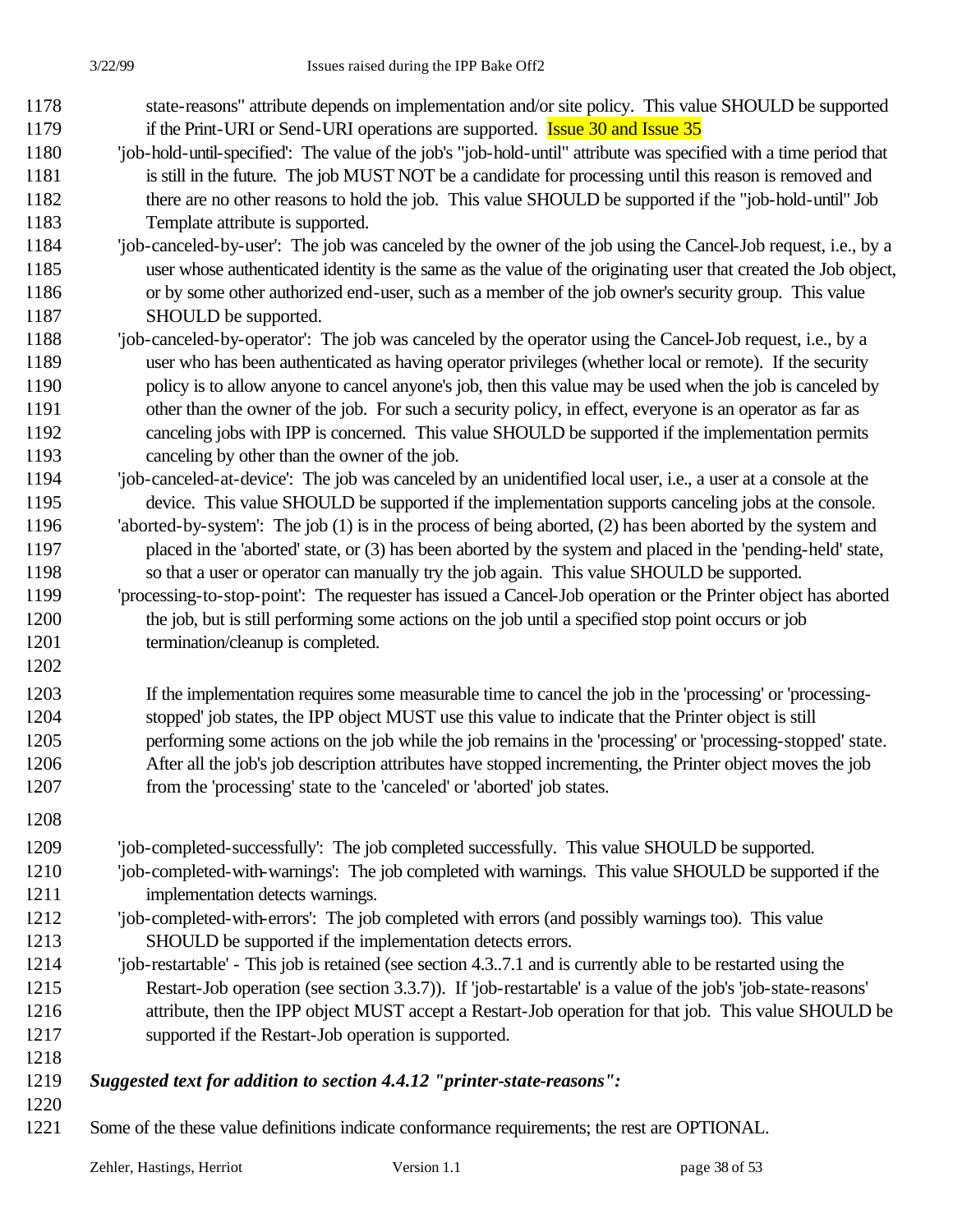## 'none': There are not reasons. This state reason is semantically equivalent to "printer-state-reasons" without any 1224 value and MUST be used, since the 1setOf attribute syntax requires at least one value. 'moving-to-paused': Someone has paused the Printer object using the Pause-Printer operation (see section 1226 3.2.7 or other means, but the device(s) are taking an appreciable time to stop. Later, when all output has stopped, the "printer-state" becomes 'stopped', and the 'paused' value replaces the 'moving-to-paused' value in the "printer-state-reasons" attribute. This value MUST be supported, if the Pause-Printer operation is supported and the implementation takes significant time to pause a device in certain circumstances. 'paused': Someone has paused the Printer object using the Pause-Printer operation (see section 3.2.7 or other

- means and the Printer object's "printer-state" is 'stopped'. In this state, a Printer MUST NOT produce printed output, but it MUST perform other operations requested by a client. If a Printer had been printing a job when the Printer was paused, the Printer MUST resume printing that job when the Printer is no longer paused and leave no evidence in the printed output of such a pause. This value MUST be supported, if the Pause-Printer operation is supported.
- 'spool-area-full': The limit of persistent storage allocated for spooling has been reached. The Printer is temporarily unable to accept more jobs. The Printer will remove this value when it is able to accept more 1239 jobs. This value SHOULD be used by a non-spooling Printer that only accepts one or a small number
- 1240 jobs at a time or a spooling Printer that has filled the spool space. Issue 20 Issue 30 and Issue 31

# **31) ISSUE: How indicate a ripped job that is waiting for the marker?**

- Three alternatives being pursued: job stays in 'processing', job moves to 'pending', job moves to 'pending-held' job states. Any of the alternatives MAY use a new 'queued-for-marker' job state reason to indicate that the job has been ripped but is waiting for the marker in a high end system. The 'pending-held' state is used by systems where
- the Operator explicitly does a Release-Job to schedule the next job to be marked, while the 'pending' or
- 'processing' state is used by systems that choose the next job to mark automatically. The 'processing' state is
- typically used by systems that tend not to have much time between ripping and marking.

## *Suggested clarifications:*

- 1249 1. Clarify that a Printer may have more than one job in the processing state at the same time.
- 2. Clarify that a job can remain in the 'processing' state even when the Printer is 'stopped', if that job is being ripped; only the job that is being marked MUST be moved to the 'processing-stopped' state.
- 3. Simplify the descriptions of the three Printer states, while preserving compatibility with IPP/1.0, including fan-out, and incorporate the above clarifications as well.

## *Suggested addition:*

 All three job states may be used to represent jobs that have been interpreted and are waiting to be marked, depending on implementation.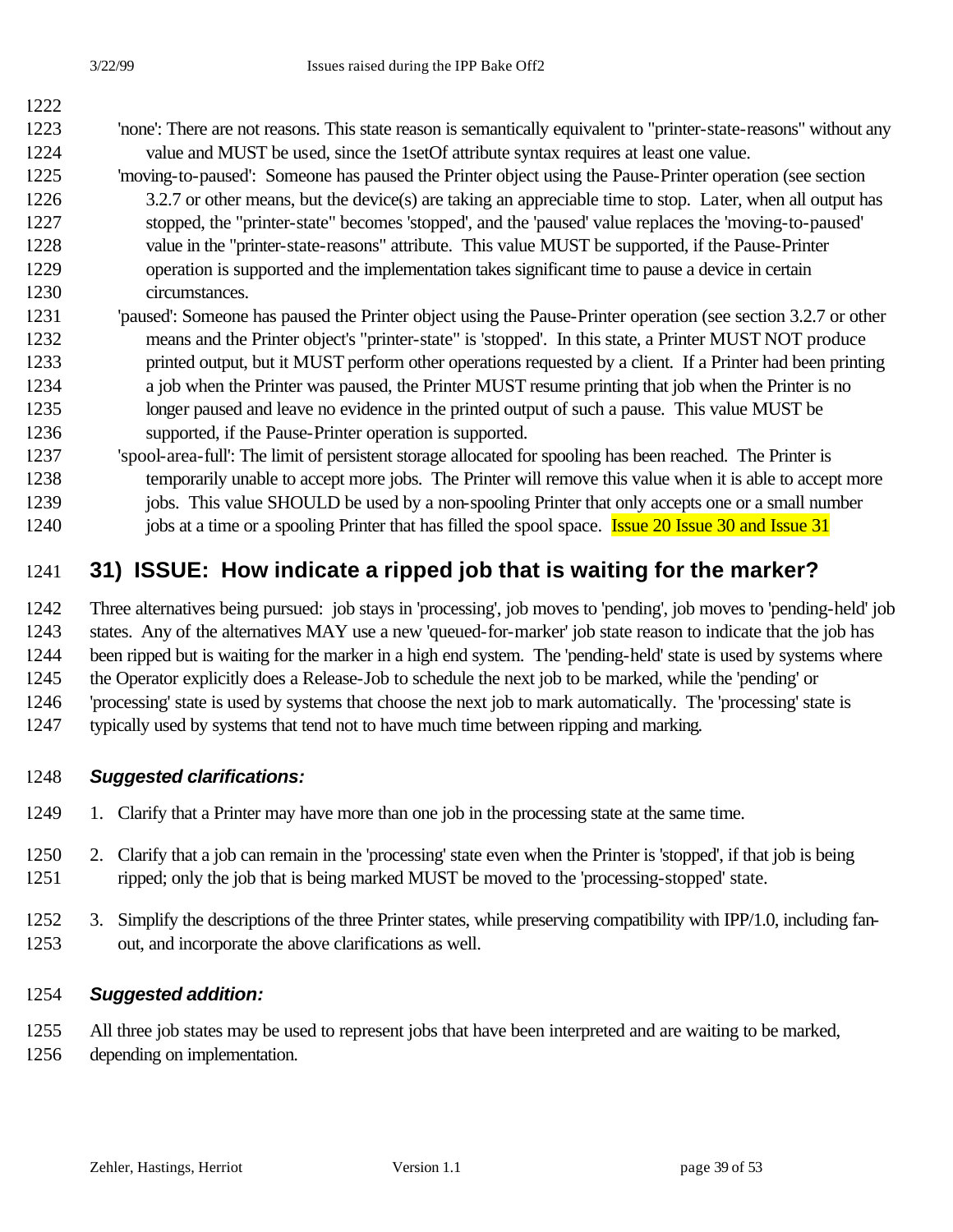### *Suggested text for additions to section 4.3.8 job-state-reasons:*

 'job-queued-for-marker': Job is in any of the 'pending-held', 'pending', or 'processing' states, but more specifically, the Printer has completed enough processing of the document to be able to start marking and the job is waiting for the marker. Systems that require human intervention to release jobs using the Release-Job operation, put the job into the 'pending-held' job state. Systems that automatically select a 1262 job to use the marker put the job into the 'pending' job state or keep the job in the 'processing' job state while waiting for the marker, depending on implementation. All implementations put the job into (or back into) the 'processing' state when marking does begin.

### *Simplified "printer-state" descriptions that preserves IPP/1.0 compatibility, including fan-out, while allowing multiple rips with a marker:*

- '3' 'idle': Indicates that new jobs can start processing without waiting. '4' 'processing': Indicates that jobs are processing; new jobs will wait before processing.
- '5' 'stopped': Indicates that no jobs can be processed and intervention is required.
- Values of "printer-state-reasons", such as 'spool-area-full' and 'stopped-partly', MAY be used to provide further information.
- *Put the above deleted definitions for simple, multi-rip, and fan-out configurations into the IIG. This*
- *deleted text appeared in the May Internet-Drafts. Also discuss the difficulty of the simple IPP/1.1*
- *Printer object abstraction to represent a set of devices that have widely differing capabilities, i.e., a*
- *color and a black and white printer.*
- *Clarification of 'spool-area-full' "printer-state-reasons" value:*
- 'spool-area-full': The limit of persistent storage allocated for spooling has been reached. The Printer is temporarily unable to accept more jobs. The Printer will remove this value when it is able to accept more jobs. This value MAY be used by a non-spooling Printer that only accepts one or a small number jobs at a time or a spooling Printer that has filled the spool space.
- 

## **32) ISSUE: Is Digest REQUIRED for an IPP Client and an IPP Printer to support?**

- The Transport and Encoding document contains the following incorrect sentence:
- The IPP Model document defines an IPP implementation with "authentication" as one that implements the standard way for transporting IPP messages within HTTP 1.1.
- since the IPP Model document doesn't mention HTTP 1.1, since that is a transport issue.

The Transport and Encoding document refers to RFC 2068 (HTTP/1.1) and RFC 2069 (Digest), but does not

require that RFC 2069 be supported. Furthermore, RFC 2068 does not require that RFC 2069 be supported

either.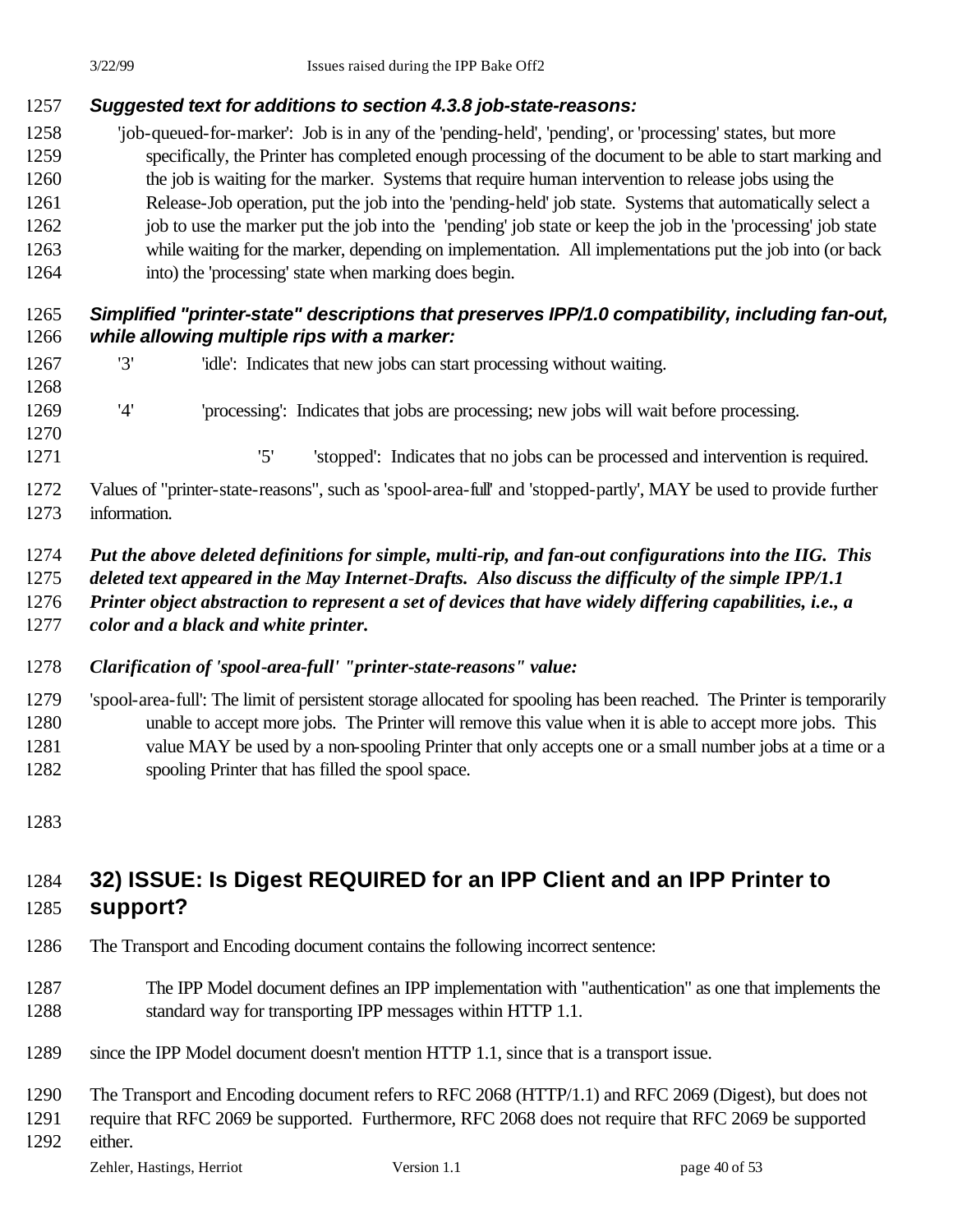#### *Suggested change:*

Change the Transport and Encoding document to require that clients and Printers MUST support HTTP 1.1.

#### *Suggested change:*

- Suggested change to Encoding and Transport document for IPP/1.1 conformance:
- An IPP Printer SHOULD contain software that allows an administrator to configure the client authentication part of HTTP Digest (but not encryption of the body)
- IPP clients MUST implement the above in order to be able to interoperate with conforming Printers.
- Clients and Printers MAY also support additional Client Authentication, such as:
- 1301 1. HTTP Basic (not certificates) over a TLS secured channel (implementing TLS authentication is NOT REQUIRED).
- 2. HTTP Basic (not certificates) over an SSL3 secured channel.
- A Printer implementation MAY allow an administrator to configure the Printer so that all, some, or none of the users are authenticated.
- A Printer MUST NOT allow security to be compromised when accepting a '1.0' request. from the Area Director e-mail.

#### *Suggested text for Section 5.1 Client Conformance:*

- A client MUSTsupport Client Authentication as defined in the IPP/1.1 Encoding and Transport document [IPP-
- PRO]. A client SHOULD support Operation Privacy and Server Authentication as defined in the IPP/1.1
- Encoding and Transport document [IPP-PRO]. See also section 8 of this document.

#### *Suggested text for a new sub-section to Section 5.2 IPP Object Conformance:*

- 5.2.7 Security
- An IPP Printer implementation SHOULD contain support for Client Authentication as defined in the IPP/1.1
- Encoding and Transport document [IPP-PRO]. A Printer implementation MAY allow an administrator to
- configure the Printer so that all, some, or none of the users are authenticated. See also section 8 of this document.
- An IPP Printer implementation SHOULD contain support for Operation Privacy and Server Authentication as
- defined in the IPP/1.1 Encoding and Transport document [IPP-PRO]. A Printer implementation MAY allow an
- administrator to configure the degree of support for Operation Privacy and Server Authentication. See also section
- 8 of this document.
- Security MUST NOT be compromised when a client supplies a lower "version-number" parameter in a request.
- For example, if an IPP/1.1 conforming Printer object accepts version '1.0' requests and is configured to enforce
- Digest Authentication, it MUST do the same for a version '1.0' request.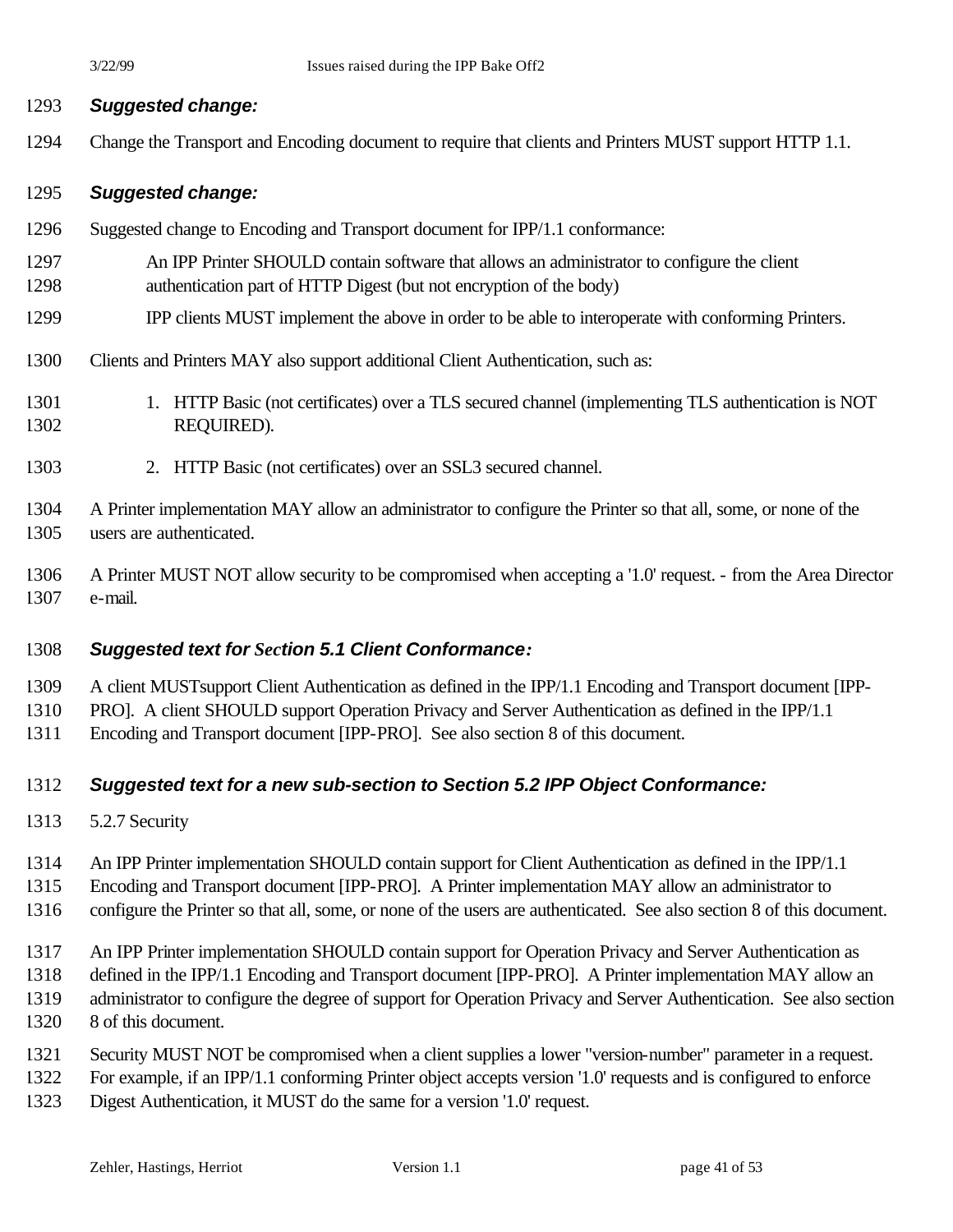# **33) ISSUE: Include the IPP/1.0 conformance requirements in the IPP/1.1 document?**

#### *Suggested change:*

- No. The IPP/1.1 Model and Semantics document and the IPP/1.1 Encoding and Transport document will only cover IPP/1.1. They will NOT obsolete the experimental RFC that describes IPP/1.0. They will NOT describe IPP/1.0 at all.
- The IPP/1.1 document will say that for interoperability with IPP/1.0 clients, that an IPP Printer SHOULD accept
- IPP/1.0 requests ("version-number" parameter = '1.0') and, if they accept the request, MUST respond with
- IPP/1.0 responses ("version-number" parameter = '1.0') . Furthermore, an IPP/1.1 conforming Printer or an
- IPP/1.0 conforming Printer MAY respond with any IPP/1.1 feature in such an IPP/1.0 response. If the IPP/1.1
- Printer does not support version '1.0', i.e., does not support the conformance requirements of IPP/1.0, it
- SHOULD still accept the version-number '1.0' request. Likewise, the IPP/1.1 Printer SHOULD accept requests
- with the version-number '1.2' and '1.n' requests (even though it doesn't support all of the conformance requirements
- of that version).

### *Suggested text for the Appendices*

The IPP/1.1 documents will contain an appendix that summarizes each difference from IPP/1.0 by section number

- and a brief description (see February 1999 I-Ds). The appendix will contain two separate lists: one is clarifications and OPTIONAL additions to IPP/1.1 and the other is changes in conformance requirements of
- existing IPP/1.0 features or new REQUIRED IPP/1.1 features.
- Here are the items for the Appendix for IPP-PRO:
- 1344 1. IPP/1.1 clients and Printers MUST support the IPP scheme; IPP/1.0 clients and Printers MUST support 1345 the http scheme.
- 2. IPP/1.1 clients MUST support the user authentication part of Digest; IPP/1.0 clients SHOULD support 1347 SSL3 which uses the https scheme and non-SSL3 access. **Issue 32**
- 3. IPP/1.1 Printers SHOULD contain support for the user authentication part of Digest; IPP/1.0 Printers 1349 SHOULD support SSL3 which uses the https scheme and non-SSL3 access. **Issue 32**
- Here are the items for the second list in the Appendix for IPP-MOD:
- The following changes in semantics and/or conformance have been incorporated into this document:
- 1352 1. Section 3.1.8, 5.2.4, and 13.5.1.4 Clients and IPP objects MUST support version 1.1 conformance requirements and SHOULD support version 1.0 conformance requirements. Also clarified that IPP 1354 Printers MUST accept '1.1' requests and SHOULD accept '1.x' requests. **Issue 33 and Issue 36**
- 2. Section 3.2.1.1 and section 4.4.32 changed the "compression" operation and the "compression-1356 supported" Printer Description attribute from OPTIONAL to REQUIRED. **Issue 28**
- 1357 3. Sections 3.2.1.2 and 4.3.8 changed "job-state-reasons" from RECOMMENDED to REQUIRED, so 1358 that "job-state-reasons" MUST be returned in create operation responses. **Issue 30**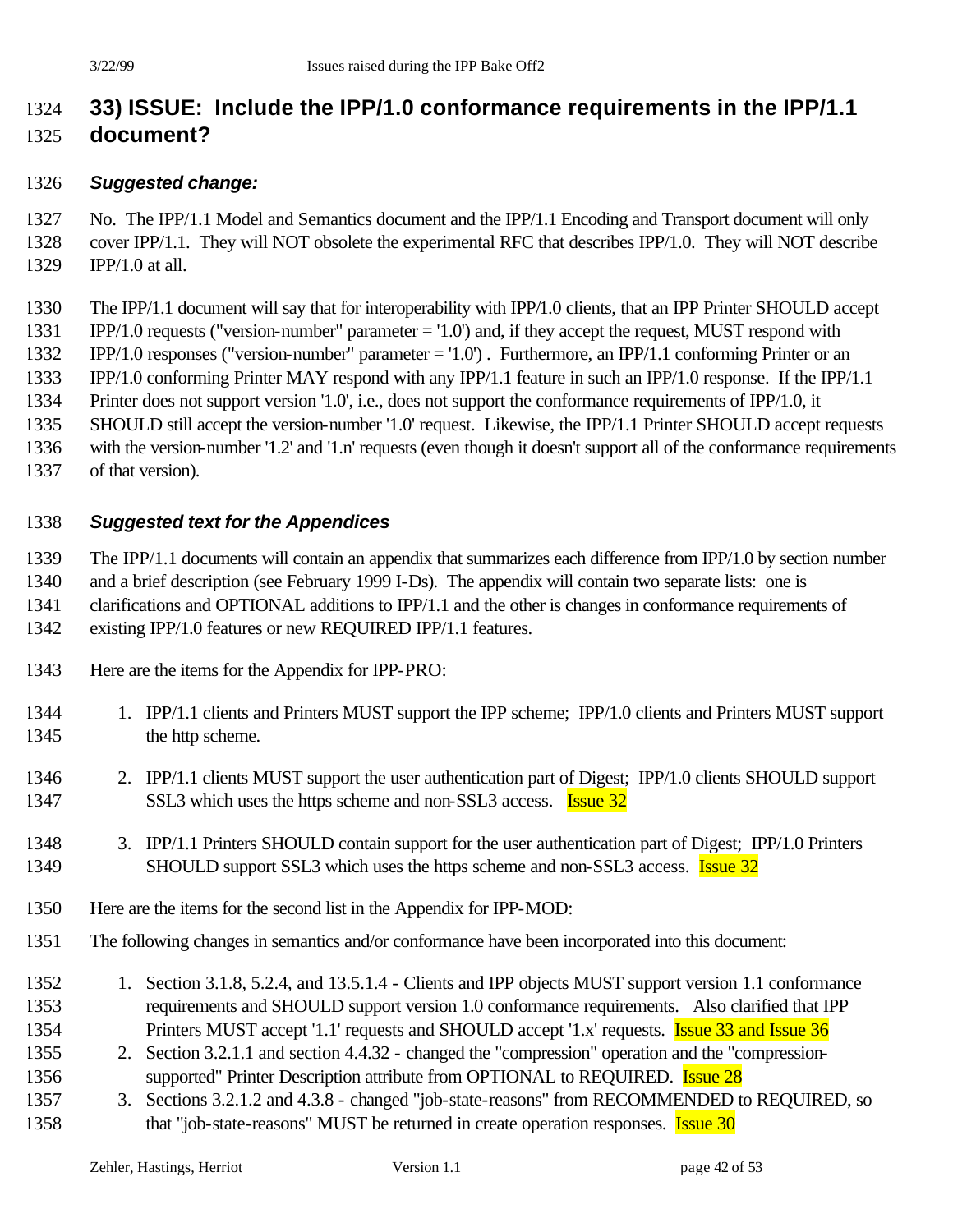- 1359 4. Sections 3.2.4, 3,3,1, 4.4.16, and 16 changed Create-Job/Send-Document so that they MAY be 1360 implemented while only supporting one document jobs. Added the "multiple-document-jobs-supported" 1361 boolean Printer Description attribute to indicate whether Create-Job/Send-Document support multiple 1362 document jobs or not. Added to the Directory schema. **Issue 34**
- 1363 5. Section 4.1.9 deleted 'text/plain; charset=iso-10646-ucs-2', since binary is not legal with the 'text' type.

1364 6. Section 4.2.4 - indicated that the "multiple-document-handling" Job Template attribute MUST be 1365 supported with at least one value if the Printer supports multiple documents per job Issue 34

- 1366 7. Section 4.3.7.1 indicated that the 'job-restartable' job state reason SHOULD be supported if the 1367 Restart-Job operation is supported. **Issue 30**
- 1368 8. Section 4.3.8 changed "job-state-reasons" from RECOMMENDED to REQUIRED. Issue 30
- 1369 9. Section 4.3.8 clarified the conformance of the values of the "job-state-reasons" attribute by copying 1370 conformance requirements from other sections of the document so that it is clear from reading the definition 1371 of "job-state-reasons" which values MUST or SHOULD be supported. The 'none', 'unsupported-1372 compression', and 'unsupported-document-format' values MUST be supported. The ''job-hold-until-1373 specified' SHOULD be specified if the "job-hold-until" Job Template is supported. The following values 1374 SHOULD be supported: 'job-canceled-by-user', 'aborted-by-system', and 'job-completed-successfully'. 1375 The 'job-canceled-by-operator' SHOULD be supported if the implementation permits canceling by other 1376 than the job owner. The 'job-canceled-at-device' SHOULD be supported if the device supports canceling 1377 jobs at the console. The 'job-completed-with-warnings' SHOULD be supported, if the implementation 1378 detects warnings. The 'job-completed-with-errors' SHOULD be supported if the implementation detects 1379 errors. The 'job-restartable' SHOULD be supported if the Restart-Job operation is supported. **Issue 30**
- 1380 10. Section 4.3.14 changed the "time-at-creation", "time-at-processing", and "time-at-completed" Event Time 1381 Job Description attributes from OPTIONAL to REQUIRED. **Issue 17**
- 1382 11. Section 4.3.13.4 added the REQUIRED "job-printer-up-time (integer(1:MAX))" Job Description 1383 attribute as an alias for "printer-up-time" to reduce number of operations to get job times. **Issue 17**
- 1384 12. Section 4.4.2 added the REQUIRED "uri-authentication-supported (1setOf type2 keyword)" Printer 1385 Description attribute to describe the Client Authentication used by each Printer URI. Issue 2
- 1386 13. Section 4.4.12 changed "printer-state-reasons" Printer Description attribute from OPTIONAL to 1387 REQUIRED. **Issue 30**
- 1388 14. Section 4.4.12 changed 'paused' value of "printer-state-reasons" to MUST if Pause-Printer operation is 1389 supported. **Issue 30**
- 1390 15. Section 4.4.14 added the REQUIRED "ipp-versions-supported (1setOf keyword)" Printer Description 1391 attribute, since IPP/1.1 Printers do not have to support version '1.0' conformance requirements. Issue 36
- 1392 16. Section 4.4.16 added the "multiple-document-jobs-supported (boolean)" Printer Description attribute so 1393 that a client can tell whether a Printer that supports Create-Job/Send-Document supports multiple 1394 document jobs or not. This attribute is REQUIRED if the Create-Job operation is supported. Issue 34
- 1395 17. Section 4.4.24 changed the "queued-job-count" Printer Description attribute from RECOMMENDED to 1396 REQUIRED. Issue 29
- 1397 18. Section 4.4.32 changed "compression-supported (1setOf type3 keyword)" Printer Description attribute 1398 from OPTIONAL to REQUIRED. **Issue 28**
- 1399 19. Section 5.1 changed the client security requirements from RECOMMENDED non-standards track SSL3 1400 to MUST support Client Authentication as defined in the IPP/1.1 Encoding and Transport document [IPP-1401 PRO]. A client SHOULD support Operation Privacy and Server Authentication as defined in the IPP/1.1 1402 Encoding and Transport document [IPP-PRO]. **Issue 32**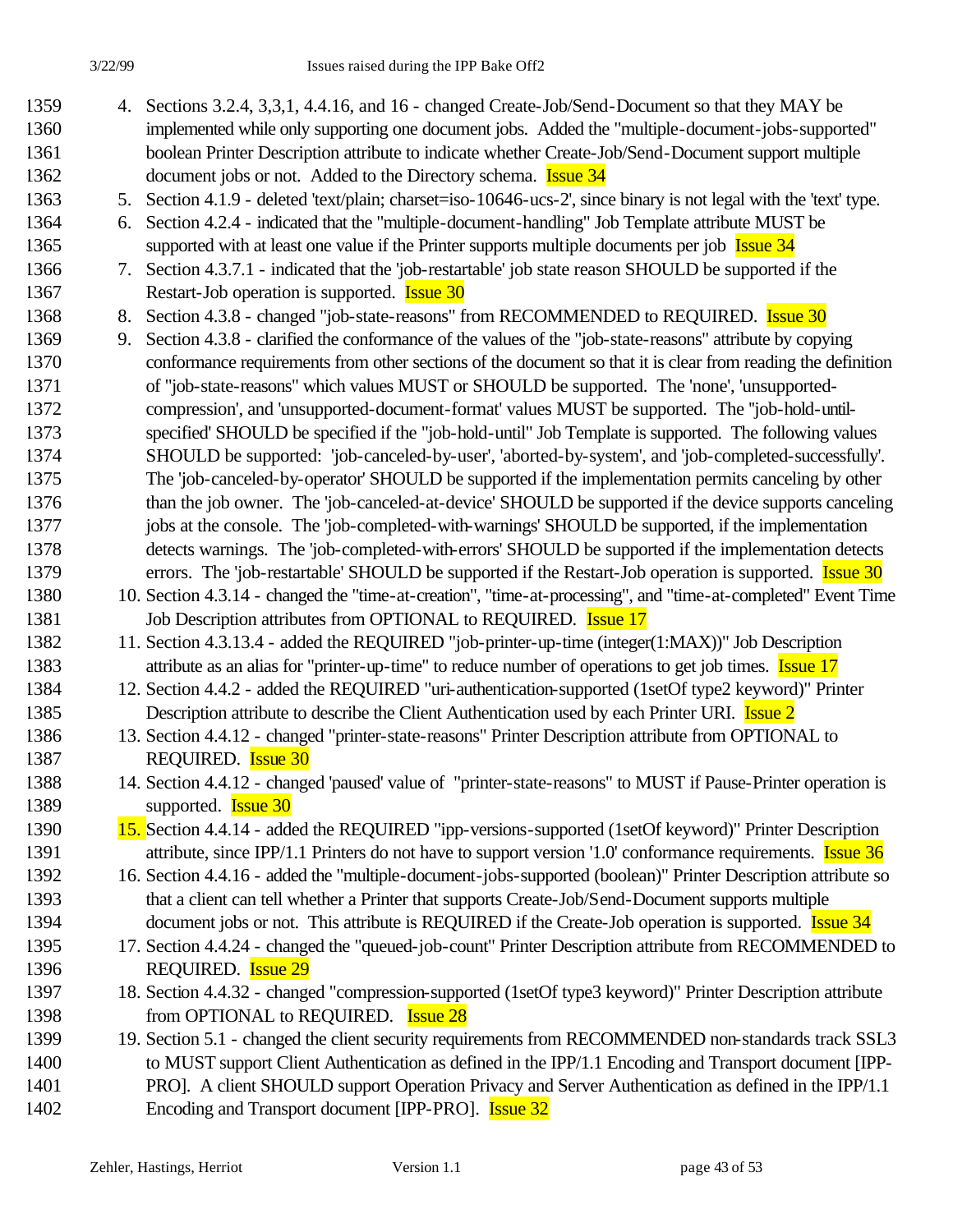- 20. Section 5.2.7 changed the IPP object security requirements from OPTIONAL non-standards track SSL3 to SHOULD contain support for Client Authentication as defined in the IPP/1.1 Encoding and Transport document [IPP-PRO]. A Printer implementation MAY allow an administrator to configure the Printer so that all, some, or none of the users are authenticated. An IPP Printer implementation SHOULD contain support for Operation Privacy and Server Authentication as defined in the IPP/1.1 Encoding and Transport document [IPP-PRO]. A Printer implementation MAY allow an administrator to configure the degree of support for Operation Privacy and Server Authentication. Security MUST NOT be 1410 compromised when the client supplies a lower version-number in a request. Issue 32
- For the IIG:
- 1412 1. Discuss the advantage for client implementations to support both IPP/1.1 and IPP/1.0, so that they can interoperate with either Printer implementations.
- 2. Discuss the advantage for Printer implementations to support both IPP/1.1 and IPP/1.0, so that they can interoperate with either client implementations.

## **34) ISSUE: Ok to REQUIRE "multiple-document-handling if Create-Job is supported?**

- The IPP/1.0 Implementer's Guide contains the following issue:
- 2.16 Support of multiple document jobs
- IPP/1.0 is silent on which of the four effects an implementation would perform if it supports Create-Job, but does not support "multiple-document-handling".
- A fix to IPP/1.0 would be to require implementing all four values of "multiple-document-handling" if Create-Job is supported at all. Or at least 'single-document-new-sheet' and 'separate-documents- uncollated-copies'. In any case, an implementation that supports Create-Job SHOULD also support "multiple-document-handling". Support for all four values is RECOMMENDED, but at least the 'single- document-new-sheet' and 'separate-documents-uncollated-copies' values, along with the "multiple- document-handling-default" indicating the default behavior and "multiple-document-handling-supported" values. If an implementation spools the data, it should also support the 'separate-documents-collated-copies' value as well.
- There is a need to allow Create-Job and Send-Document to be supported while making it OPTIONAL to support multiple documents per job. A client that wants to monitor a job while it is sending data can do so with Create-Job and Send-Document. A Printer that wants to support "long documents", namely, when the document data is indefinitely long (so long it can't be spooled) but does not want to support multiple documents.
- *Suggested solution:*

 Instead of requiring "multiple-document-handling" if Create-Job and Send-Document are supported as proposed in the original solution for Issue 34, lets: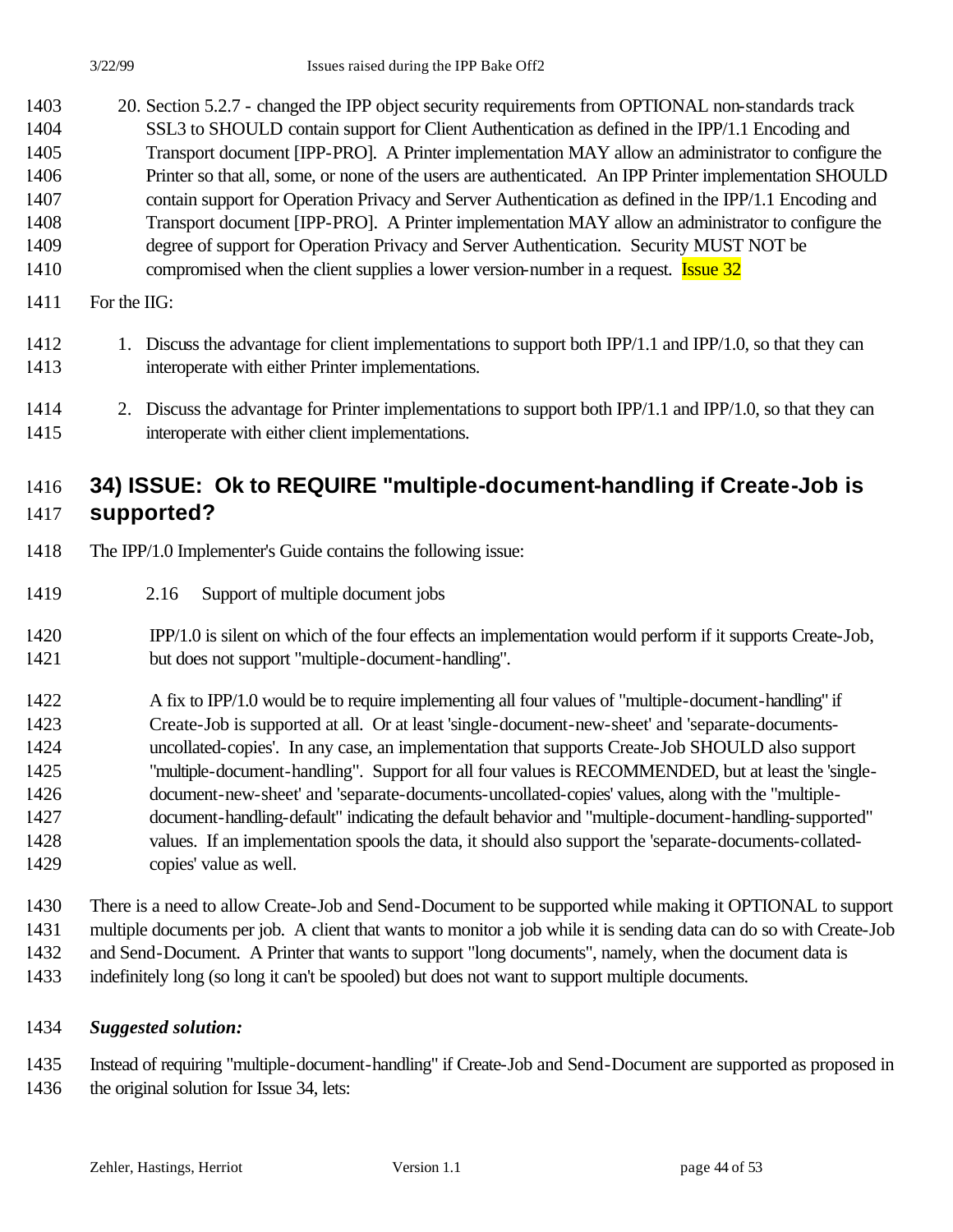1. Clarify that a conforming implementation NEED NOT support multiple documents when it supports the Create-

Job and Send-Document operations. (There currently is no conformance sentence that requires support of multiple

document jobs when Create-Job and Send-Document are supported, though that was certainly our intent which

1440 this clarification would countermand).

2. If the Printer does support the Create-Job and Send-Document operations, then it MUST support the (new)

"multiple-document-jobs-supported (boolean)" Printer Description attribute. A 'true' value indicates that multiple

documents are supported in a job.

3. Add "multiple-document-jobs-supported (boolean)" to the Directory Schema in Appendix E as OPTIONAL.

4. If the Printer does support multiple documents in a job, then it MUST support the "multiple-document-handling"

Job Template attribute with at least one value and the associated "multiple-document-handling-default" and

"multiple-document-handling-supported" Job Template Printer attributes.

5. Add a new status code: 'server-error-multiple-document-jobs-not-supported'

6. In the table in section 14.2 indicate that 'server-error-multiple-document-jobs-not-supported' can be used only

with the Send-Document and Send-URI operations.

#### *Suggested text for section 3.2.4 Create-Job:*

If the Printer object supports this operation, then it MUST support the "multiple-document-jobs-supported" Printer

Description attribute (see section 4.4.16) and indicate whether or not it supports multiple-document jobs.

 If the Printer object supports this operation and supports multiple documents in a job, then it MUST support the "multiple-document-handling" Job Template job attribute with at least one value (see section 4.2.4) and the

associated "multiple-document-handling-default" and "multiple-document-handling-supported" Job Template

Printer attributes (see section 4.2).

#### *Suggested text for section 3.3.1 Send-Document operation:*

 If the Printer supports this operation but does not support multiple documents per job, the Printer MUST reject subsequent Send-Document operations supplied with data and return the 'server-error-multiple-document-jobs- not-supported'. However, the Printer MUST accept the first document with a 'true' or 'false' value for the "last- document" operation attribute (see below), so that clients MAY always submit one document jobs with a 'false' value for "last-document" in the first Send-Document and a 'true' for "last-document" in the second Send-

Document (with no data).

## *Suggested text for section 4.2.4 multiple-document-handling*

- After the first sentence which says:
- This attribute is relevant only if a job consists of two or more documents.
- add:
- This attribute MUST be supported if the Printer supports multiple documents per job (see sections 3.2.4 and 3.3.1).
	- Zehler, Hastings, Herriot Version 1.1 page 45 of 53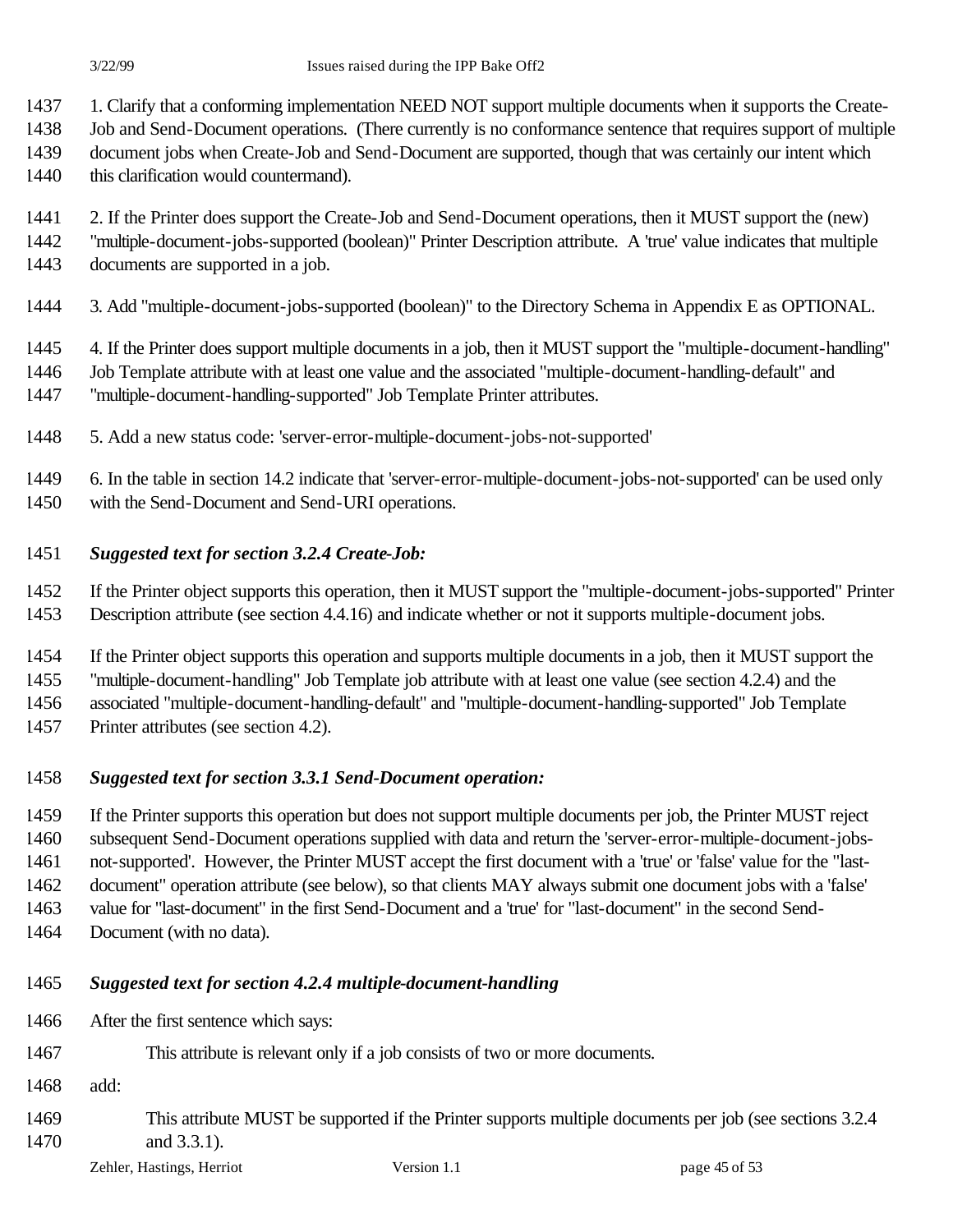#### *Suggested text for new section 4.4.28 multiple-document-jobs-supported*

- 4.4.28 multiple-document-jobs-supported (boolean)
- This Printer attribute indicates whether or not the Printer supports more than one document per job, i.e., more than
- one Send-Document or Send-Data operation with document data. If the Printer supports the Create-Job and
- Send-Document operations, it MUST support this attribute.

#### *Suggested text for new section 14.1.5.10:*

14.1.5.10 server-error-multiple-document-jobs-not-supported (0x0509)

 The IPP object does not support multiple documents per job and a client attempted to supply document data with a second Send-Document or Send-URI operation.

## **35) ISSUE: What error code to return on Print-URI or Send-URI if document not accessible?**

Section 3.2.2, "Print-URI Operation", it looks like it's an implementation decision whether to pull the data from the

- document-uri at job submission time or at job processing time. Say I decide to pull the data at job submission time. Say I get some kind of error doing so, like no-route-to-host, or HTTP 404. Shouldn't I return some kind of error status? Currently, it looks like I have to return successful-ok as long as the document-uri uses a scheme I
- support, regardless of whether or not I can actually get the document data. (Carl Kugler)

#### *Suggested additions:*

1. Add both a new 'client-error-document-access-error' status code and a 'document-access-error' value for

"job-state-reasons", just like we have done for compression and document format errors for Issue 3, 6, and 28.

 2. Add OPTIONAL "job-document-access-errors (1setOf text)" Job Description and "document-access-error (text(MAX))" Print-URI/Send-URI operation attribute. For protocol errors, such as HTTP or FTP errors, standard values would be the error code in parentheses, followed by the URL For example:

- 1493<br>1494 1494 (XXX) http://ftp.pwg.org/pub/pwg/ipp/new\_MOD/ipp-model-v11-990510.pdf<br>1495 (XXX) ftp://ftp.pwg.org/pub/pwg/ipp/new MOD/ipp-model-v11-990510.pdf (XXX) ftp://ftp.pwg.org/pub/pwg/ipp/new\_MOD/ipp-model-v11-990510.pdf
- - For example, the value: (404) http://... would indicate that the HTTP server could not find the resource. (Note: most Internet protocols use decimal error codes (unlike IPP), so the ASCII keyword representation is in decimal.)
	- 3. Instead of adding "debug-info", add the "detailed-status-message (text(MAX))" operation attribute and "job-
	- detailed-status-messages (1setOf text(MAX))" Job Description attribute which contains detailed information that is not localized by the client or Printer.
	- *Add to section 3.1.6 Operation Status Codes and Messages:*
	- 3.1.6 Operation Response Status Code and Status Messages: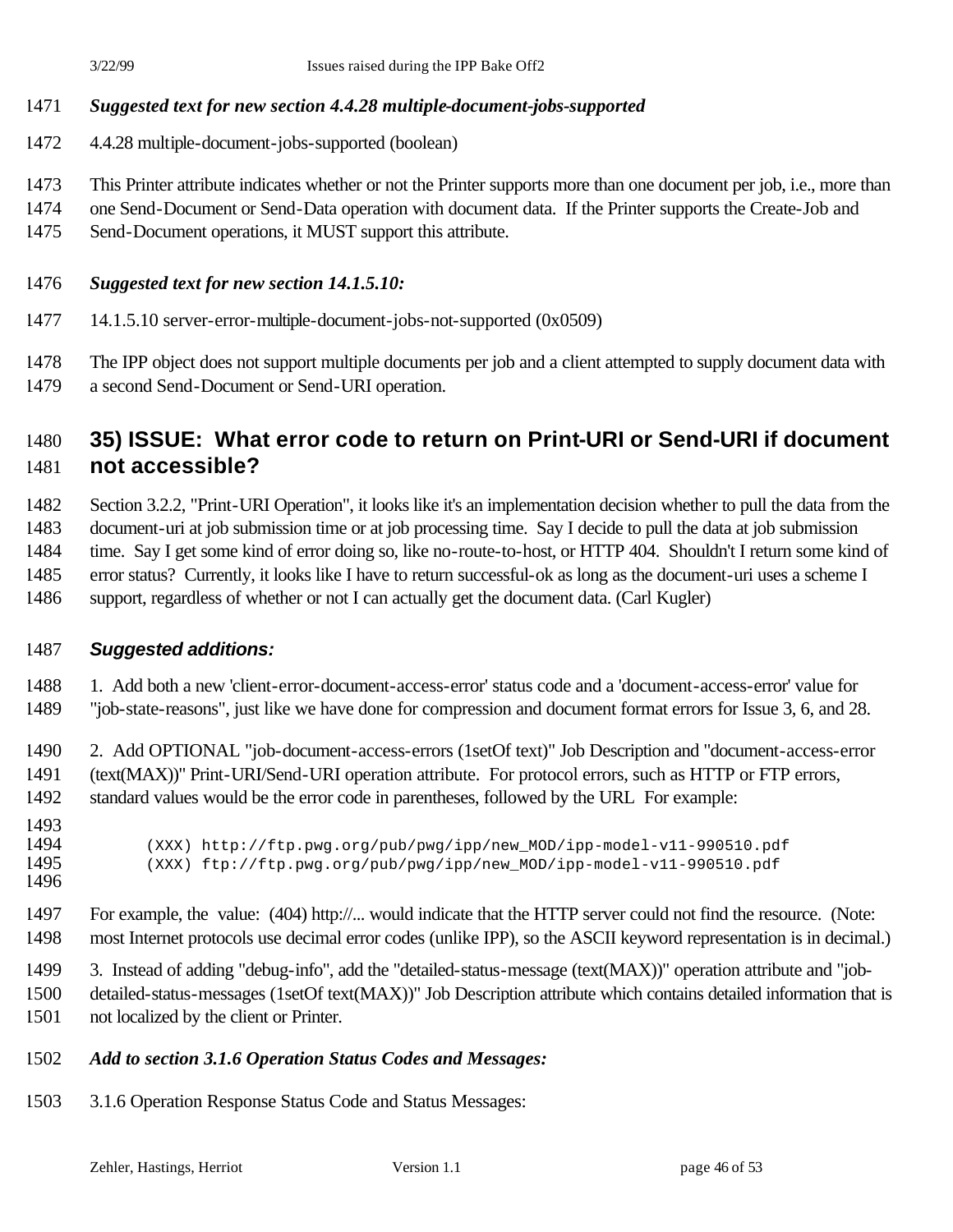Every operation response includes a REQUIRED "status-code" parameter and an OPTIONAL "status-message"

operation attribute, and an OPTIONAL "detailed-status-message" operation attribute. The Print-URI and Send-

URI response MAY include an OPTIONAL "document-access-error" operation attribute.

- 3.1.6.1 "status-code" (type2 enum)
- The REQUIRED "status-code" parameter provides information on the processing of a request.

 The status code is intended for use by automata. A client implementation of IPP SHOULD convert status code values into any localized message that has semantic meaning to the end user.

The "status-code" value is a numeric value that has semantic meaning. The "status-code" syntax is similar to a

- "type2 enum" (see section 4.1 on "Attributes Syntaxes") except that values can range only from 0x0000 to
- 0x7FFF. Section 13 describes the status codes, assigns the numeric values, and suggests a corresponding status
- message for each status code for use by the client when the user's natural language is English.

 If the Printer performs an operation with no errors and it encounters no problems, it MUST return the status code 'successful-ok' in the response. See section 13.

If the client supplies unsupported values for the following parameters or Operation attributes, the Printer object

MUST reject the operation, NEED NOT return the unsupported attribute value in the Unsupported Attributes

group, and MUST return the indicated status code:

| Parameter/Attribute | Status code                                                   |
|---------------------|---------------------------------------------------------------|
| version-number      | server-error-version-not-supported                            |
| operation-id        | server-error-operation-not-supported                          |
| attributes-charset  | client-error-charset-not-supported                            |
| compression         | client-error-compression-not-supported                        |
| document-format     | client-error-document-format-not-supported                    |
| document-uri        | client-error-uri-scheme-not-supported, client-error-document- |
|                     | access-error                                                  |

 If the client supplies unsupported values for other attributes, or unsupported attributes, the Printer returns the status code defined in the next section on Unsupported Attributes.

3.1.6.2 "status-message" (text(255))

The OPTIONAL "status-message" operation attribute provides a short textual description of the status of the

operation. The "status-message" attribute's syntax is "text(255)", so the maximum length is 255 octets (see section

4.1.1). The status message is intended for the human end user. If a response does include a "status-message"

attribute, an IPP client NEED NOT examine or display the messages, however it SHOULD do so in some

implementation specific manner. The "status-message" is especially useful for a later version of a Printer object to

return as supplemental information for the human user to accompany a status code that an earlier version of a client

might not understand.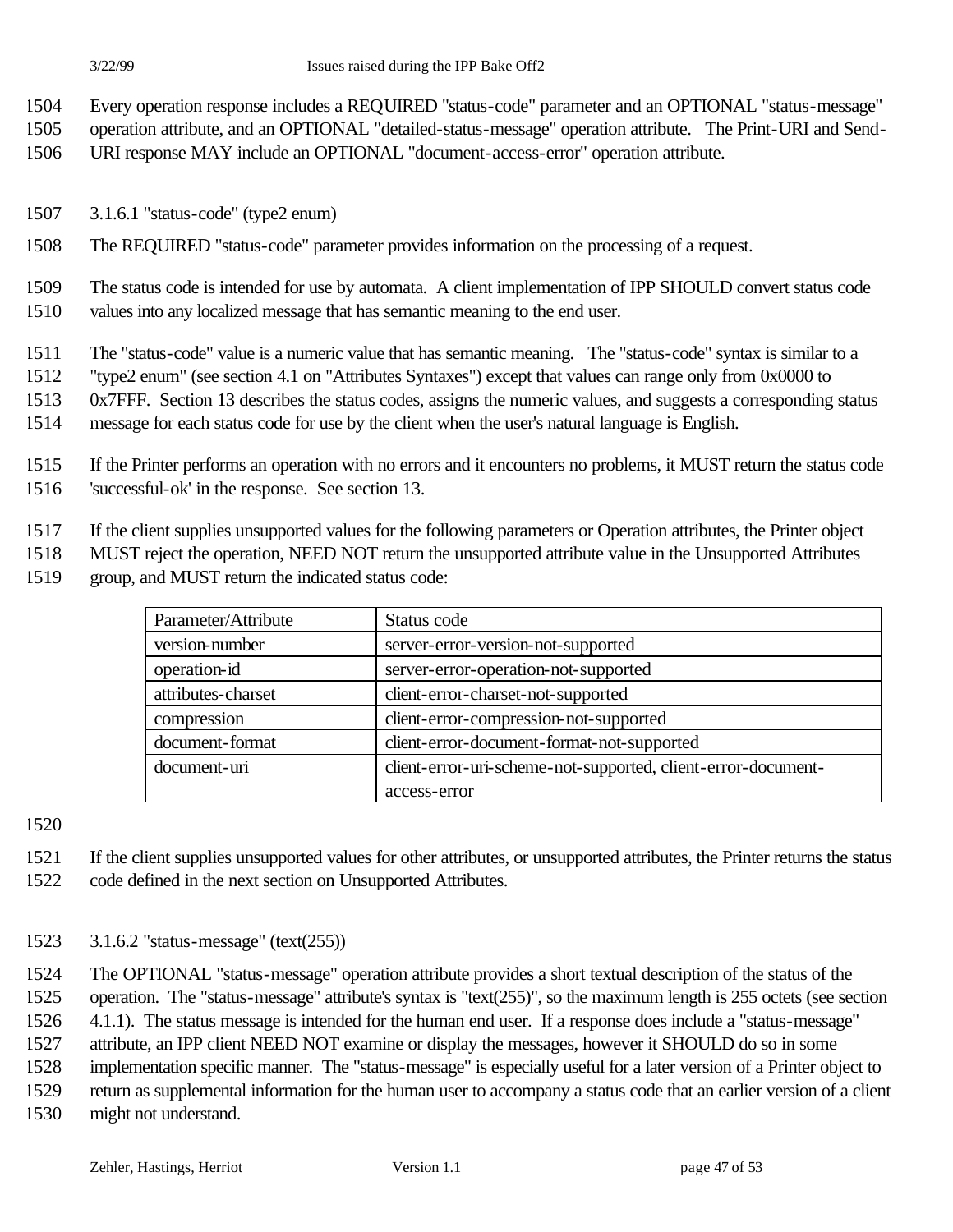- If the Printer object supports the "status-message" operation attribute, the Printer object MUST be able to
- generate this message in any of the natural languages identified by the Printer object's "generated-natural-language-supported" attribute (see the "attributes-natural-language" operation attribute specified in section 3.1.4.1. Section
- 13 suggests the text for the status message returned by the Printer for use with the English natural language.
- 
- As described in section 3.1.4.1 for any returned 'text' attribute, if there is a choice for generating this message, the
- Printer object uses the natural language indicated by the value of the "attributes-natural-language" in the client
- request if supported, otherwise the Printer object uses the value in the Printer object's own "natural-language-
- configured" attribute.
- If the Printer object supports the "status-message" operation attribute, it SHOULD use the REQUIRED 'utf-8'
- charset to return a status message for the following error status codes (see section 13): 'client-error-bad-request',
- 'client-error-charset-not-supported', 'server-error-internal-error', 'server-error-operation-not-supported', and
- 'server-error-version-not-supported'. In this case, it MUST set the value of the "attributes-charset" operation
- attribute to 'utf-8' in the error response.
- 3.1.6.3 "detailed-status-message" (text(MAX))
- The OPTIONAL "detailed-status-message" operation attribute provides additional more detailed technical and
- implementation-specific information about the operation. The "detailed-status-message" attribute's syntax is
- "text(MAX)", so the maximum length is 1023 octets (see section 4.1.1). If the Printer objects supports the
- "detailed-status-message" operation attribute, neither the Printer nor the client localizes the message, since it is
- intended for use by the system administrator or other experienced technical persons. Clients MUST NOT attempt
- to parse the value of this attribute. See the "document-access-error" operation attribute (section 3.1.6.4) for
- additional errors that a program can process.
- 3.1.6.4 document-access-error(text(MAX))
- This OPTIONAL operation attribute provides additional information about any document access errors encountered by the Printer before it returned a response to the Print-URI (section 3.2.2) or Send-URI (section 3.3.1) operation. For errors in the protocol identified by the URI scheme in the "document-uri" operation attribute, such as 'http:' or 'ftp:', the error code is returned in parentheses, followed by the URI. For example:
- (404) http://ftp.pwg.org/pub/pwg/ipp/new\_MOD/ipp-model-v11-990510.pdf
- Most Internet protocols use decimal error codes (unlike IPP), so the ASCII error code representation is in decimal.

## *Suggested text for section 3.2.2 Print-URI Operation:*

- *Replace the sentences:*
- See The Implementer's Guide [IPP-IIG] for suggested additional checks. The Printer NEED NOT follow the reference and validate the contents of the reference.
- *with:*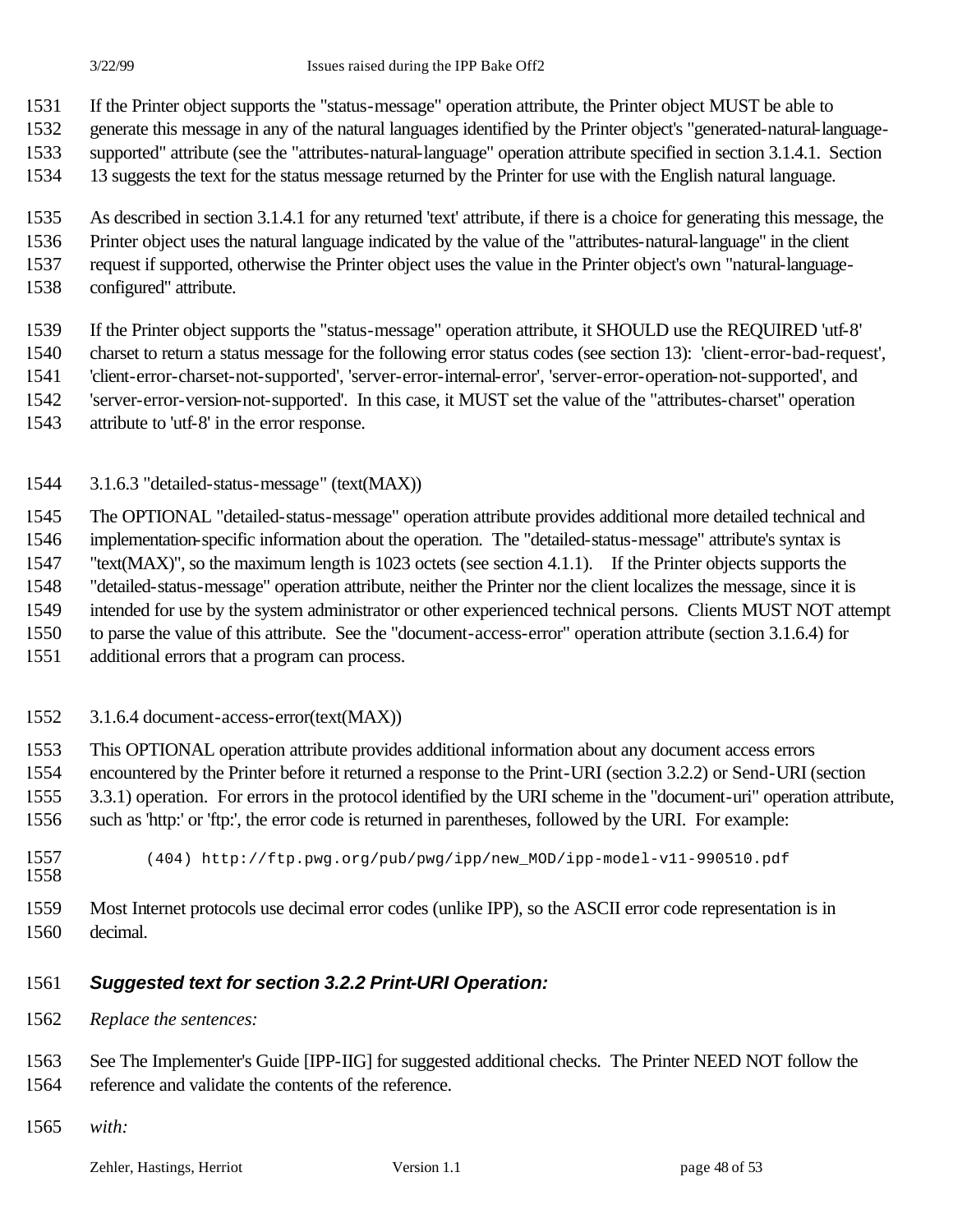- The IPP Printer MAY validate the accessibility of the document as part of the operation or subsequently. If the
- Printer determines an accessibility problem before returning an operation response, it rejects the request and returns the 'client-error-document-access-error' status code. The Printer MAY also return a specific document
- access error code using the "document-access-error" operation attribute (see section 3.1.6.4).
- If the Printer determines this document accessibility problem after accepting the request and returning an operation
- response with one of the successful status codes, the Printer adds the 'document-access-error' value to the job's
- "job-state-reasons" attribute and MAY populate the job's "job-document-access-errors" Job Description attribute
- (see section 4.3.11). See The Implementer's Guide [IPP-IIG] for suggested additional checks.

### *Suggested text for section 4.3.8 job-state-reasons:*

- 'document-access-error': After accepting a Print-URI or Send-URI request, the Printer could not access one or more documents passed by reference. This reason is intended to cover any file access problem,
- including file does not exist and access denied because of an access control problem. The Printer MAY also indicate the document access error using the "job-document-access-errors" Job Description attribute (see section 4.3.11). Whether the Printer aborts the job and moves the job to the 'aborted' job state or prints all documents that are accessible and moves the job to the 'completed' job state and adds the 'completed-with-errors' value in the job's "job-state-reasons" attribute depends on implementation and/or
- site policy. This value SHOULD be supported if the Print-URI or Send-URI operations are supported.

### *Add two new sections after section 4.3.9 job-state-message (text(MAX)):*

4.3.10 job-detailed-status-messages (1setOf text(MAX))

This attribute specifies additional detailed and technical information about the job. Neither the Printer nor the client

localizes the message(s), since they are intended for use by the system administrator or other experienced technical

persons. Clients MUST NOT attempt to parse the value of this attribute. See "job-document-access-errors"

- (section 4.3.11) for additional errors that a program can process.
- 4.3.11 job-document-access-errors (1setOf text(MAX))

This attribute provides additional information about each document access error for this job encountered by the

Printer after it returned a response to the Print-URI or Send-URI operation and subsequently attempted to access

document(s) supplied in the Print-URI or Send-URI operation. For errors in the protocol that is identified by the

URI scheme in the "document-uri" operation attribute, such as 'http:' or 'ftp:', the error code is returned in

- parentheses, followed by the URI. For example:
- (404) http://ftp.pwg.org/pub/pwg/ipp/new\_MOD/ipp-model-v11-990510.pdf
- 

 Most Internet protocols use decimal error codes (unlike IPP), so the ASCII error code representation is in decimal.

#### *Suggested text for section 13.1.4.19 Client Error Status Codes:*

13.1.4.19 client-error-document-access-error (0x0412)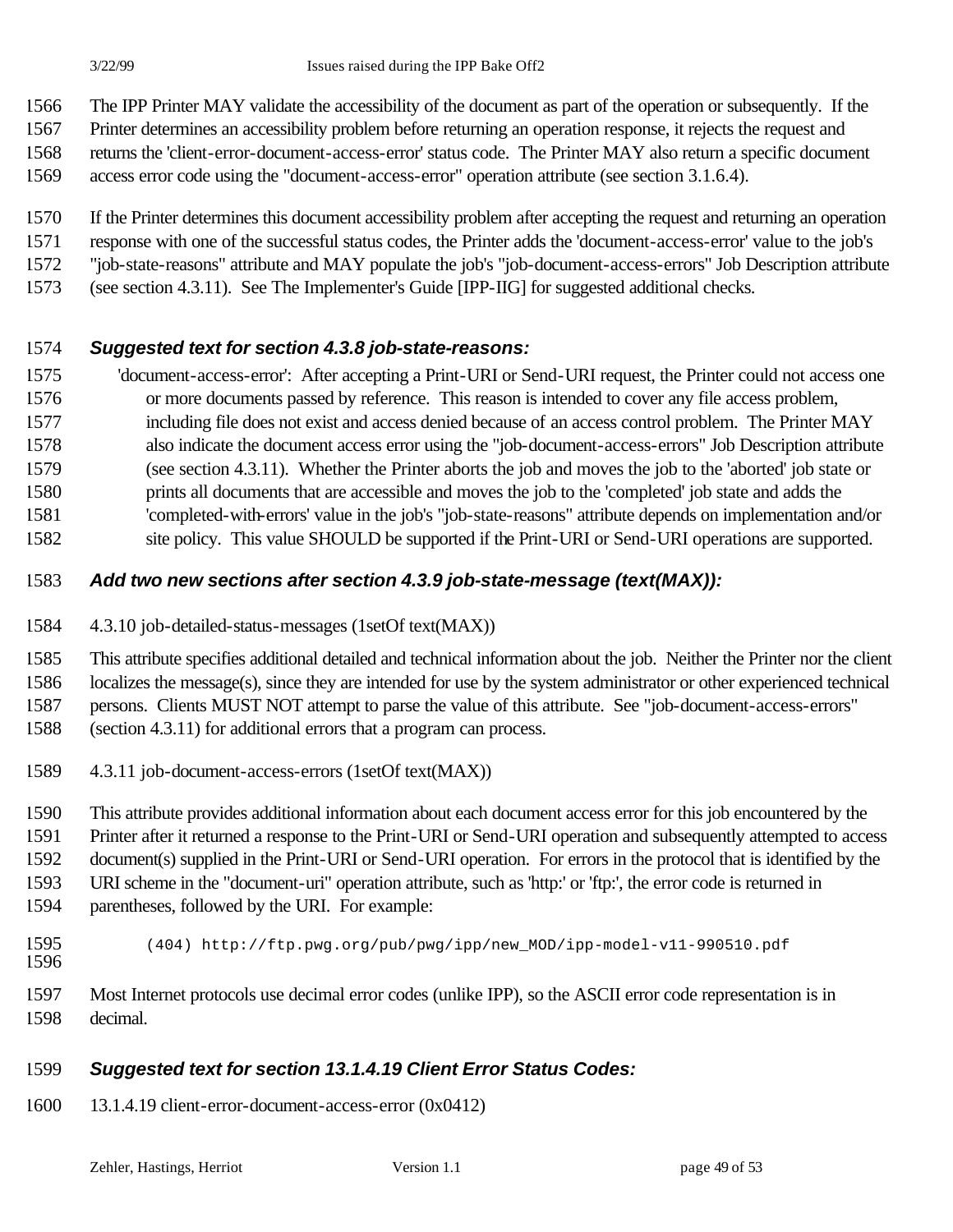The IPP object is refusing to service the Print-URI or Send-URI request because Printer encountered an access

error while attempting to validate the accessibility or access the document data specified in the "document-uri"

 operation attribute. The Printer MAY also return a specific document access error code using the "document-access-error" operation attribute (see section 3.1.6.4). This error is returned independent of the client-supplied

"ipp-attribute-fidelity". The Printer object MUST return this status code, even if there are Job Template attributes

that are not supported as well, since this error is a bigger problem than with Job Template attributes.

# **36) ISSUE: Don't require 1.0 support and add REQUIRED "ipp-version-supported" attribute**

#### *Suggested additions:*

 1. RECOMMEND, rather than REQUIRE, conforming IPP/1.1 clients and the IPP/1.1 Printers to support IPP/1.0, i.e., meet the conformance requirements for IPP/1.0 as specified in RFC 2566 and RFC 2565.

 2. Therefore, add an "ipp-versions-supported" Printer Description attribute which indicates which conformance requirements the Printer implementation meets.

 3. Indicate that a Printer implementation that supports version '1.0' MAY support any extension defined in the IPP/1.1 document, since the conformance requirement in RFC 2566 permit a conforming IPP/1.0 implementation to support extensions, as long as such extensions don't violate any conformance requirements in RFC 2566 and RFC 2565.

 4. If the major version number matches, but the minor version number does not, the Printer SHOULD accept and attempt to process the request, or MAY reject the request and return the 'server-error-version-not- supported' status code. In all cases, the Printer MUST return the nearest version number that it supports. For example, suppose that an IPP/1.2 Printer supports versions '1.1' and '1.2'. The following responses are conforming:

| Client supplies | Printer Accept Request? | Printer returns |
|-----------------|-------------------------|-----------------|
| 1.0             | yes (SHOULD)            | 1.1             |
|                 | no (SHOULD NOT)         | 1.1             |
| 1.1             | yes (MUST)              | 1.1             |
| 1.2             | yes (MUST)              | 1.2             |
| 1.3             | yes (SHOULD)            | 1.2             |
|                 | no (SHOULD NOT)         | 1.2             |

#### *Put this table in the IIG.*

 5. Also add the "ipp-version-numbers-supported" attribute as RECOMMENDED in the directory schema list in the Appendix.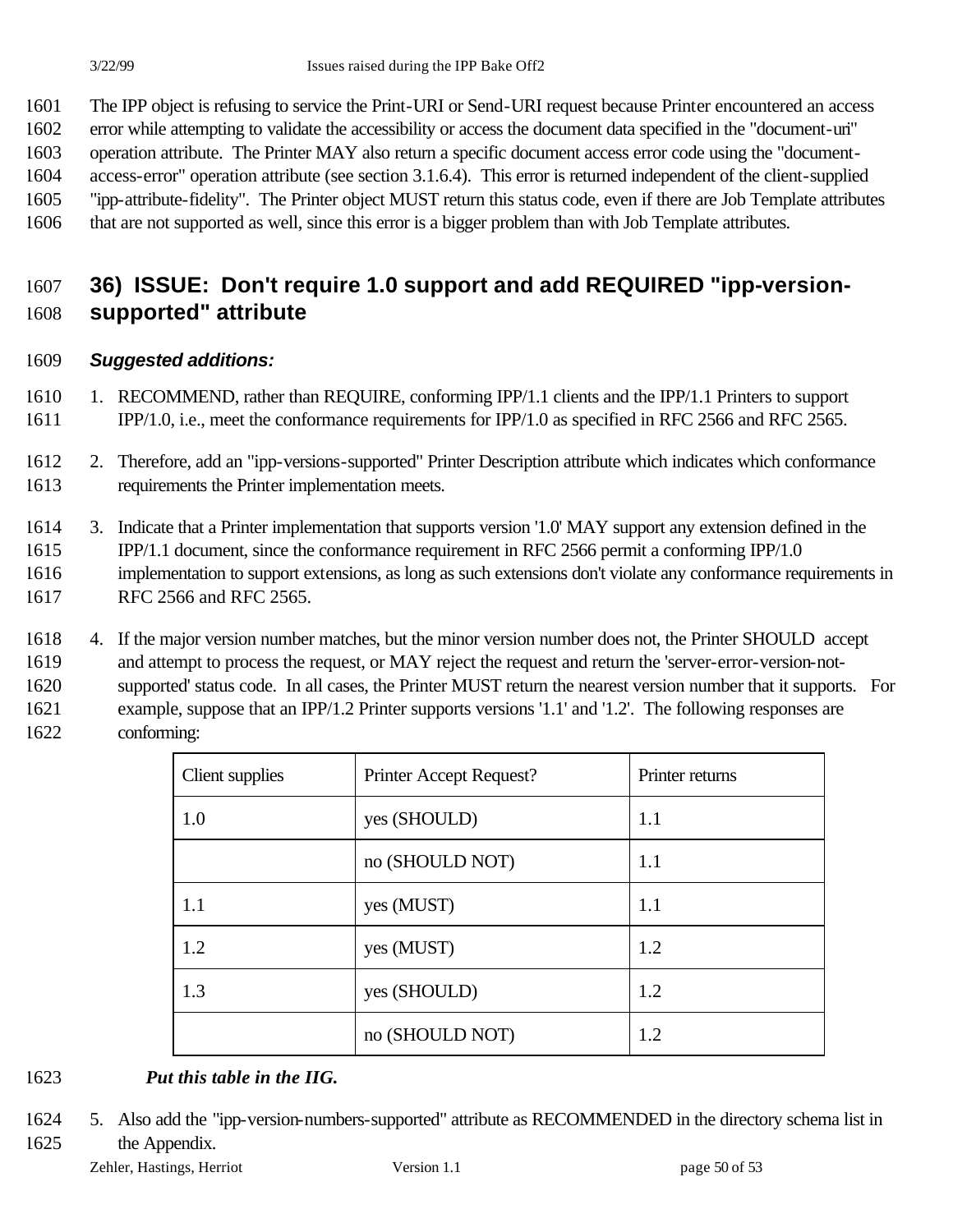6. Fix the rule for using minor version numbers so that we can still use '1.1' for this version, and not be forced to change the version number to '2.0'.

#### *Suggested text for the new attribute:*

4.4.14 ipp-versions-supported (1setOf type2 keyword)

This REQUIRED attribute identifies the IPP protocol version(s) that this Printer supports, including major and

minor versions, i.e., the version numbers for which this Printer implementation meets the conformance requirements.

For version number validation, the Printer matches the (two-octet binary) "version-number" parameter supplied by

the client in each request (see sections 3.1.1 and 3.1.8) with the (US-ASCII) keyword values of this attribute.

- 
- The following standard keyword values are defined:
- '1.0': Meets the conformance requirement of IPP version 1.0 as specified in RFC 2566 [RFC2566] and RFC 2565 [RFC2565] including any extensions registered according to Section 6 and any extension defined in this version or any future version of the IPP "Model and Semantics" document or the IPP "Encoding and Transport" document following the rules, if any, when the "version-number" parameter is '1.0'.
- '1.1': Meets the conformance requirement of IPP version 1.1 as specified in this document and [IPP-PRO] including any extensions registered according to Section 6 and any extension defined in any future versions of the IPP "Model and Semantics" document or the IPP Encoding and Transport document following the rules, if any, when the "version-number" parameter is '1.1'.

#### *Suggested modification to section 3.1.8 Versions:*

3.1.8 Versions

 Each operation request and response carries with it a "version-number" parameter. Each value of the "version- number" is in the form "X.Y" where X is the major version number and Y is the minor version number. By including a version number in the client request, it allows the client to identify which version of IPP it is interested in using, i.e., the version whose conformance requirements the client may be depending upon the Printer to meet.

 If the IPP object does not support that major version number supplied by the client, i.e., the major version field of the "version-number" parameter does not match any of the values of the Printer's "ipp-versions-supported" (see section 4.4.14), the object MUST respond with a status code of 'server-error-version-not-supported' along with the closest version number that is supported (see section 13.1.5.4). If the major version number is supported, but the minor version number is not, the IPP object SHOULD accept and attempt to perform the request (or reject the request if the operation is not supported), else it rejects the request and returns the 'server-error-version-not- supported' status code. In all cases, the IPP object MUST return the "version-number" that it supports that is closest to the version number supplied by the client in the request.

- There is no version negotiation per se. However, if after receiving a 'server-error-version-not-supported' status
- code from an IPP object, a client SHOULD try again with a different version number. A client MAY also
- determine the versions supported either from a directory that conforms to Appendix E (see section 16) or by
- querying the Printer object's "ipp-versions-supported" attribute (see section 4.4.14) to determine which versions
- 1662 are supported. **Issue 36**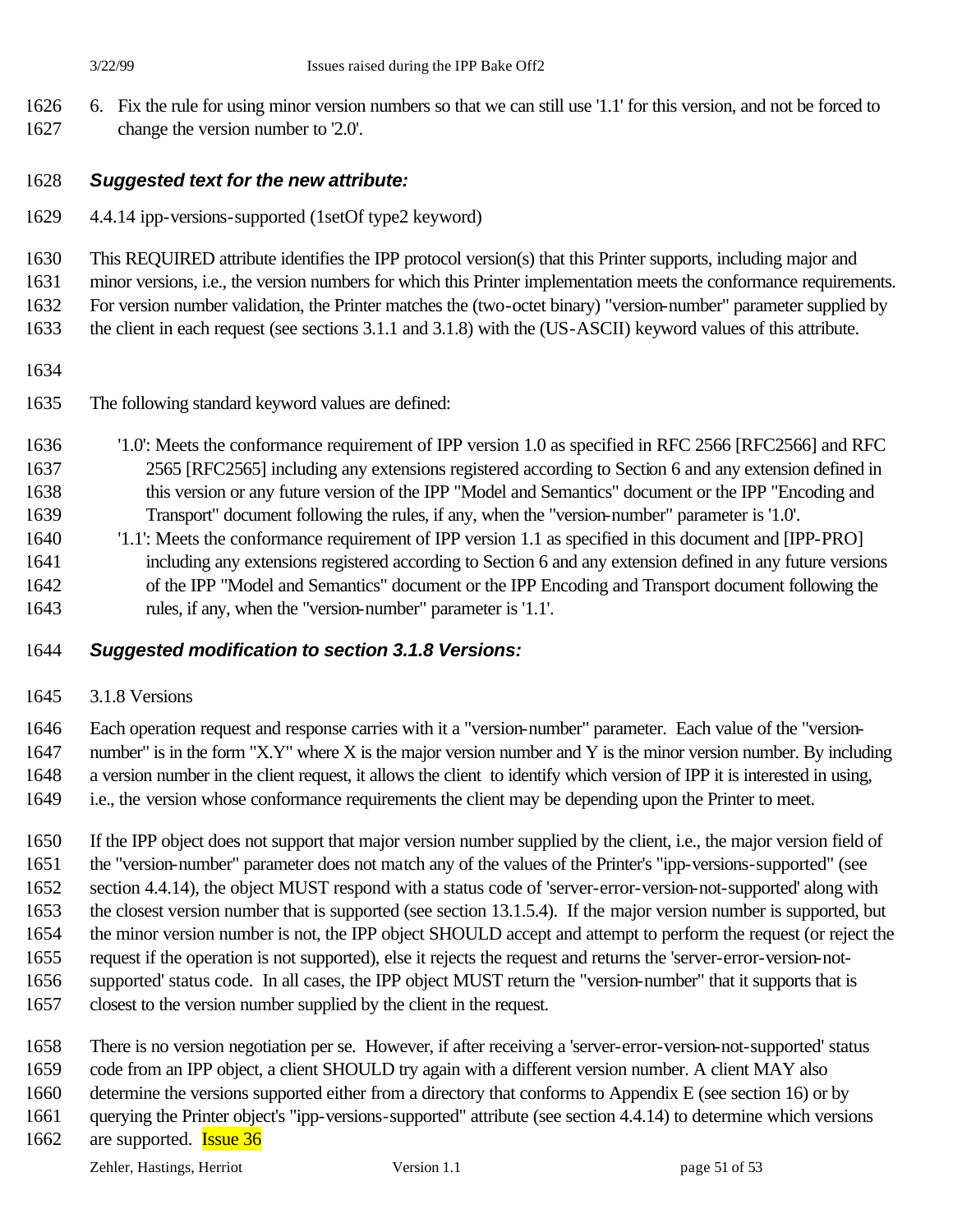An IPP object implementation MUST support version '1.1', i.e., meet the conformance requirements for IPP/1.1 as specified in this document and [IPP-PRO]. An IPP object implementation SHOULD support version '1.0', i.e., meet the conformance requirements for IPP/1.0 [RFC2566 and RFC2565]. A client MAY also determine the versions supported either from a directory that conforms to Appendix E (see section 16) or by querying the Printer object's "ipp-versions-supported" attribute (see section 4.4.14) to determine which versions are supported.

 There is only one notion of "version number" that covers both IPP Model and IPP Protocol changes. Thus the version number MUST change when introducing a new version of the Model and Semantics document [IPP-MOD] or a new version of the "Encoding and Transport" document [IPP-PRO].

 Note: Changes to the major version number of the Model and Semantics document indicate structural or syntactic changes that make it impossible for older version of IPP clients and Printer objects to correctly parse and correctly process the new or changed attributes, operations and responses. If the major version number changes, the minor version numbers is set to zero. As an example, adding the REQUIRED "ipp-attribute-fidelity" attribute to version '1.1' (if it had not been part of version '1.0'), would have required a change to the major version number, since an IPP/1.0 Printer would not have processed a request with the correct semantics that contained the "ipp-attribute- fidelity" attribute that it did not know about. Items that might affect the changing of the major version number include any changes to the Model and Semantics document (this document) or the "Encoding and Transport"

- document [IPP-PRO] itself, such as:
- reordering of ordered attributes or attribute sets
- changes to the syntax of existing attributes
- adding REQUIRED (for an IPP object to support) operation attribute groups
- adding values to existing REQUIRED operation attributes
- adding REQUIRED operations
- 

 Changes to the minor version number indicate the addition of new features, attributes and attribute values that may not be understood by all IPP objects, but which can be ignored if not understood. Items that might affect the changing of the minor version number include any changes to the model objects and attributes but not the encoding and transport rules [IPP-PRO] (except adding attribute syntaxes). Examples of such changes are:

- grouping all extensions not included in a previous version into a new version
- adding new attribute values
- adding new object attributes
- 1693 adding OPTIONAL (for an IPP object to support) operation attributes (i.e., those attributes that an IPP object can ignore without confusing clients)
- adding OPTIONAL (for an IPP object to support) operation attribute groups (i.e., those attributes that an IPP object can ignore without confusing clients)
- adding new attribute syntaxes
- adding OPTIONAL operations
- changing Job Description attributes or Printer Description attributes from OPTIONAL to REQUIRED or vice versa.
- 1701 adding OPTIONAL attribute syntaxes to an existing attribute. **Issue 33**
- The encoding of the "version-number" MUST NOT change over any version number (either major or minor). This
- rule guarantees that all future versions will be backwards compatible with all previous versions (at least for checking